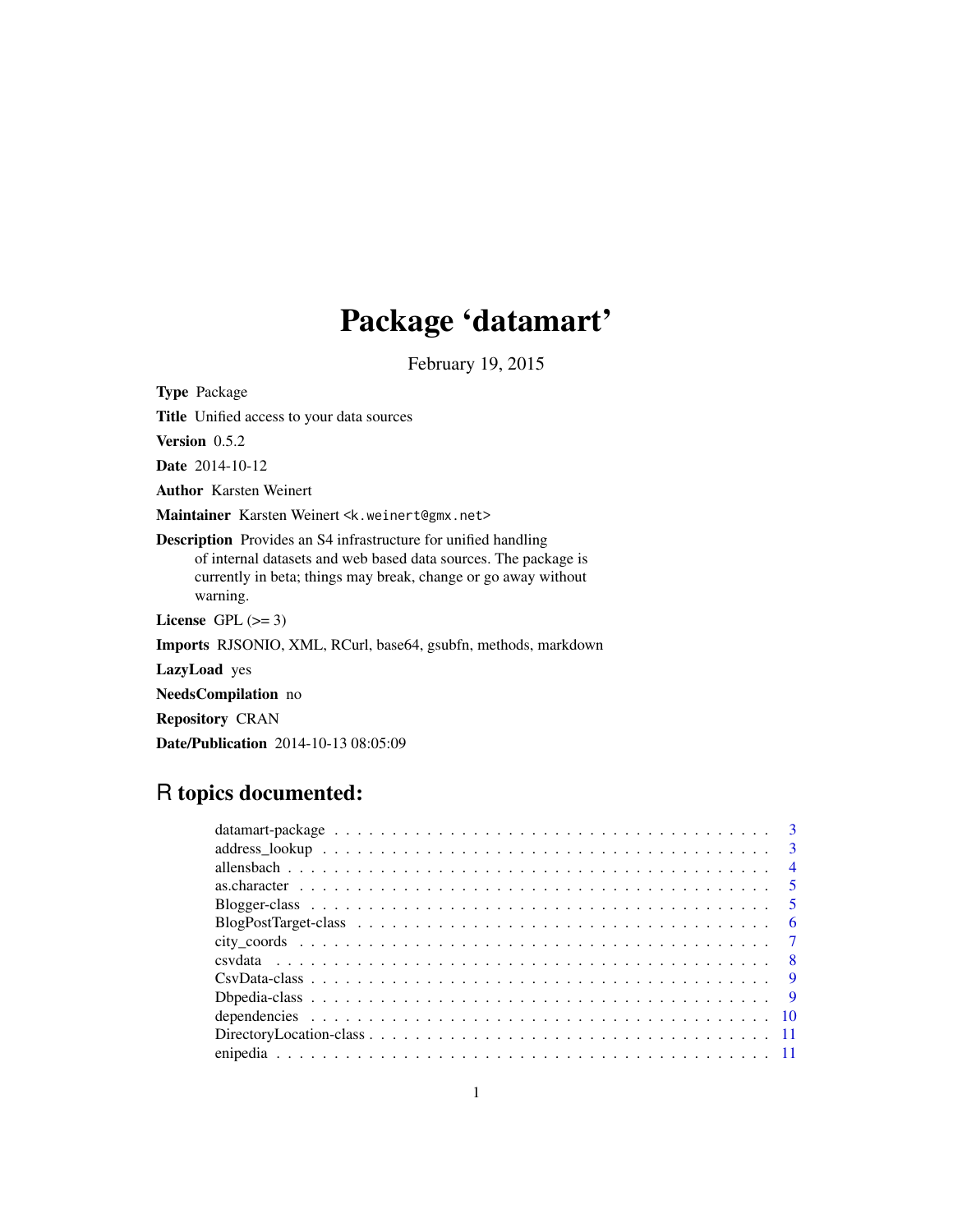|                                                                                                                                                                                                                                                                                                                                                   | 12 |
|---------------------------------------------------------------------------------------------------------------------------------------------------------------------------------------------------------------------------------------------------------------------------------------------------------------------------------------------------|----|
| $evs2008.1v12$                                                                                                                                                                                                                                                                                                                                    | 12 |
|                                                                                                                                                                                                                                                                                                                                                   | 13 |
|                                                                                                                                                                                                                                                                                                                                                   | 14 |
|                                                                                                                                                                                                                                                                                                                                                   | 14 |
|                                                                                                                                                                                                                                                                                                                                                   | 15 |
|                                                                                                                                                                                                                                                                                                                                                   | 16 |
|                                                                                                                                                                                                                                                                                                                                                   | 17 |
|                                                                                                                                                                                                                                                                                                                                                   | 17 |
|                                                                                                                                                                                                                                                                                                                                                   | 18 |
|                                                                                                                                                                                                                                                                                                                                                   | 18 |
|                                                                                                                                                                                                                                                                                                                                                   | 19 |
|                                                                                                                                                                                                                                                                                                                                                   | 19 |
|                                                                                                                                                                                                                                                                                                                                                   | 20 |
|                                                                                                                                                                                                                                                                                                                                                   | 21 |
|                                                                                                                                                                                                                                                                                                                                                   | 22 |
|                                                                                                                                                                                                                                                                                                                                                   | 22 |
|                                                                                                                                                                                                                                                                                                                                                   | 23 |
|                                                                                                                                                                                                                                                                                                                                                   | 24 |
|                                                                                                                                                                                                                                                                                                                                                   | 24 |
|                                                                                                                                                                                                                                                                                                                                                   | 25 |
|                                                                                                                                                                                                                                                                                                                                                   | 26 |
|                                                                                                                                                                                                                                                                                                                                                   | 27 |
|                                                                                                                                                                                                                                                                                                                                                   | 28 |
|                                                                                                                                                                                                                                                                                                                                                   | 30 |
|                                                                                                                                                                                                                                                                                                                                                   | 31 |
|                                                                                                                                                                                                                                                                                                                                                   | 31 |
|                                                                                                                                                                                                                                                                                                                                                   | 32 |
|                                                                                                                                                                                                                                                                                                                                                   | 32 |
|                                                                                                                                                                                                                                                                                                                                                   | 33 |
|                                                                                                                                                                                                                                                                                                                                                   | 34 |
|                                                                                                                                                                                                                                                                                                                                                   | 34 |
|                                                                                                                                                                                                                                                                                                                                                   | 35 |
|                                                                                                                                                                                                                                                                                                                                                   | 36 |
|                                                                                                                                                                                                                                                                                                                                                   | 36 |
|                                                                                                                                                                                                                                                                                                                                                   | 37 |
|                                                                                                                                                                                                                                                                                                                                                   | 37 |
| strparse                                                                                                                                                                                                                                                                                                                                          | 38 |
| strrecode<br>$\mathbf{r}$ . The set of the set of the set of the set of the set of the set of the set of the set of the set of the set of the set of the set of the set of the set of the set of the set of the set of the set of the set of t<br>$\cdot$ $\cdot$ $\cdot$<br>$\ddotsc$<br>$\cdot$ $\cdot$ $\cdot$ $\cdot$<br>$\ddot{\phantom{a}}$ | 38 |
| strsubst                                                                                                                                                                                                                                                                                                                                          | 39 |
| strtail                                                                                                                                                                                                                                                                                                                                           | 39 |
|                                                                                                                                                                                                                                                                                                                                                   | 40 |
|                                                                                                                                                                                                                                                                                                                                                   | 41 |
| uconv                                                                                                                                                                                                                                                                                                                                             | 41 |
|                                                                                                                                                                                                                                                                                                                                                   | 42 |
| urldata                                                                                                                                                                                                                                                                                                                                           | 42 |
| UrlData-class                                                                                                                                                                                                                                                                                                                                     | 43 |
| WebLocation-class                                                                                                                                                                                                                                                                                                                                 | 43 |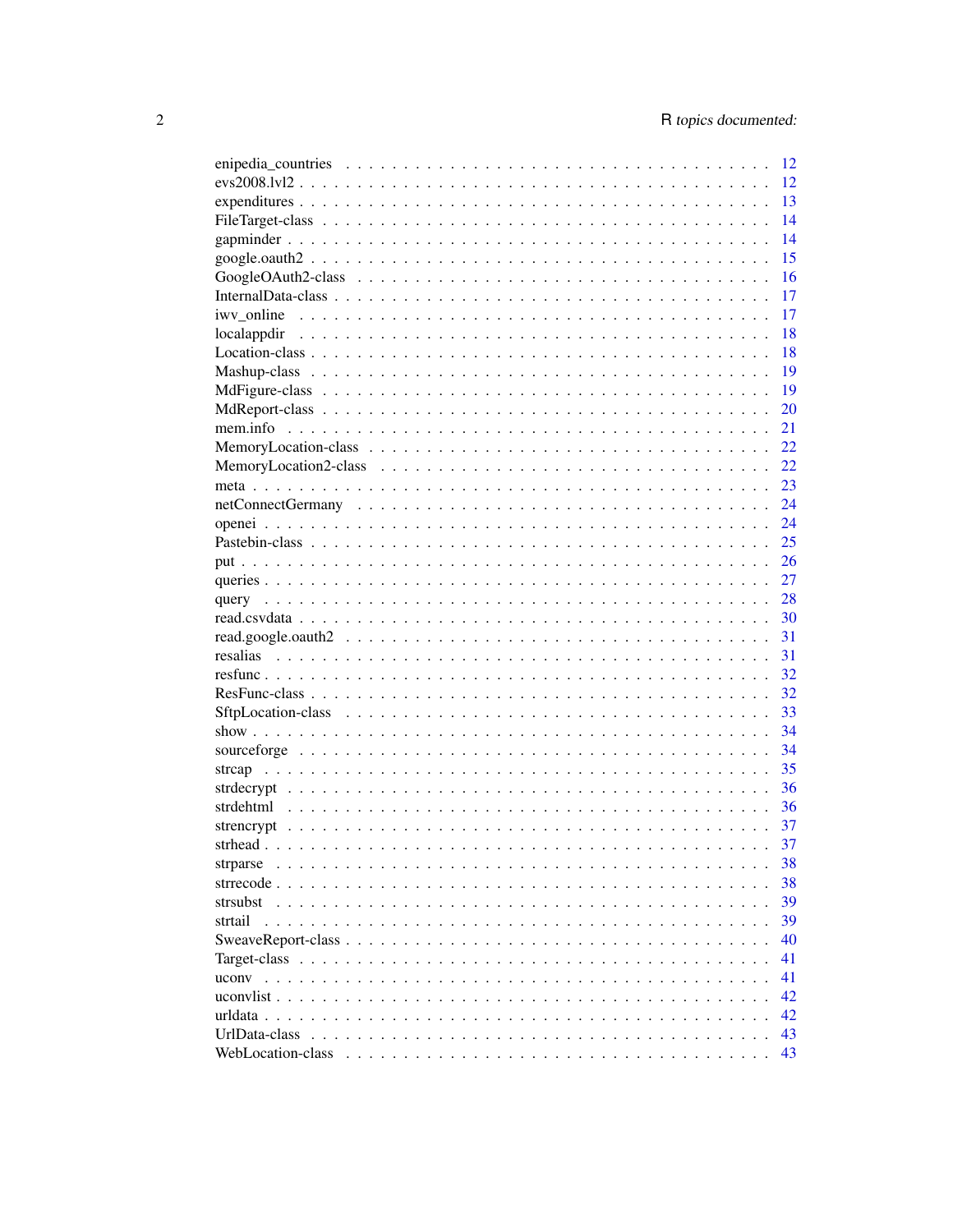# <span id="page-2-0"></span>datamart-package 3

#### datamart-package *Unified interface to your data sources.*

#### Description

This package provides several S4 classes that make it easier to collect and work with datasets. The package is inspired by the [scraperwiki project,](https://bitbucket.org/ScraperWiki/scraperwiki) which provides a webbased service for data collection. Also inspiring are [Mathematica's xxxData functions,](http://reference.wolfram.com/mathematica/ref/CountryData.html) which provide in-built parametrizable datasets.

#### Details

You can specify web resources with the urldata and the xsparql functions. For working with locally saved data, see the internalData and the csvdata function. The objects instantiated with these functions can than be passed to the generic query along with some parameters to get to the data.

You can combine several resources with the datamart function.

Besides parameterized queries ("read" operations), the package also aims to support "write" operations. For this purpose, some functions (currently mdreport, swvreport) for defining targets as well as some functions (currently blogger and dirloc) for defining locations are provided. The generic put then builds the target and puts it at the defined location.

Some examples aim to proof the concept, for instance dbpedia, sourceforge, expenditures, and city\_coords.

The package is highly experimental, and likely to change heavily without backward compatiblity.

#### References

Karsten Weinert, [factbased blogspot.](http://factbased.blogspot.com/search/label/datamart)

address\_lookup *Reverse Geocoding: Adresse from Longitude and Latitude*

# **Description**

The UrlData object provides a resource 'AddressLookup' which takes two parameters lat and lon and returns an approximate adress for this coordinates.

#### Usage

address\_lookup()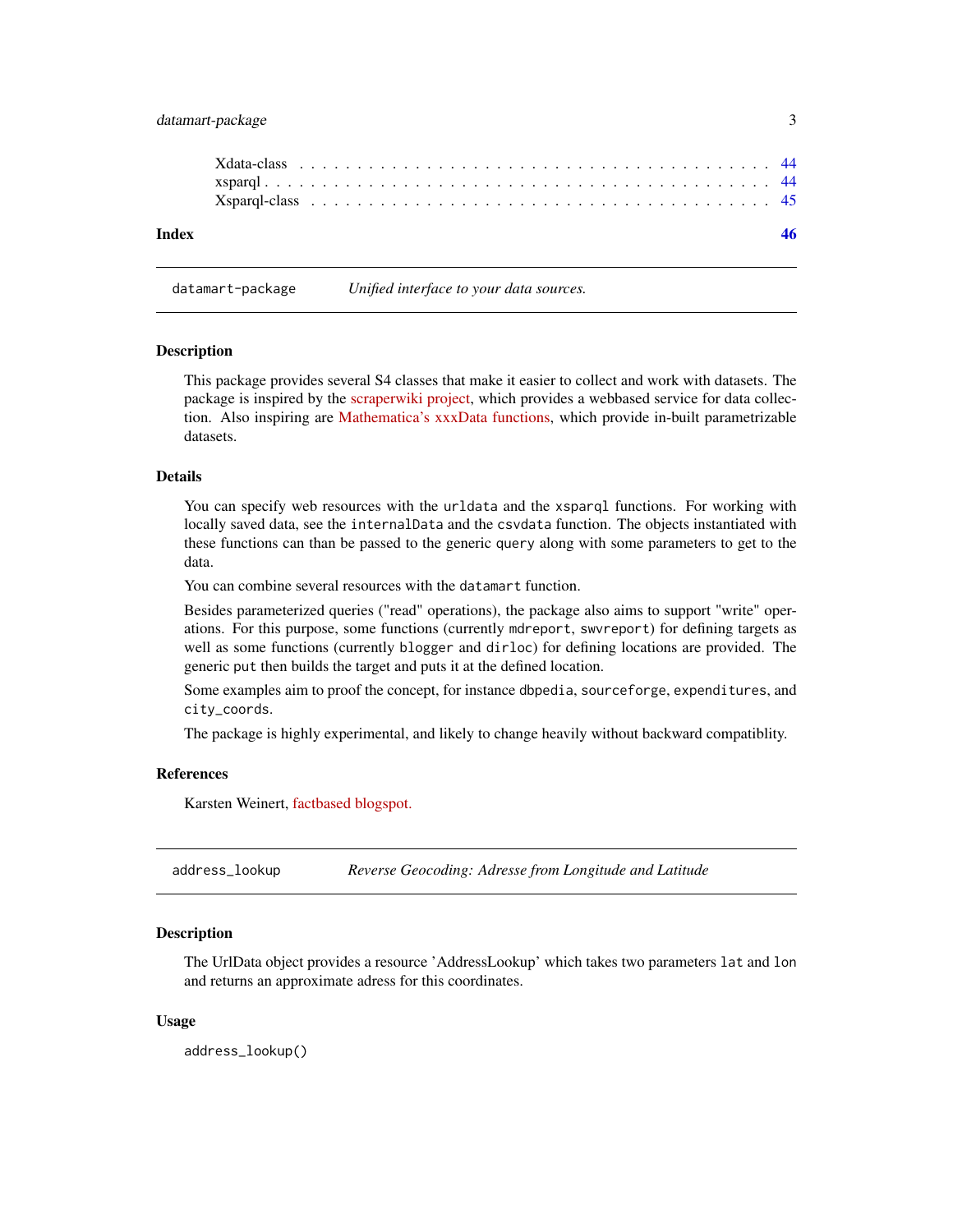# <span id="page-3-0"></span>Details

Based on Stackoverflow solution by Jochem Donkers.

#### Value

an object of class UrlData

#### References

**[Stackoverflow](http://stackoverflow.com/questions/13905098/how-to-get-the-longitude-and-latitude-coordinates-from-a-city-name-and-country-i)** 

allensbach *Election polls for Germany*

# Description

This function exposes an interface to the IfD/Allensbach website's poll data.

# Usage

allensbach(resource = "allensbach")

# Arguments

resource the resource name (character)

# Details

It serves as a proof of concept for the urldata function.

# See Also

[urldata](#page-41-1)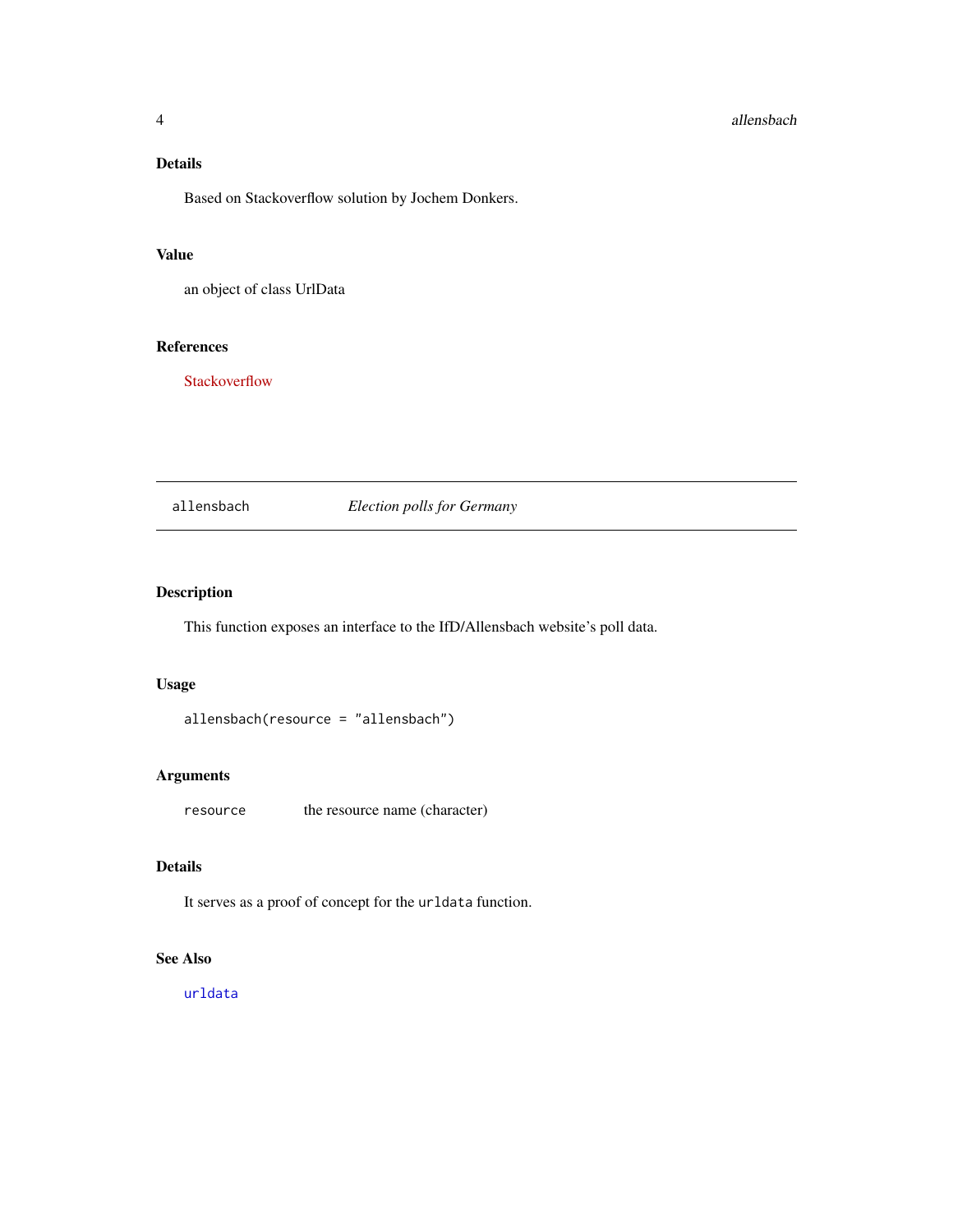<span id="page-4-0"></span>

The as.character method is extended to various Xdata objects in order to give a more detailled description of the object instance.

#### Usage

```
## S4 method for signature 'DirectoryLocation'
as.character(x)
## S4 method for signature 'FileTarget'
as.character(x)
## S4 method for signature 'SftpLocation'
as.character(x)
## S4 method for signature 'WebLocation'
as.character(x)
```
#### Arguments

x an Xdata object

#### Details

Inherited classes should override this method if necessary.

Blogger-class *Location Class for Google's Blogger service*

# <span id="page-4-1"></span>Description

This class implements a small subset of the blogger API v3. The meta method provides information on the submitted blogposts. The put method accepts a BlogPostTarget that can be transfered to Blogger.

Instantiates an object and authenticates with google. If the provided oauthfile parameter points to an existing file, the authentication information is loaded by read.google.oauth2, and the client\_id and client\_secret information are ignored. If oauthfile is missing, an initial authentication (directing the user to an website) is performed by google.oauth2.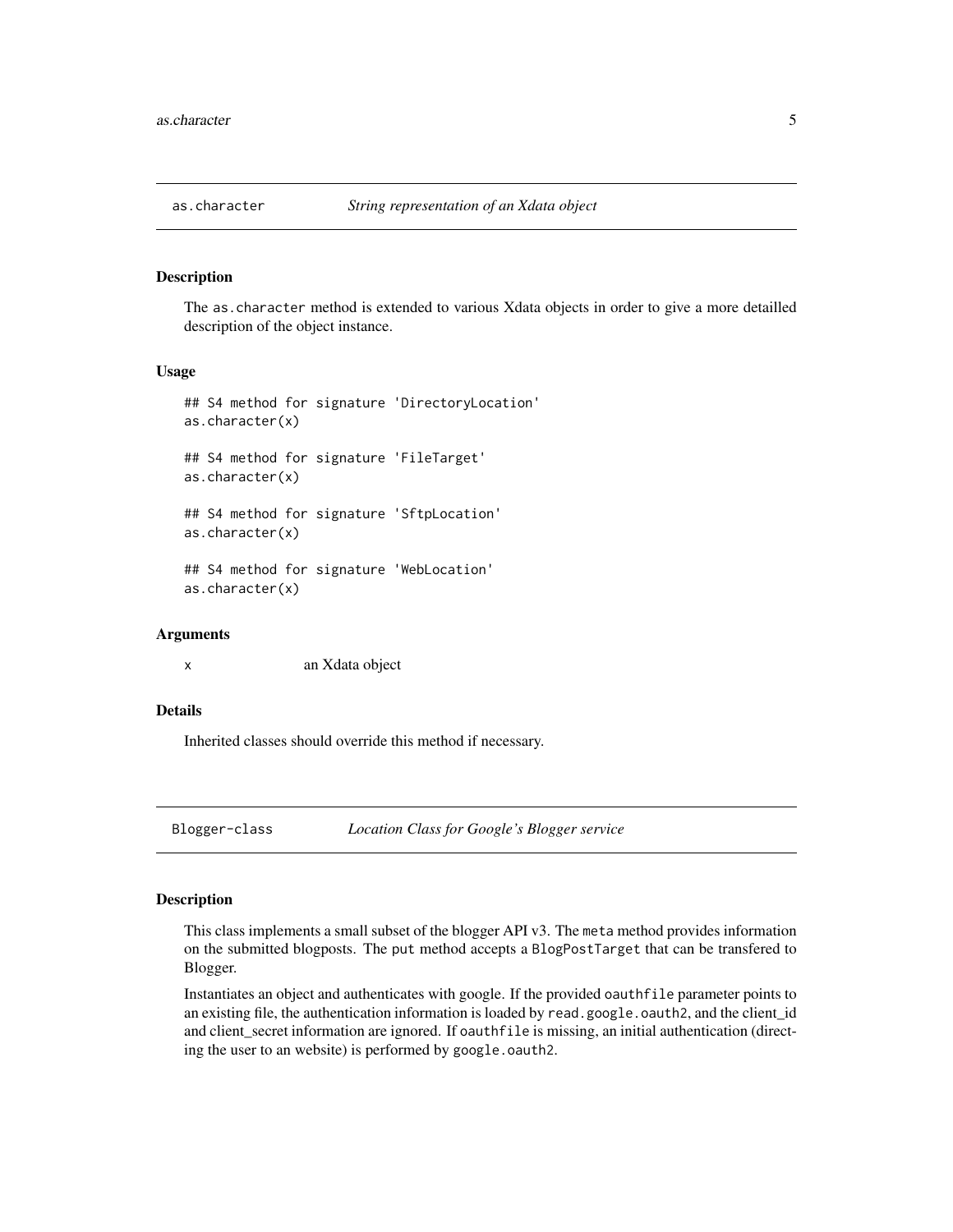# Usage

```
blogger(oauthfile = getOption("blogger.oauthfile"),
 client_id = getOption("datamart.client_id"),
  client_secret = getOption("datamart.client_secret"),
 blogurl = getOption("blogger.blog"), clss = "Blogger")
```
# Arguments

| oauthfile     | filename of previously saved authentication information.             |
|---------------|----------------------------------------------------------------------|
| client_id     | client id. See google.oauth2                                         |
| client_secret | client secret. See google.oauth2                                     |
| blogurl       | URL of the (existing) blog. Defaults to getOption("blogger.blog").   |
| clss          | name of the class for convenient inheritance. Defaults to "Blogger". |

# Value

Blogger

# References

[Blogger](https://developers.google.com/blogger/docs/3.0/)

# See Also

[blogger](#page-4-1), [mdreport](#page-19-1)

#### Examples

getSlots("Blogger")

BlogPostTarget-class *A Target representing a blog post*

# <span id="page-5-1"></span>Description

This is an internal class representing a blog post. Use MdReport instead. For internal use only

```
blogpost(name, subject, content, label = "", draft = TRUE,
 overwrite = TRUE, clss = "BlogPostTarget")
```
<span id="page-5-0"></span>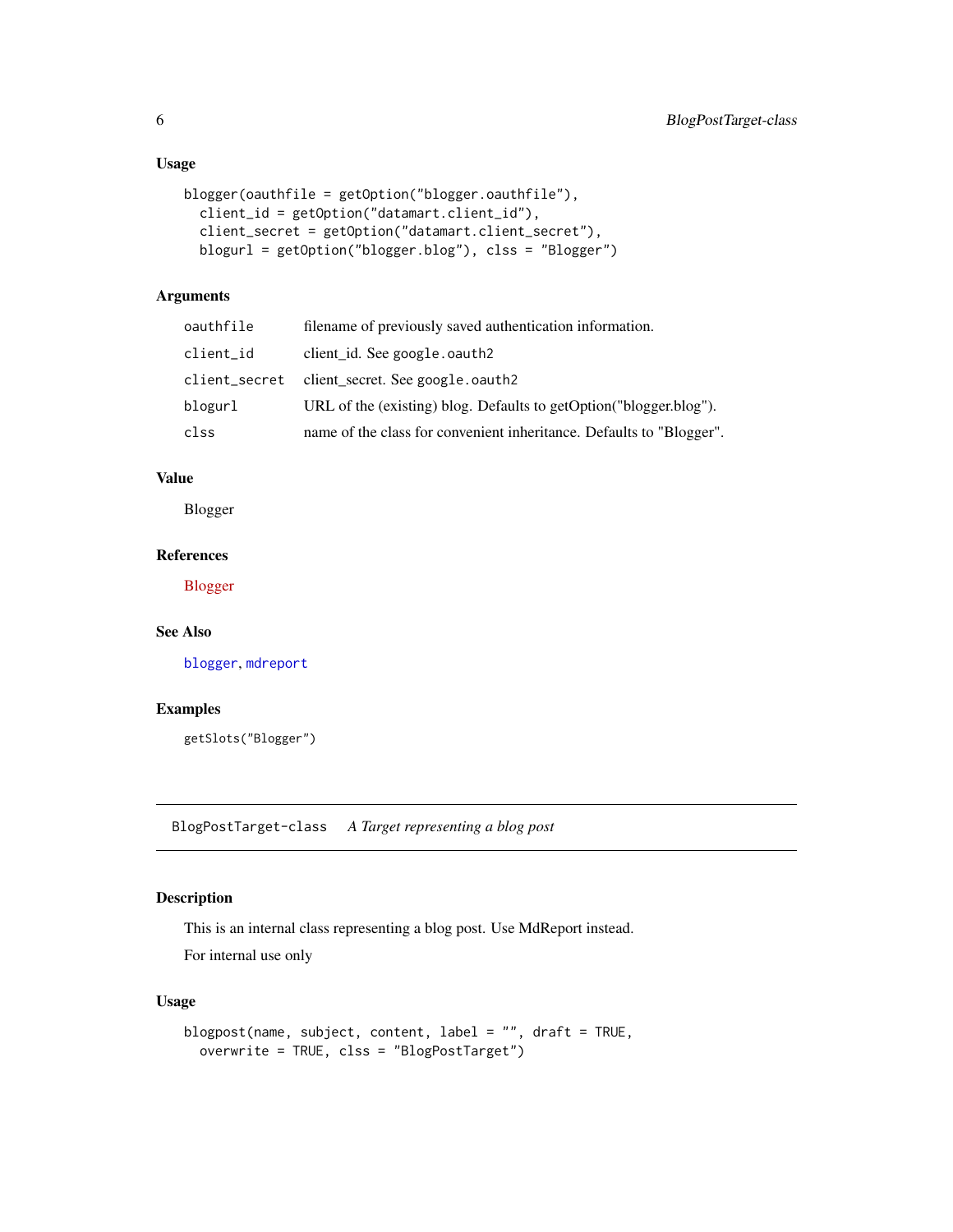# <span id="page-6-0"></span>city\_coords 7

# Arguments

| name      | short (file) name of the blogpost             |
|-----------|-----------------------------------------------|
| subject   | title of the blogpost                         |
| content   | content of the post                           |
| label     | character vector of keywords                  |
| draft     | draft or not? default=TRUE                    |
| overwrite | overwrite or not? overwrite=TRUE              |
| clss      | class of the object, default 'BlogPostTarget' |

# Value

BlogPostTarget

#### See Also

[blogpost](#page-5-1)

# Examples

getSlots("BlogPostTarget")

city\_coords *Longitude and Latitude for Cities*

# Description

The UrlData object provides a resource 'CityCoordinates' that takes a city parameter and returns a two-valued vector with latitude and longitude.

# Usage

city\_coords(country = "DE")

#### Arguments

country two-character country code, default 'DE'

#### Details

Based on Stackoverflow solution by Jochem Donkers.

# Value

an object of class UrlData

#### References

[Stackoverflow](http://stackoverflow.com/questions/13905098/how-to-get-the-longitude-and-latitude-coordinates-from-a-city-name-and-country-i)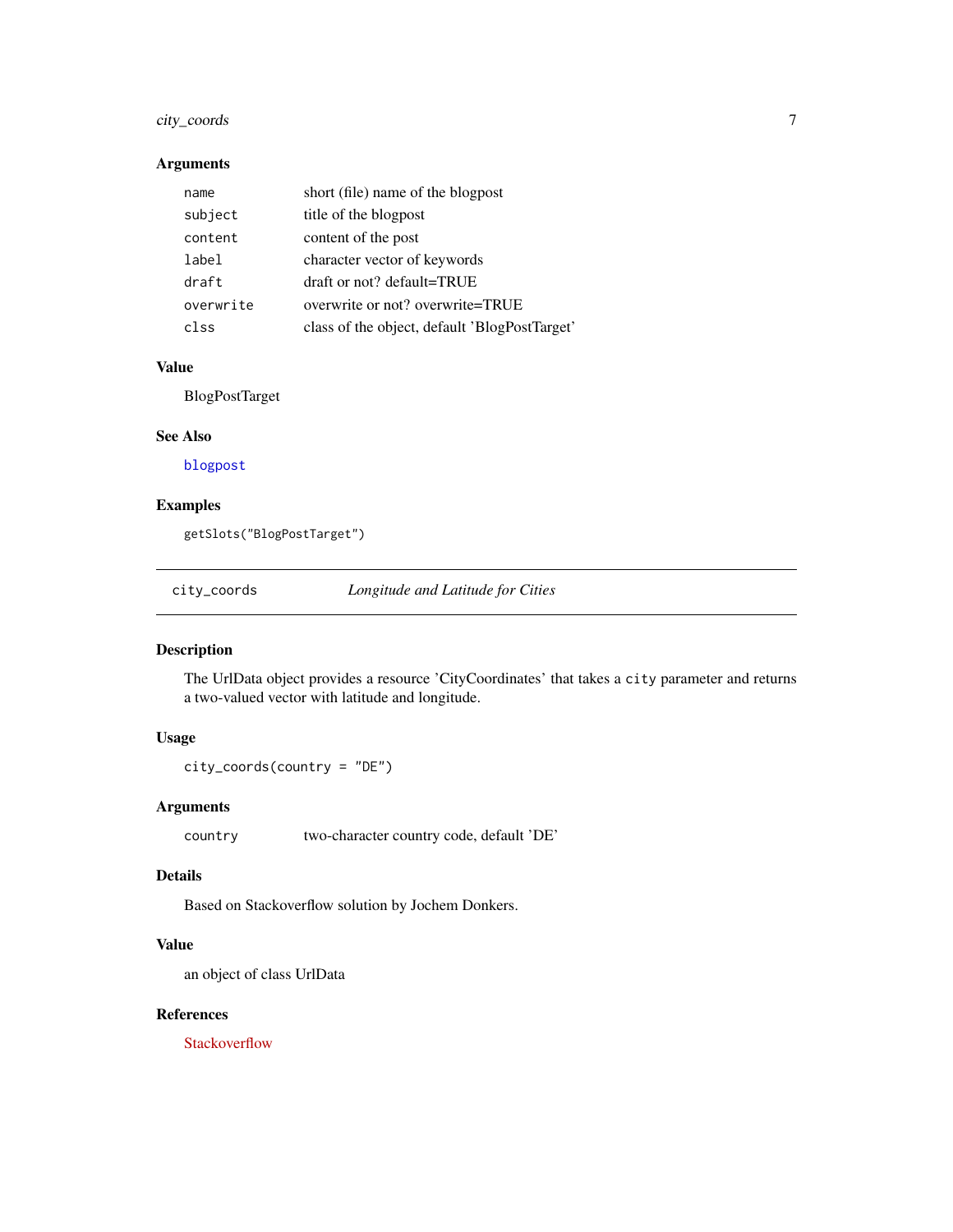<span id="page-7-1"></span><span id="page-7-0"></span>

This function takes a data.frame, its metadata and a location. The function writes the data to the location and returns a CsvData object. The data.frame itself is not stored in this object.

#### Usage

```
csvdata(resource, dat, location, name = resource, dset.meta = NULL,
  cols.meta = NULL, update.fct = function(csv) return(data.frame()),
  verbose = TRUE, clss = "CsvData")
```
# Arguments

| resource   | the name of the resource. Required.                                                                                                                         |
|------------|-------------------------------------------------------------------------------------------------------------------------------------------------------------|
| dat        | data.frame to convert to CsvData object. Required.                                                                                                          |
| location   | either a Location object, or a character pointing to a local directory. See details.                                                                        |
| name       | the physical name of the resource. Defaults to resource.                                                                                                    |
| dset.meta  | A list of metadata on the dataset.                                                                                                                          |
| cols.meta  | A data frame of metadata on the columns, rows are column names, columns are<br>type, name, format                                                           |
| update.fct | function for updating the data, the update method and update interval is specified<br>as meta data. Default is a function that returns an empty data.frame. |
| verbose    | print diagnostic messages (default=TRUE)                                                                                                                    |
| clss       | class to construct. Defaults to CsyData.                                                                                                                    |

#### Details

If metadata is missing, it is set with sensible default values. The default values for the dataset metadata are title=<resource name>, modified=<current timestamp>, encoding='UTF-8', type='csv2', all other entries missing. The default values for column metadata are name=<column name of the data.frame>, type=<class(column)>, format='

No updating takes place here.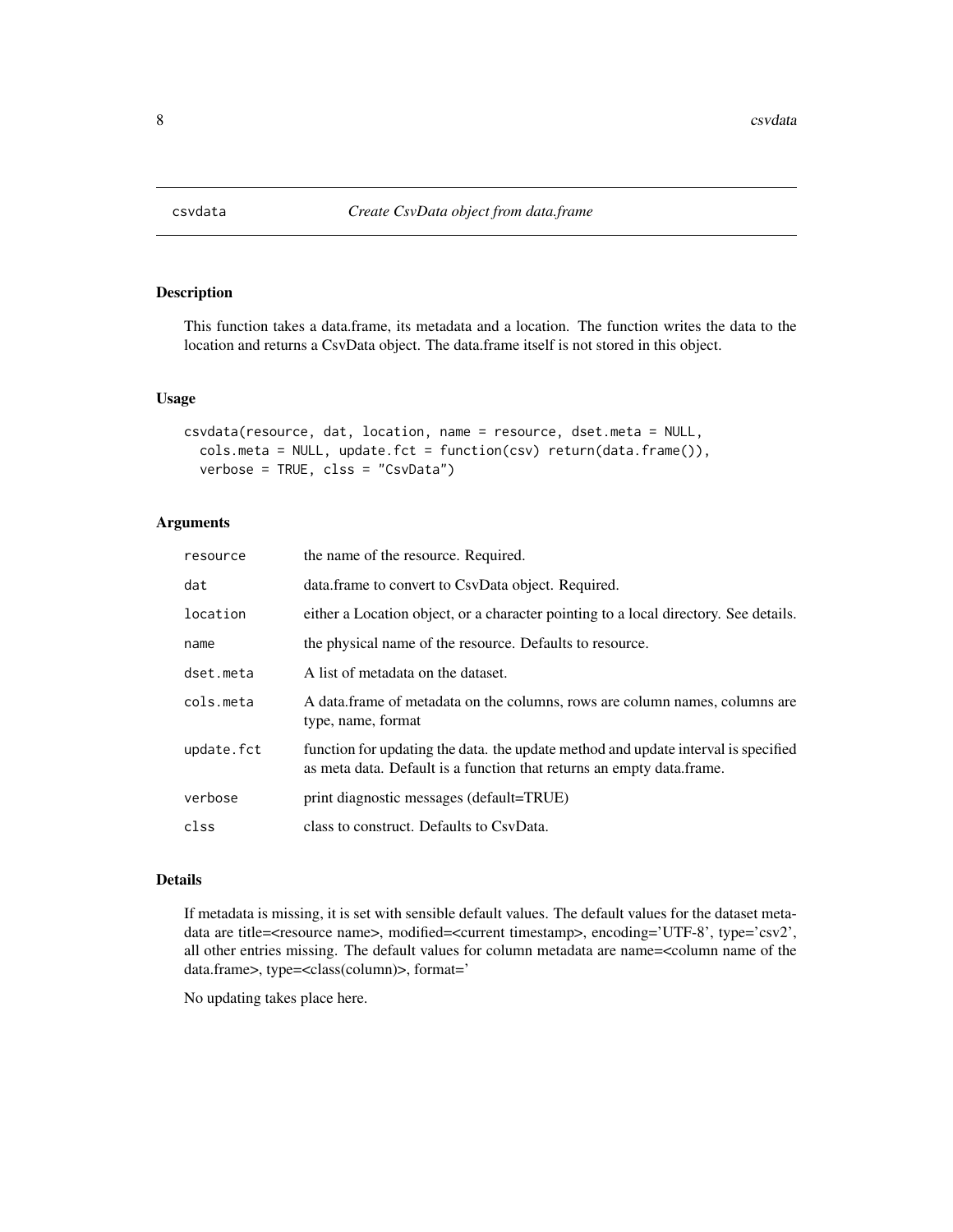<span id="page-8-0"></span>

This class provides the infrastructure to read and write tabular data, including metadata on the dataset as a whole and metadata on the columns of the dataset.

#### Details

Metadata on the dataset that are not interpreted are title, description, license, publisher, keywords. Metadata on the dataset that is interpreted are update.scheme (always, never, and everything that can be passed to seq.POSIXt as by parameter), update.method (lastmod, fullreplace), encoding (an element of iconvlist()), type (csv, csv2), modified (automatically set, YYYY-mm-dd HH:MM:SS UTC format).

Metadata on a dataset column that are currently interpreted are name, type (logical, integer, numeric, complex, character, raw, factor, Date, POSIXct), format (for Date and POSIXct, format string for strptime).

#### See Also

[csvdata](#page-7-1), [read.csvdata](#page-29-1)

#### Examples

getSlots("CsvData")

Dbpedia-class *A class for querying Dbpedia.org*

#### <span id="page-8-1"></span>**Description**

This class defines some resources at dbpedia. See queries(dbpedia()) for a list of resources. Constructor for Dbpedia objects

#### Usage

dbpedia(lang =  $"$ )

# Arguments

lang two-character language code for the dbpedia, default "

#### Value

a Dbpedia object, inherited from Xsparql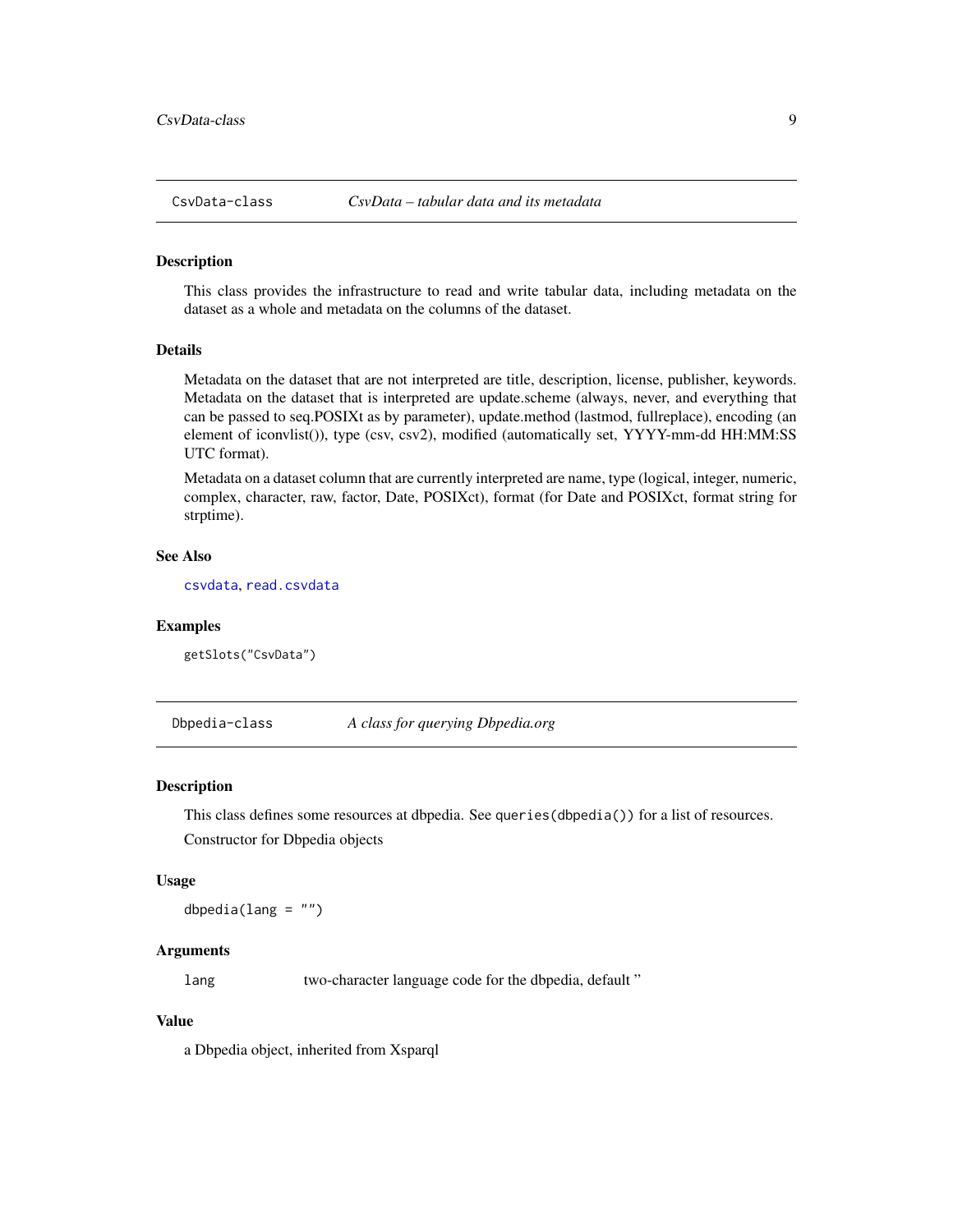# See Also

[dbpedia](#page-8-1), [xsparql](#page-43-1)

# Examples

```
## Not run:
 dbp <- dbpedia()
 queries(dbpedia)
 query(dbp, "Nuts1")
```
## End(Not run)

dependencies *Dependencies of a Xdata object*

# Description

The dependencies method returns a list of character or list elements that define the resources the object depends on.

# Usage

```
dependencies(self)
```

```
## S4 method for signature 'Xdata'
dependencies(self)
```
## S4 method for signature 'ResFunc' dependencies(self)

# Arguments

self an Xdata object

#### Details

By default, NULL is returned.

Inherited classes should override this method if necessary.

<span id="page-9-0"></span>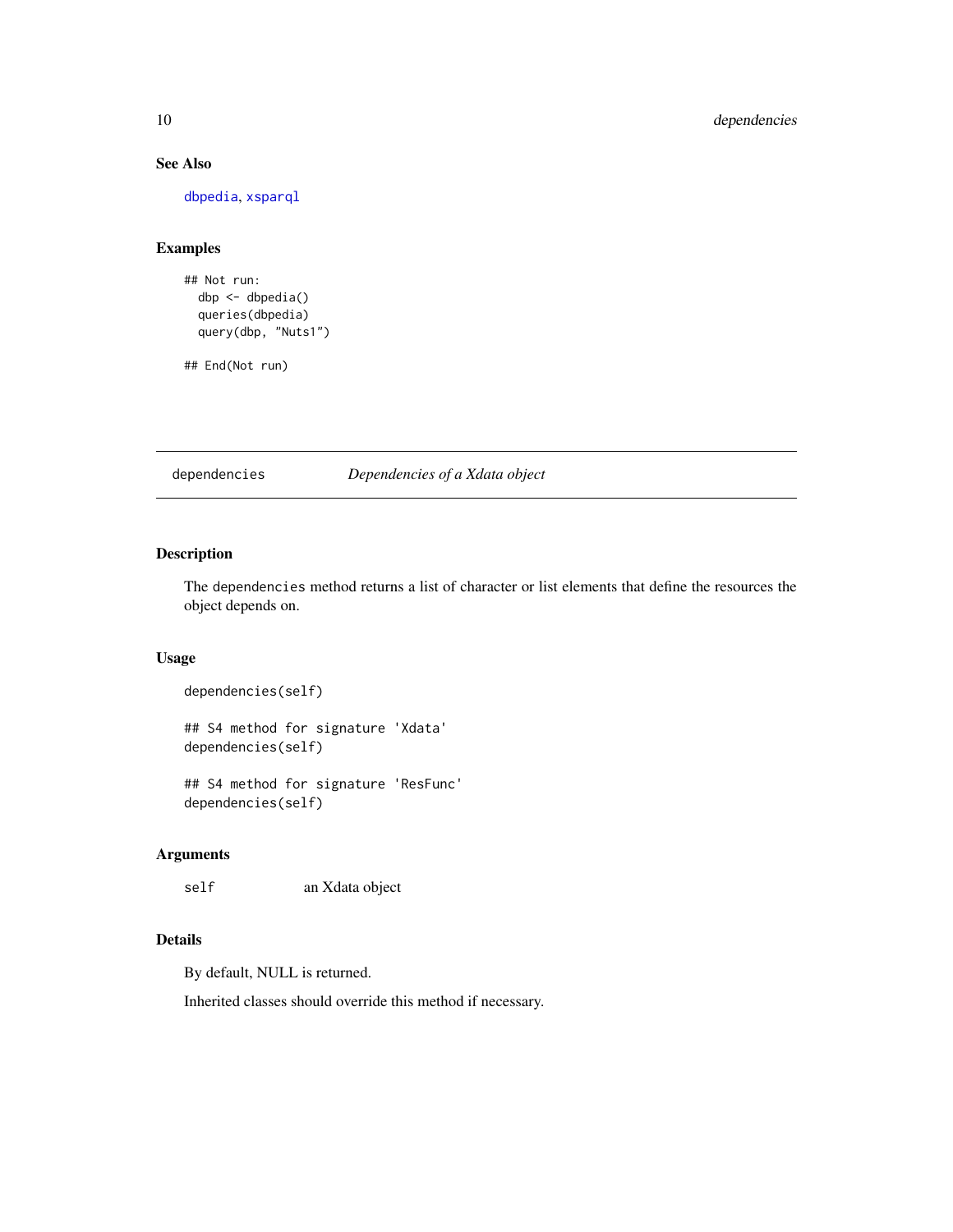<span id="page-10-0"></span>DirectoryLocation-class

*Directory location*

#### <span id="page-10-1"></span>Description

The show method for the DirectoryLocation class has been adapted to display the path. The dirloc function creates a DirectoryLocation object.

#### Usage

dirloc(path, clss = "DirectoryLocation")

# Arguments

| path | character, pointing to an existing directory. Required.         |
|------|-----------------------------------------------------------------|
| clss | character, optional class name. Default is "DirectoryLocation". |

# Details

The as.character method for the DirectoryLocation class returns the path to the directory it represents.

The meta method for the DirectoryLocation class returns the output of file.info of the folder.

#### See Also

#### [dirloc](#page-10-1)

#### Examples

```
getSlots("DirectoryLocation")
```
<span id="page-10-2"></span>enipedia *Interface to the Enipedia Project*

#### Description

Enipedia is an active exploration into the applications of wikis and the semantic web for energy and industry issues. Through this we seek to create a collaborative environment for discussion, while also providing the tools that allow for data from different sources to be connected, queried, and visualized from different perspectives.

#### Usage

enipedia()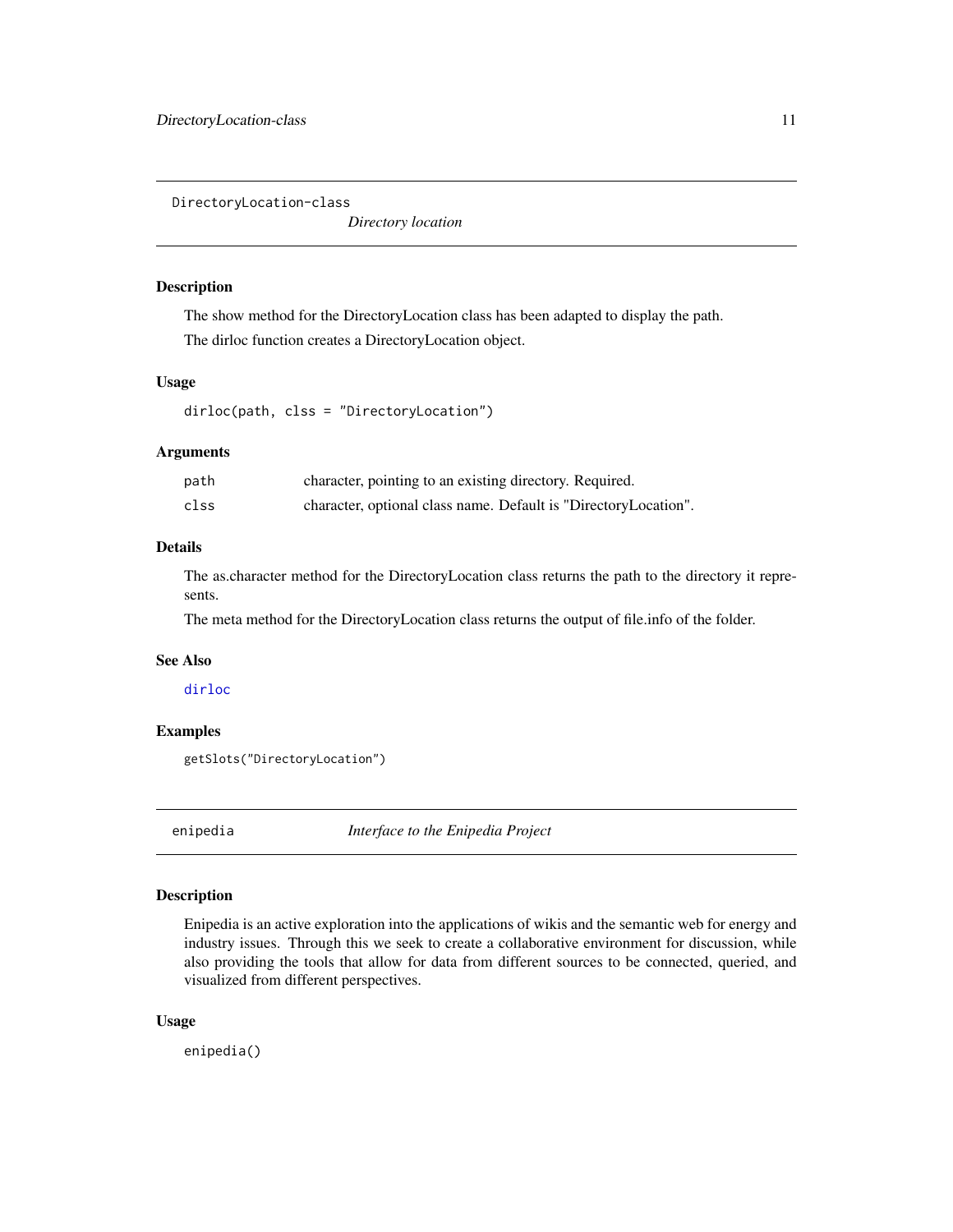#### <span id="page-11-0"></span>Details

This function creates an datamart with selected queries to the SPARQL endpoint of the enipedia project.

#### Value

a Mashup object

#### See Also

[enipedia](#page-10-2), [xsparql](#page-43-1)

enipedia\_countries *Translation map between Enipedia country codes and ISO Codes*

# Description

This dataset maps the 2-digit ISO 3166-1 alpha-2 country code to the country name used by enipedia.tudelf.nl

#### Usage

enipedia\_countries

#### Format

CSV file (western european style)

#### Source

[Wikipedia for ISO country codes,](http://en.wikipedia.org/wiki/ISO_3166-1_alpha-2) [Enipedia for Enipedia names](http://enipedia.tudelft.nl/wiki/Using_SPARQL_with_Enipedia)

evs2008.lvl2 *German Income and Expenditure Survey 2008 on private spendings, differentiated by household type and household income.*

# Description

Germany's Sample survey of income and expenditure (Einkommens- und Verbrauchsstichprobe, EVS) is conducted by the Federal Statistical Office. The data provided here is processed and is not identical with der Federal Office' data. Some information is lost by the processing. If you want more and/or more accurate data, contact the Federal Statistical Office.

#### Usage

evs2008.lvl2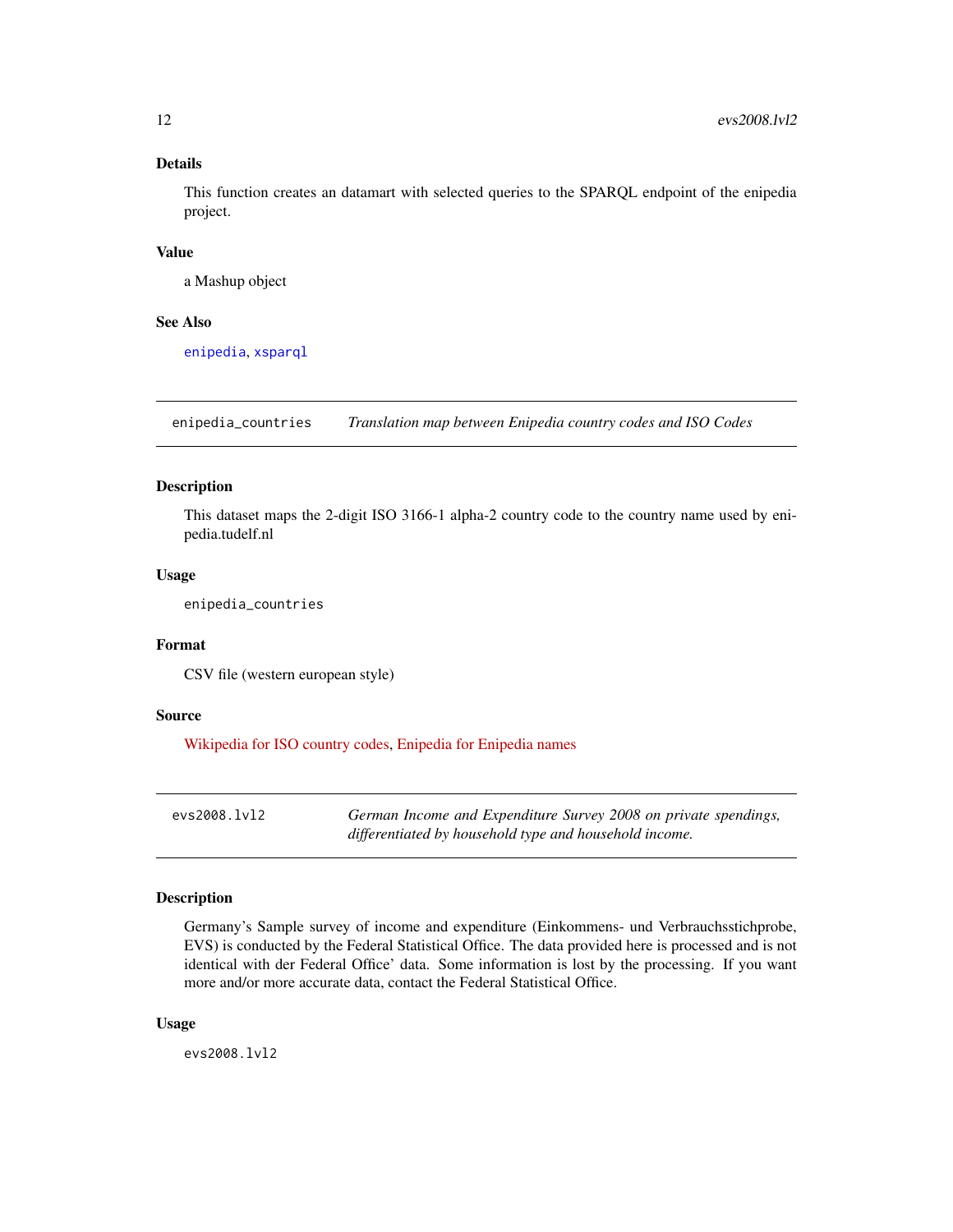# <span id="page-12-0"></span>expenditures 13

# Format

CSV file (western european style)

#### Source

Statistisches Bundesamt: Wirtschaftsrechnungen. Einkommens- und Verbrauchsstichprobe. Einnahmen und Ausgaben privater Haushalte. Fachserie 15 Heft 4.

expenditures *Elasticity of Private Households*

#### Description

This is a proof of concept for a use case of datamart to be used for organising internal datasets as well as some calculations and graphics on these datasets.

# Usage

```
expenditures()
```
# Details

The example uses data from the Germany's Sample survey of income and expenditure (Einkommensund Verbrauchsstichprobe, EVS).

#### References

Statistisches Bundesamt: Wirtschaftsrechnungen. Einkommens- und Verbrauchsstichprobe. Einnahmen und Ausgaben privater Haushalte. Fachserie 15 Heft 4.

# See Also

[internalData](#page-16-1), [datamart](#page-18-1)

#### Examples

```
xp <- expenditures()
queries(xp)
query(xp, "categories")
query(xp, "elasticity", categ="05")
```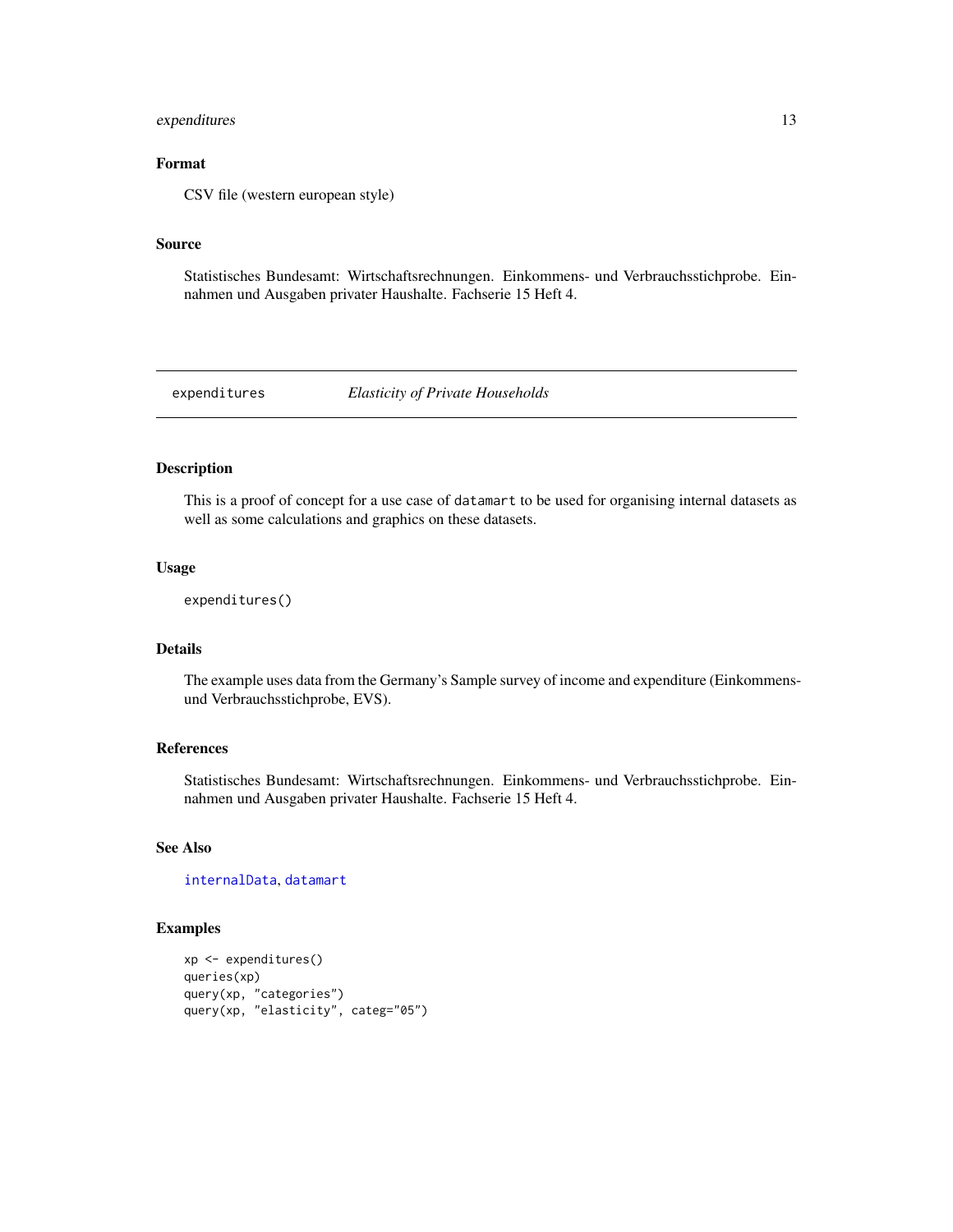<span id="page-13-0"></span>FileTarget-class *FileTarget*

#### <span id="page-13-1"></span>Description

This class is a decorator for a physical existing file. A common workflow for other targets is to create a temporary file and then call put again with a FileTarget. see class FileTarget for details.

#### Usage

filetarget(name, filename, clss = "FileTarget")

#### Arguments

| name     | name of the Report, default "    |
|----------|----------------------------------|
| filename | name of original file            |
| clss     | class name, default 'FileTarget' |

#### Value

generic

# See Also

[filetarget](#page-13-1)

#### Examples

getSlots("FileTarget")

gapminder *Gapminder data source.*

#### Description

Gapminder describes itself as a "fact tank" that promotes a fact based world view. On their website they provide a service that allows to create animated charts for various indicators, differentiated by country. They also provide the underlying datasets for download. This S3 class serves as a wrapper for easy access to a subset of these data.

#### Usage

gapminder()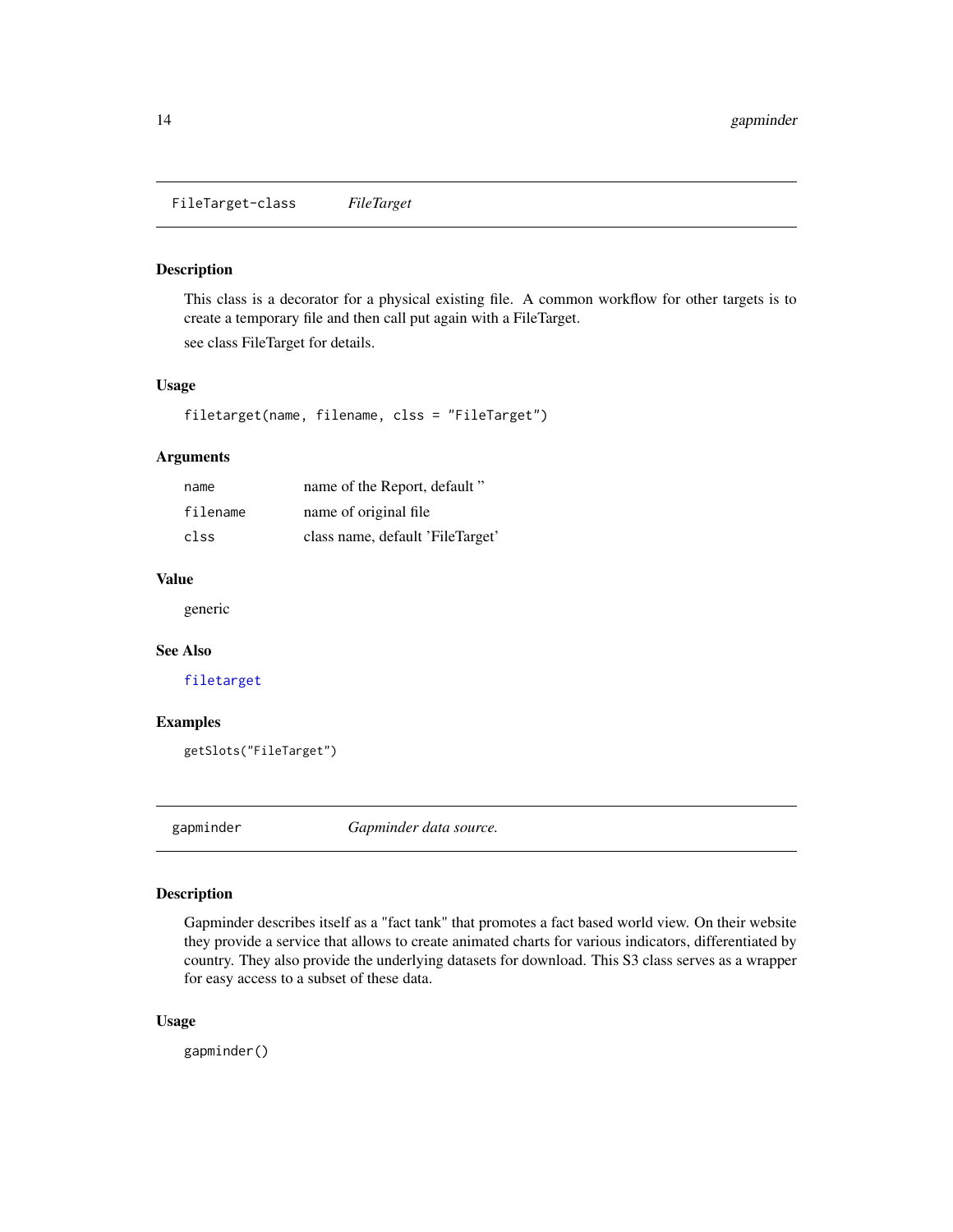# <span id="page-14-0"></span>google.oauth2 15

#### Details

Please note that neither Gapminder nor the package developer/maintainer are the data provider, except for a few cases. Therefore you will have to go to the source to find out the terms of use for the specific indicator.

This class defines some resources of the Gapminder Project. See queries(gapminder()) for a list of resources.

This is a proof of concept for the urldata function.

#### Value

Mashup

#### References

<http://www.gapminder.org>

#### See Also

[urldata](#page-41-1)

#### Examples

```
## Not run:
  gm <- gapminder()
  queries(gm)
  query(gm, "ReligionAndBabies")
```

```
## End(Not run)
```
<span id="page-14-1"></span>google.oauth2 *Google OAuth2 initial authentication*

#### Description

This function redirects the user to a consent screen where the user can grant or revoke access for the provided scope.

```
google.oauth2(scope, client_id = getOption("datamart.client_id"),
  client_secret = getOption("datamart.client_secret"), name = "",
  clss = "GoogleOAuth2", curl = RCurl::getCurlHandle(), verbose = TRUE)
```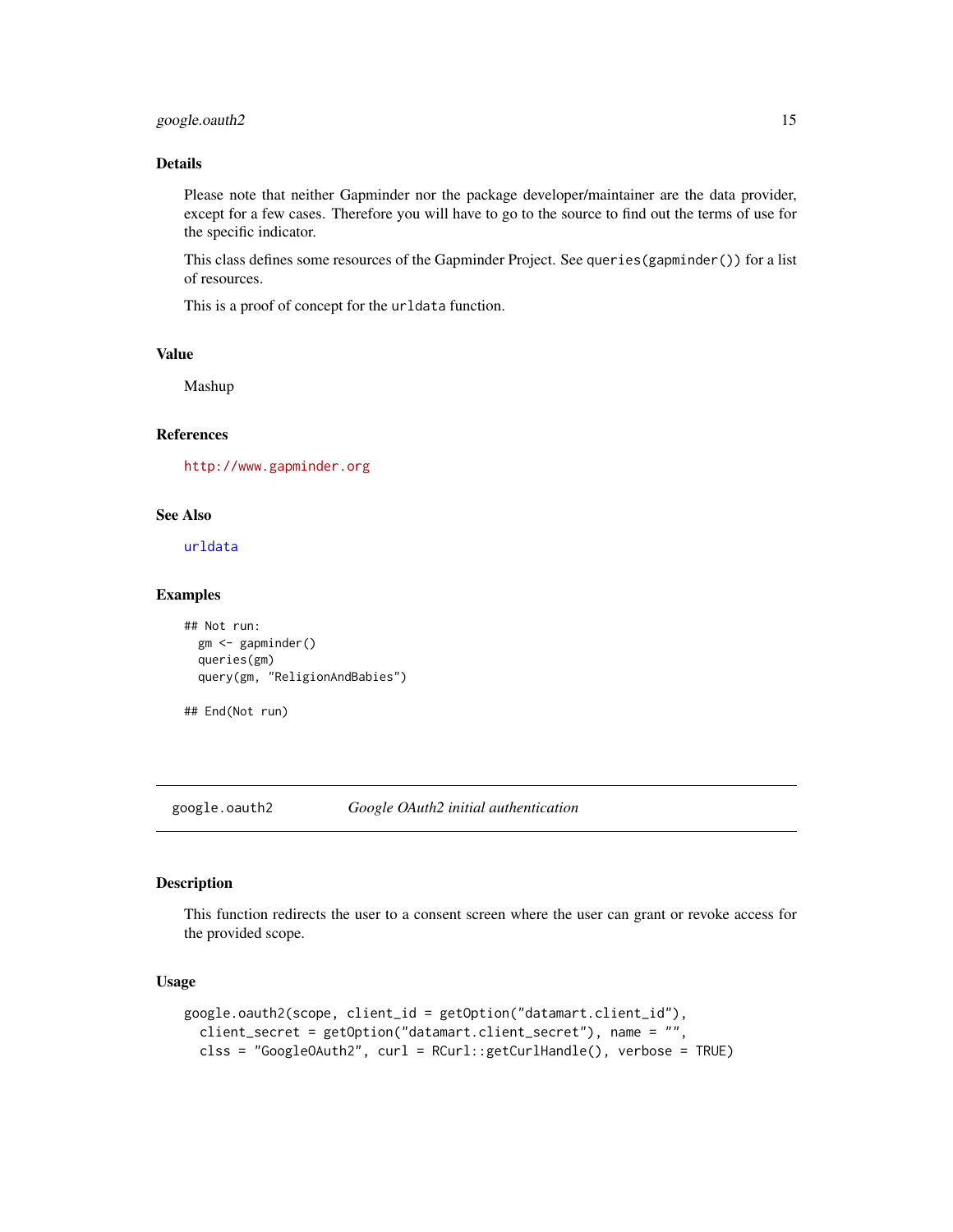# Arguments

| scope         | either shortname ("blogger") or URL of the scope               |
|---------------|----------------------------------------------------------------|
| client_id     | client id. Defaults to getOption("datamart.client_id")         |
| client_secret | client secret. Defaults to getOption("datamart.client_secret") |
| name          | currently ignored                                              |
| clss          | the class to create. Must be derived from GoogleOAuth2         |
| curl          | curl.handle object                                             |
| verbose       | prints diagnostic messages on the way                          |

#### Value

GoogleOAuth2 object

# See Also

[read.google.oauth2](#page-30-1), [google.oauth2](#page-14-1)

GoogleOAuth2-class *A class for managing Google OAuth2 workflow for installed apps*

# Description

This class is aimed to manage the process where the user grants Google account access to your R application.

#### Details

There are two basic ways to create an GoogleOAuth2 object. First, you can use google.oauth2 to initially register your application with google. You may store this authentication information using put. Second, you can use read.google.oauth2 to load authentication information from a previously written file.

# References

[Google](https://developers.google.com/accounts/docs/OAuth2InstalledApp?hl=de)

# See Also

[google.oauth2](#page-14-1),

<span id="page-15-0"></span>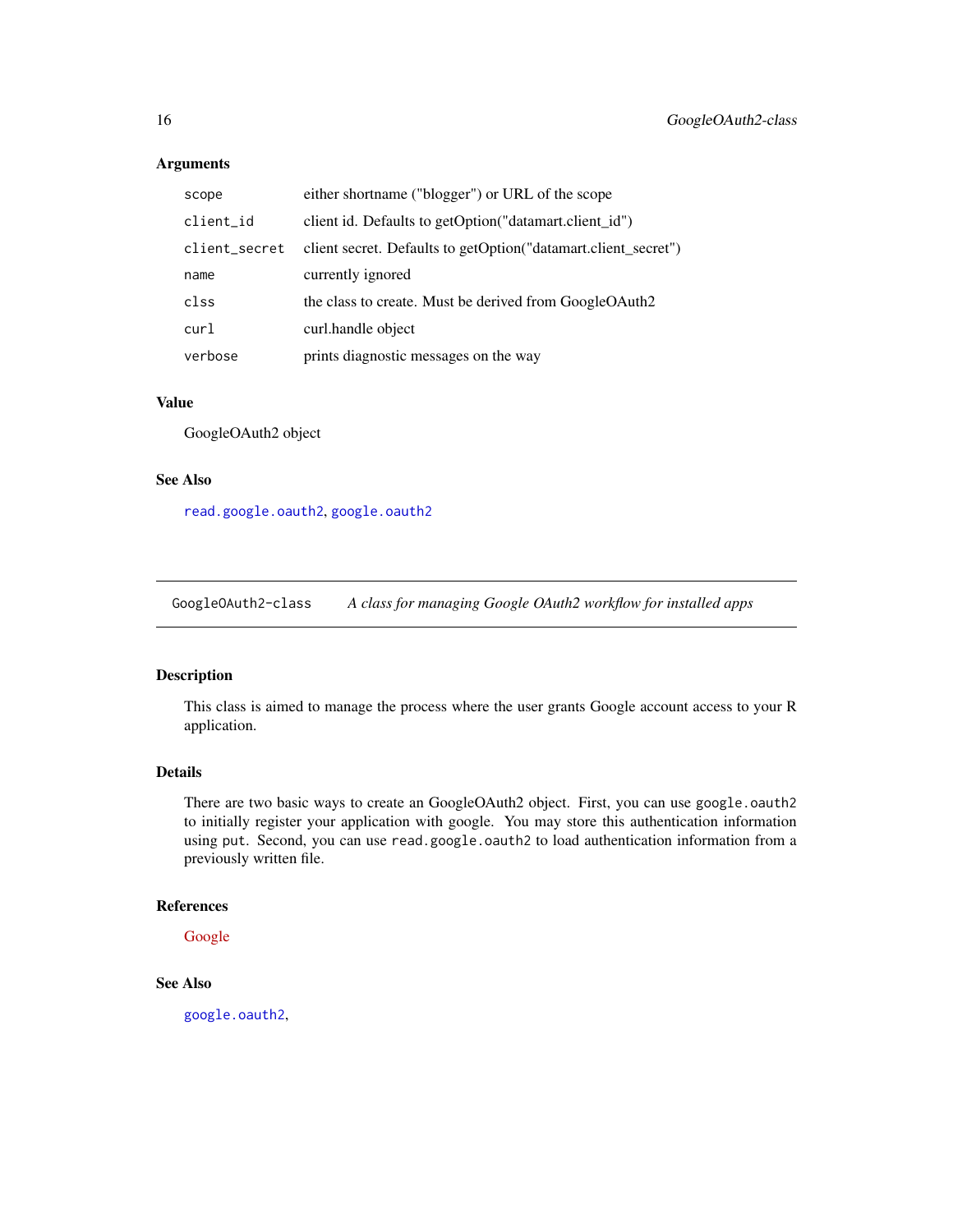<span id="page-16-0"></span>InternalData-class *A class for querying data()sets*

# <span id="page-16-1"></span>Description

This class allows to query datasets that can be loaded with data(). Only read-only access. Constructor for InternalData objects

# Usage

internalData(name, package, clss = "InternalData")

# Arguments

| name    | name of the dataset. Required.                                                           |
|---------|------------------------------------------------------------------------------------------|
| package | name of the package where the dataset is located. Default NULL.                          |
| clss    | name of the class to create. Default InternalData, must be inherited from this<br>class. |

# See Also

[internalData](#page-16-1)

# Examples

```
getSlots("InternalData")
```
iwv\_online *website traffic from IWV*

# Description

website traffic as tracked by iwv online. Use yyyymm for query() as resource. This is an example for the urldata function.

# Usage

iwv\_online()

# Value

UrlData object

# References

[Wikipedia](http://en.wikipedia.org/wiki/Informationsgemeinschaft_zur_Feststellung_der_Verbreitung_von_Werbetraegern)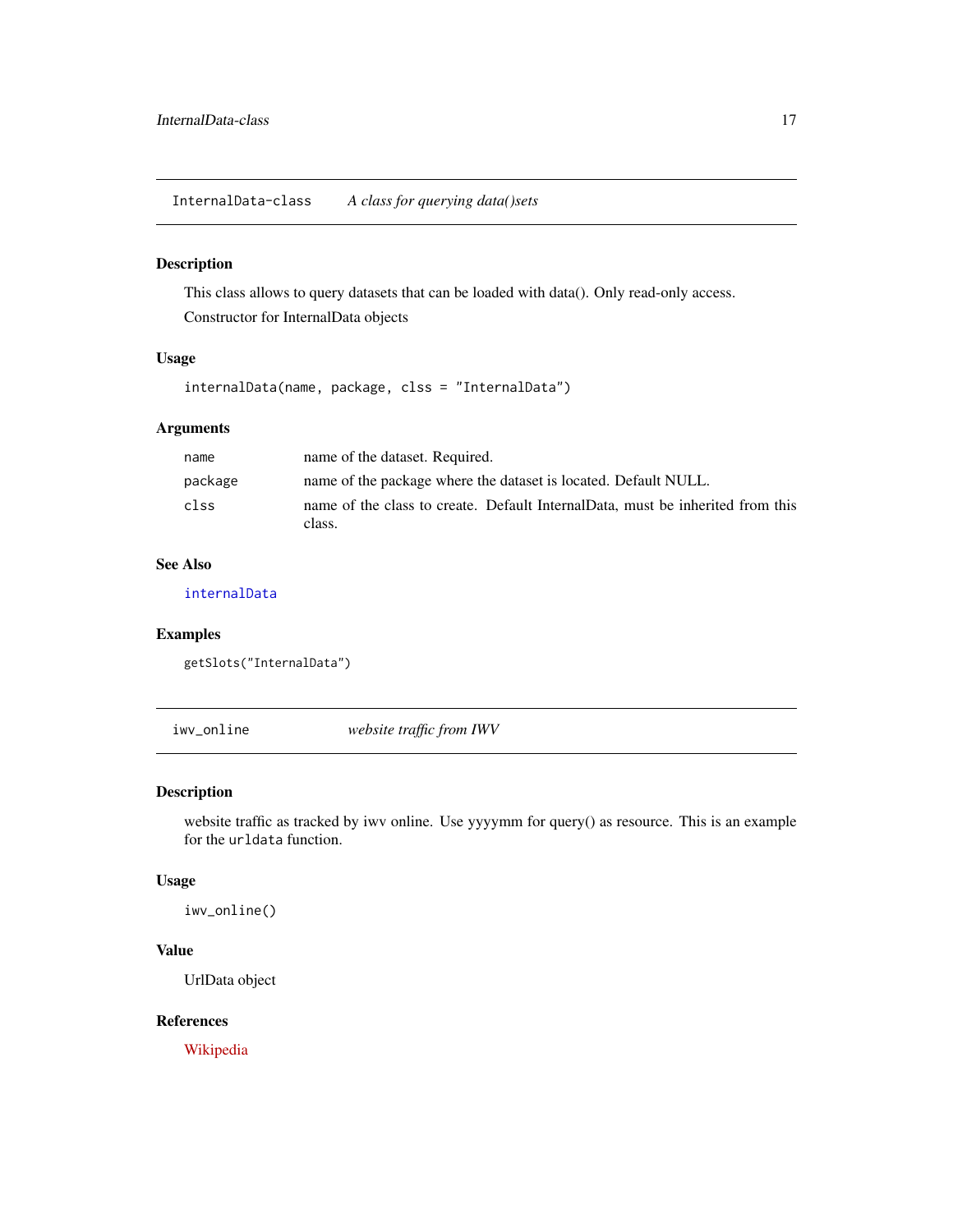# <span id="page-17-0"></span>See Also

[urldata](#page-41-1)

# localappdir *Platform-independent local app folder*

# Description

determines local app folder based on Sys.info()["sysname"].

# Usage

```
localappdir(appname = "R", create = TRUE)
```
# Arguments

| appname | subdir in local app folder, default "R"              |
|---------|------------------------------------------------------|
| create  | logical, default TRUE, create folder if non-existent |

# Value

character

| Location-class | S4 base class to represent output Locations |  |
|----------------|---------------------------------------------|--|
|----------------|---------------------------------------------|--|

# Description

The Location class is an abstract class that represents a place where to put something.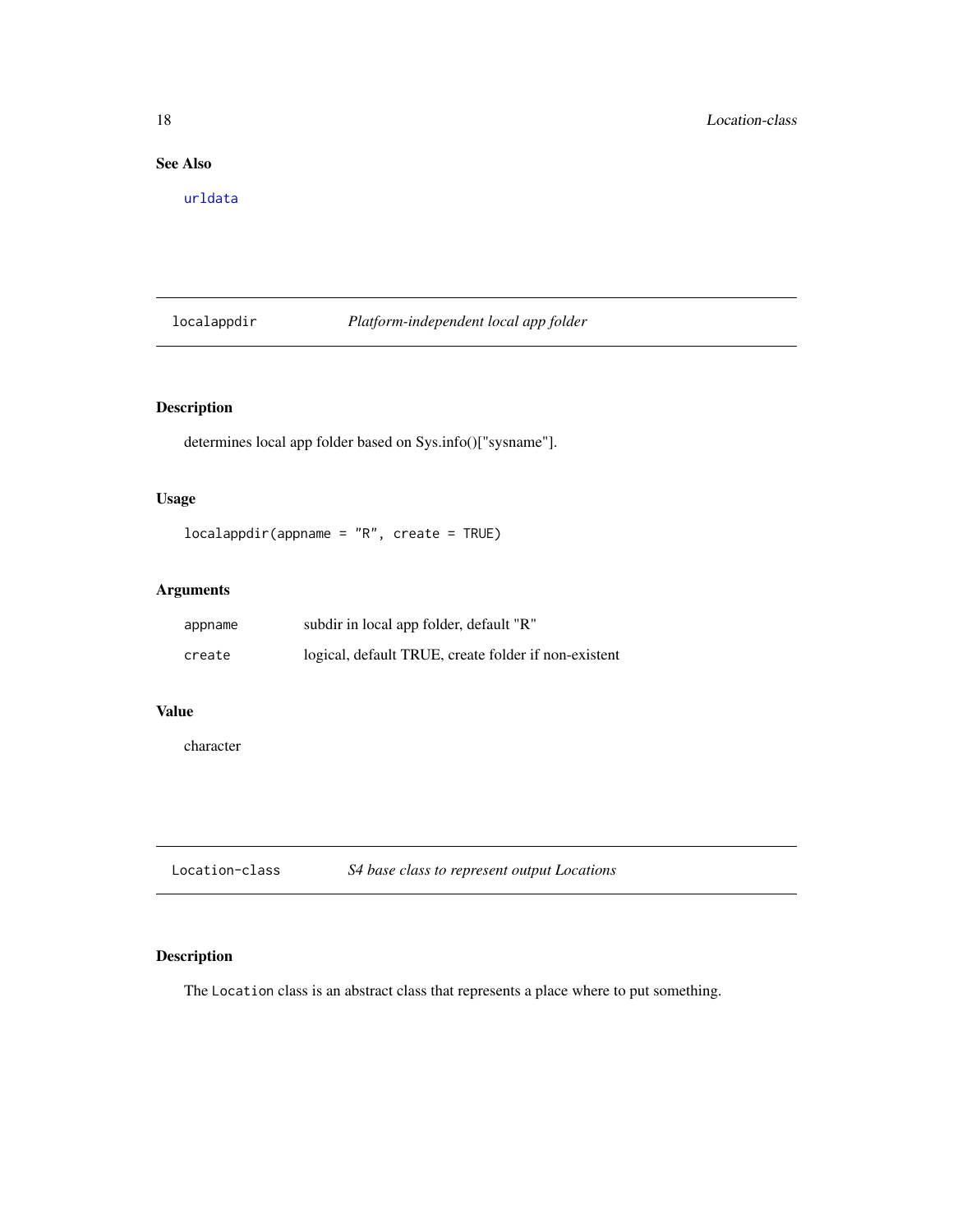<span id="page-18-1"></span><span id="page-18-0"></span>

The Mashup class administers a list of Xdata objects. This can be data objects representing different data sources such as internal data or web data. It can also be calculated data resources, so-called resource functions of class ResFunc.

Constructor for Mashup objects

#### Usage

datamart(..., clss = "Mashup")

#### Arguments

| $\cdots$ | named arguments of Xdata objects                                                |
|----------|---------------------------------------------------------------------------------|
| clss     | name of the class to create. Default Mashup, must be inherited from this class. |

# Details

In a way, this class can be viewed as a make-like tool for data. The resource functions can declare dependencies. When a resource is requested by the query method, the Mashup class takes care of the build order.

#### See Also

[datamart](#page-18-1)

# Examples

getSlots("Mashup")

MdFigure-class *MdFigure*

# <span id="page-18-2"></span>**Description**

Internal Class representing figures in MdReport Internal function to create an MdFigure object.

```
mdfigure(name, xdata, resource = name, clss = "MdFigure")
```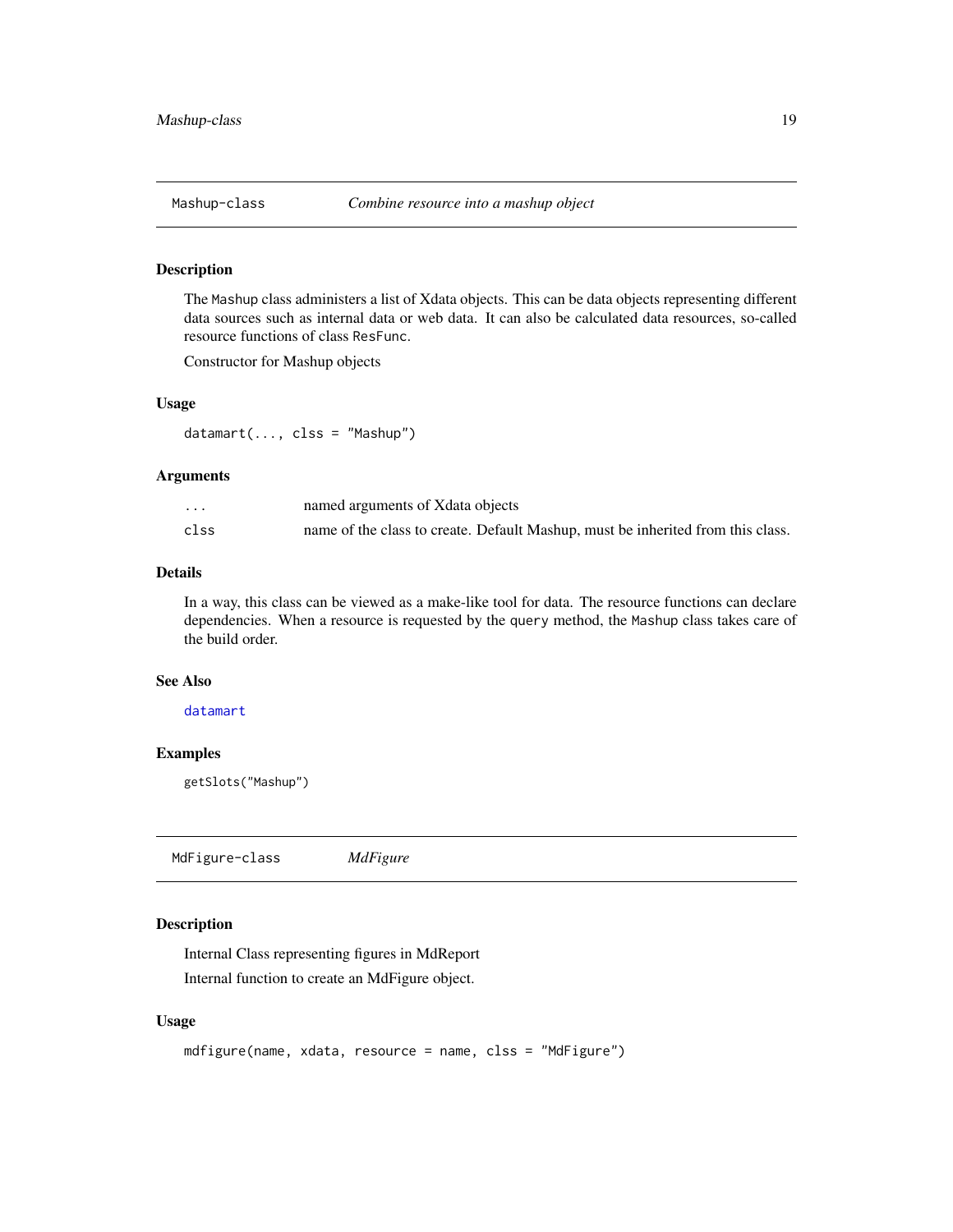# Arguments

| name     | name of the figure, default "  |
|----------|--------------------------------|
| xdata    | call for creating the figure   |
| resource | name of the resource           |
| clss     | class name, default 'MdFigure' |

#### Value

MdFigure

#### See Also

[mdfigure](#page-18-2)

# Examples

getSlots("MdReport")

MdReport-class *Buildable markdown report*

# <span id="page-19-1"></span>Description

This class provides the basis for building dynamic reports using markdown text and resource from a [datamart.](#page-18-1) You can create a report with mdreport, which takes a template file name, and a list of variables as arguments. The generic method put can then be used to actually produce the report at various locations (directory, memory, blogging site).

see class MdReport for details.

#### Usage

```
mdreport(tpl, name = "", xdata = NULL, clss = "MdReport",
  verbose = getOption("verbose"), ...)
```
#### Arguments

| tpl     | path to markdown template file          |
|---------|-----------------------------------------|
| name    | name of the Report, default"            |
| xdata   | instance of Xdata class                 |
| clss    | class of the object, default 'MdReport' |
| verbose | diagnostic messages T/F                 |
|         | number of targets                       |

<span id="page-19-0"></span>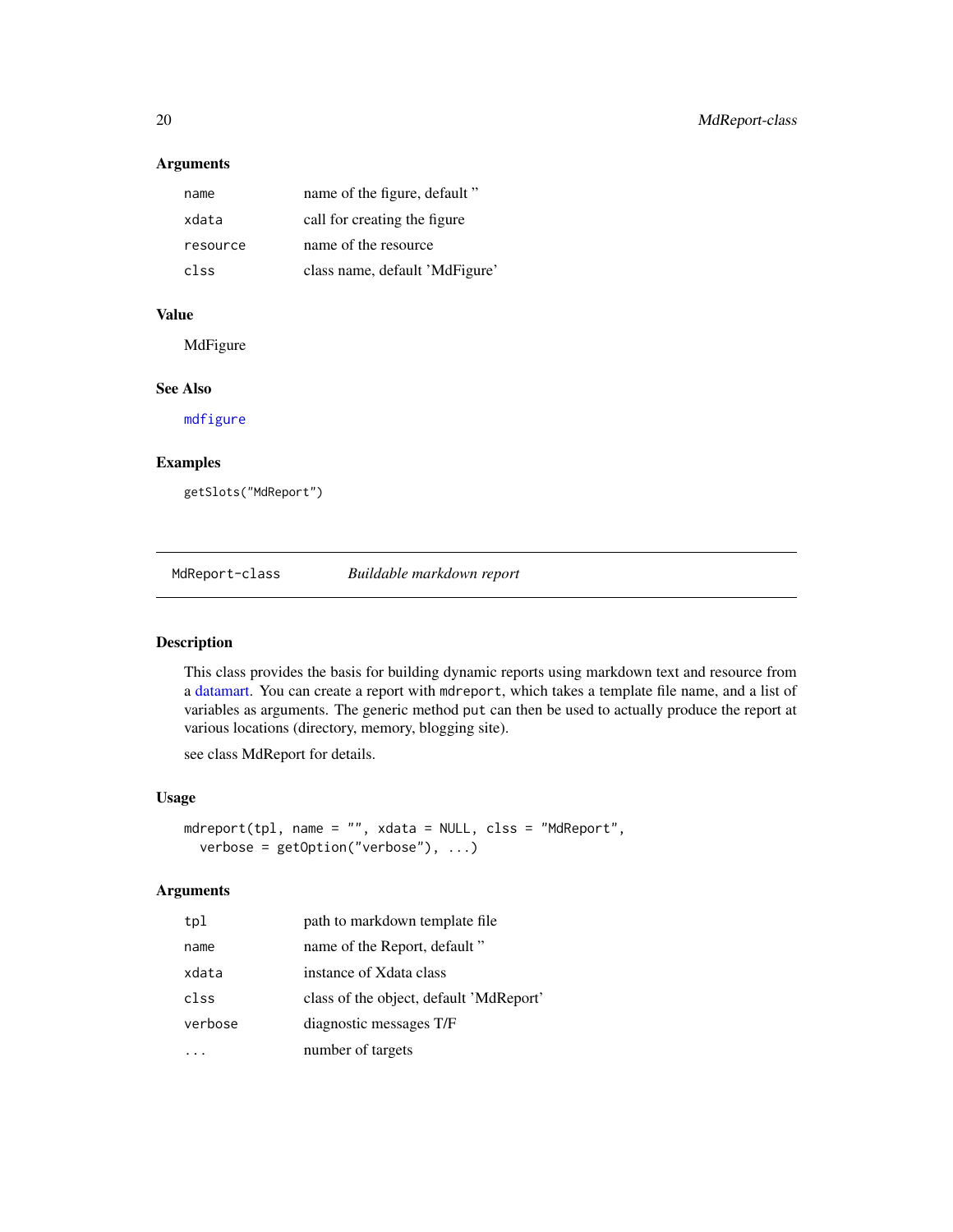#### <span id="page-20-0"></span>mem.info 21

# Details

strsubst is a simple templating mechanism inspired from Python (PEP-0292). Variables in the template are marked by a preceeding dollar sign and get replaced with the value of the corresponding variables passed to strsubst.

#### Value

generic

# See Also

[mdreport](#page-19-1), [swvreport](#page-39-1)

#### Examples

getSlots("MdReport")

mem.info *Information on objects in R environment*

#### Description

This function creates a list of objects that are currently in a given R environment (default the global workspace). Hence it is an extended version of ls.

#### Usage

mem.info(envir = .GlobalEnv, sortBy = "Size")

#### Arguments

| envir  | the environment to inspect, default is .GlobalEnv                              |
|--------|--------------------------------------------------------------------------------|
| sortBy | the result will be decreasingly sorted by this column. Possible values "Type", |
|        | "Size" (default), "Rows", "Columns"                                            |

#### Value

data.frame with object information

# Author(s)

Petr Pikal, David Hinds and Dirk Eddelbuettel

#### References

**[Stackoverflow](http://stackoverflow.com/questions/1358003/tricks-to-manage-the-available-memory-in-an-r-session)**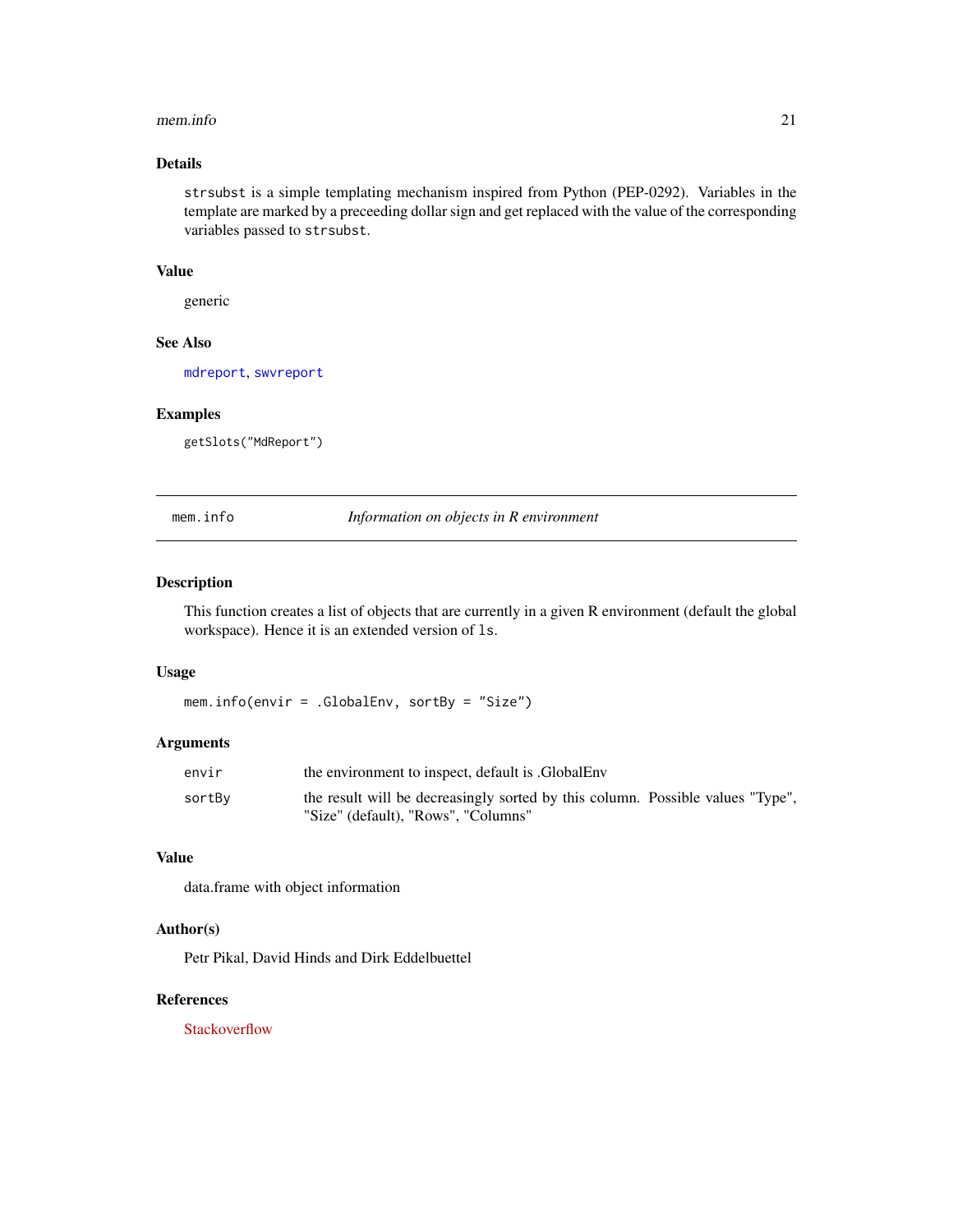<span id="page-21-0"></span>MemoryLocation-class *S4 base class to represent output in Memory*

# Description

The MemoryLocation class represents the place in the memory of the current R process.

#### Examples

```
getSlots("MemoryLocation")
```
MemoryLocation2-class *S4 base class to represent output in Memory*

# <span id="page-21-1"></span>Description

The MemoryLocation2 class represents the place in the memory of the current R process.

Constructor for MemoryLocation2 objects

# Usage

```
memloc(clss = "MemoryLocation2", ...)
```
# Arguments

| clss     | class to construct. Defaults to MemoryLocation2.   |
|----------|----------------------------------------------------|
| $\cdots$ | initial objects that are contained in the location |

# See Also

[memloc](#page-21-1)

# Examples

getSlots("MemoryLocation2")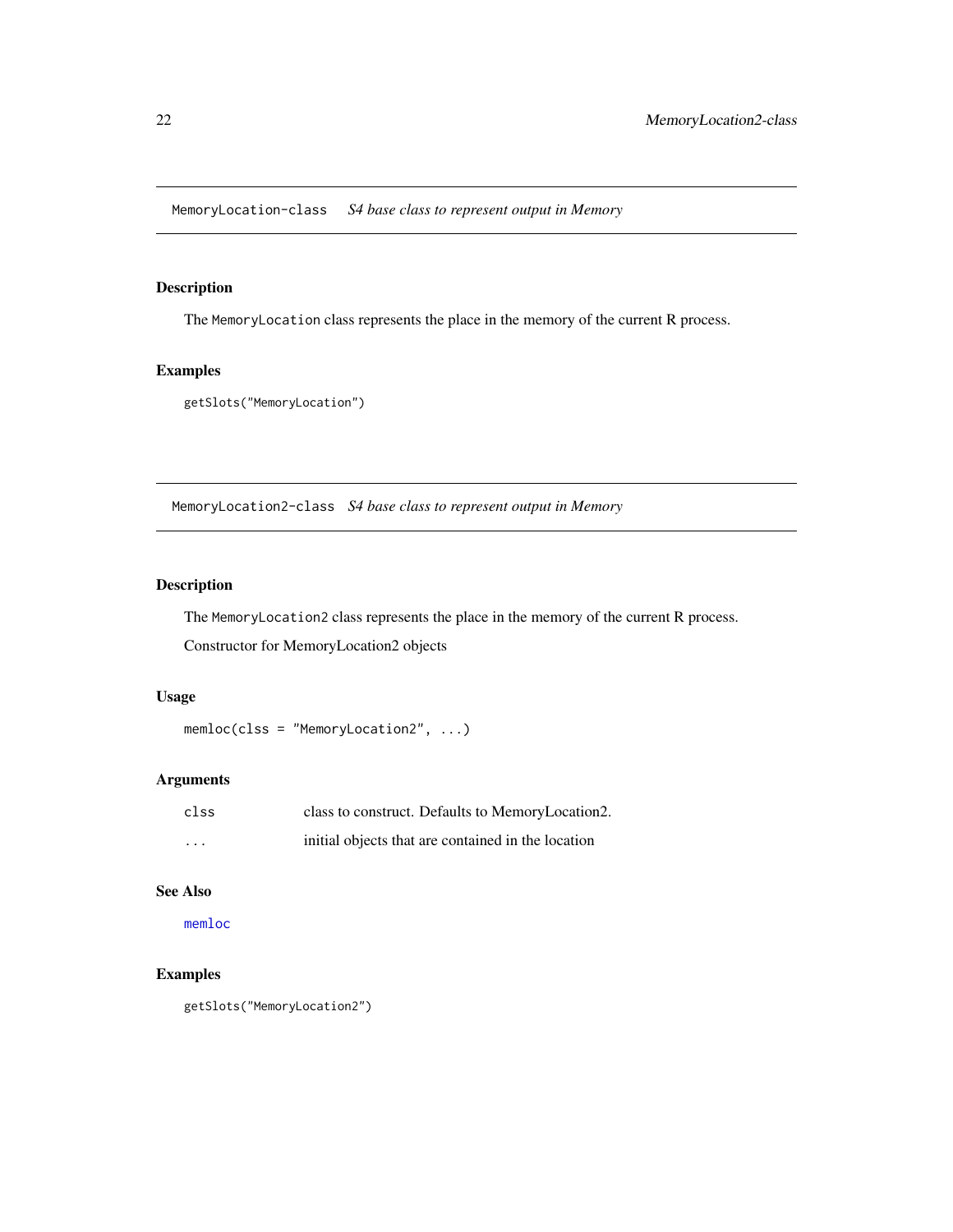<span id="page-22-0"></span>

The meta method returns a data.frame with meta information entities available at the location. By default, zero rows are returned.

#### Usage

meta(self, ...) ## S4 method for signature 'Xdata' meta(self, ...) ## S4 method for signature 'Xsparql' meta(self) ## S4 method for signature 'InternalData' meta(self, ...) ## S4 method for signature 'DirectoryLocation' meta(self) ## S4 method for signature 'MemoryLocation2' meta(self, ...) ## S4 method for signature 'SftpLocation' meta(self) ## S4 method for signature 'Pastebin' meta(self) ## S4 method for signature 'WebLocation' meta(self) ## S4 method for signature 'CsvData' meta(self, ...) ## S4 method for signature 'Blogger' meta(self)

# Arguments

| self                    | an Location object    |
|-------------------------|-----------------------|
| $\cdot$ $\cdot$ $\cdot$ | additional parameters |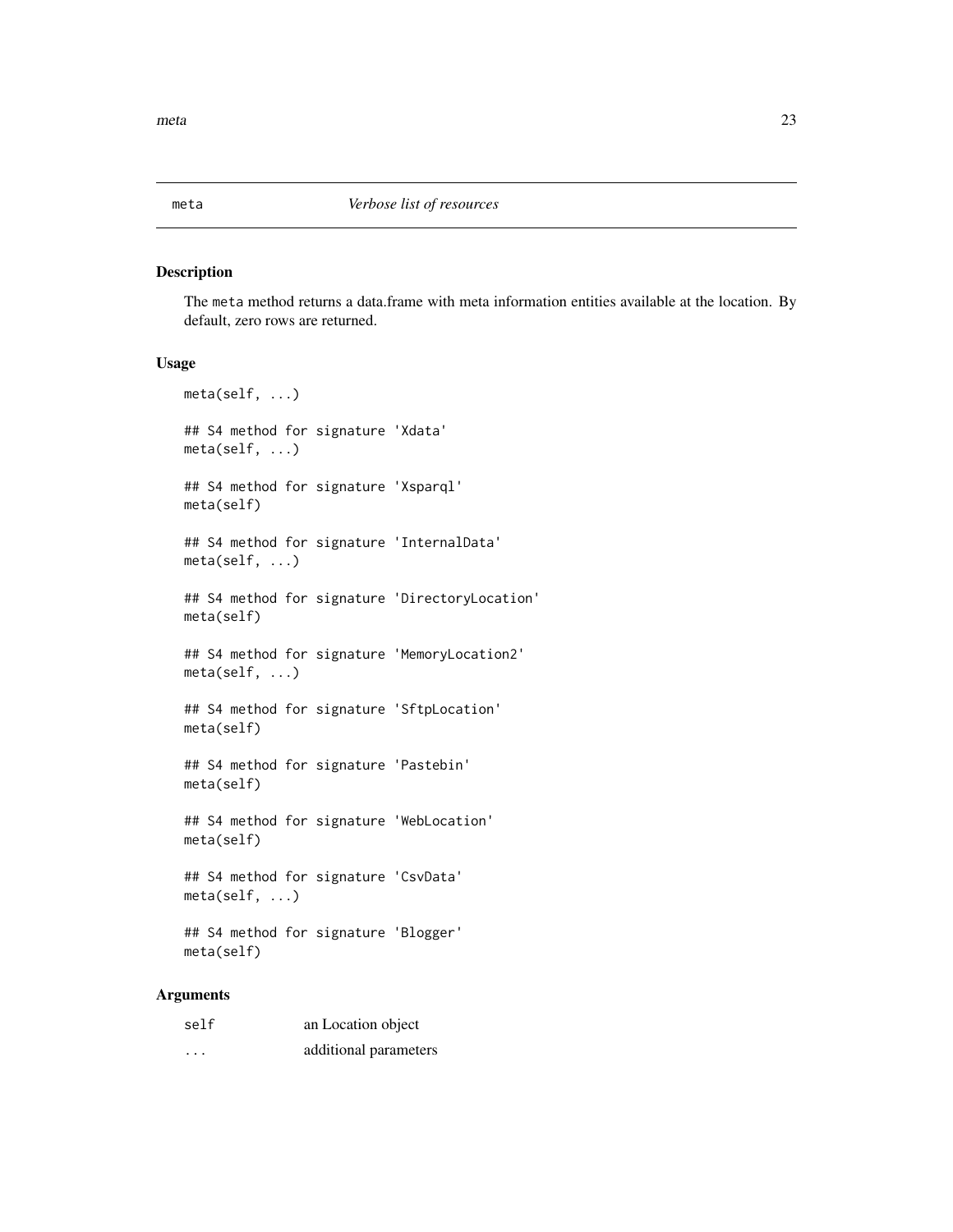#### <span id="page-23-0"></span>Details

Inherited classes should override this method if necessary.

netConnectGermany *Basic Price Information on natural Gas in Germany*

#### Description

This function exposes an interface to the Netconnect Germany website and allows the download of price data on natural gas.

#### Usage

netConnectGermany(clss = "UrlData")

#### Arguments

clss Class name for the object, default UrlData2

#### Value

UrlData2

#### References

**[NCG](http://datenservice.net-connect-germany.de/Dokumente/NCG_XML_Interface_V1.6_de.pdf)** 

<span id="page-23-1"></span>openei *Interface to the OpenEI platform*

# Description

OpenEI is growing into a global leader in the energy data realm - specifically analyses on renewable energy and energy efficiency. The platform is a wiki, similar to Wikipedia's Wiki, and offers an SPARQL endpoint.

#### Usage

openei()

# Details

The openei function provides an datamart with predefined queries on this SPARQL endpoint.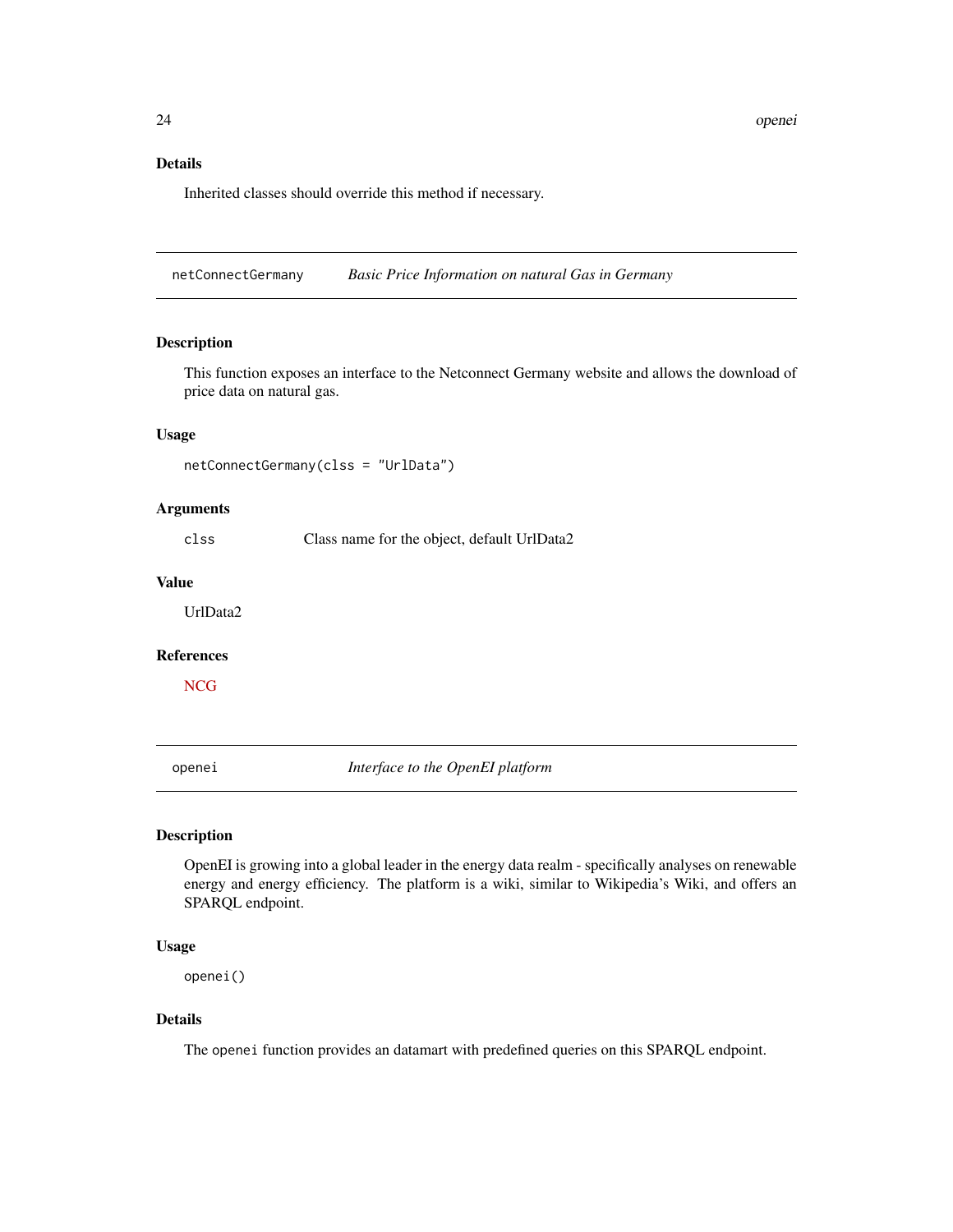#### <span id="page-24-0"></span>Pastebin-class 25

# References

[Blogpost by Chris Davis,](http://chrisdavis.weblog.tudelft.nl/2010/06/12/data-mining-the-us-department-of-energy/) [OpenEI website](http://en.openei.org/wiki/OpenEI:About)

#### See Also

[openei](#page-23-1), [xsparql](#page-43-1)

Pastebin-class *Pastebin*

# <span id="page-24-1"></span>Description

This class exposes partially the Web API to the pastebin service.

see Pastebin class for more information

# Usage

```
pastebin(api_dev_key = getOption("pastebin.api_dev_key"),
  api_user_name = getOption("pastebin.api_user_name"),
  api_user_password = getOption("pastebin.api_user_password"),
 clss = "Pastebin")
```
# Arguments

| api_dev_kev       | API Dev Key, default getOption ("pastebin.api dev key")                  |
|-------------------|--------------------------------------------------------------------------|
|                   | api_user_name API User Name, default getOption("pastebin.api user name") |
| api_user_password |                                                                          |
|                   | API User password, default getOption ("pastebin.api_user_password")      |
| clss              | Class name to initiate, default "Pastebin"                               |

#### See Also

[pastebin](#page-24-1)

# Examples

getSlots("Pastebin")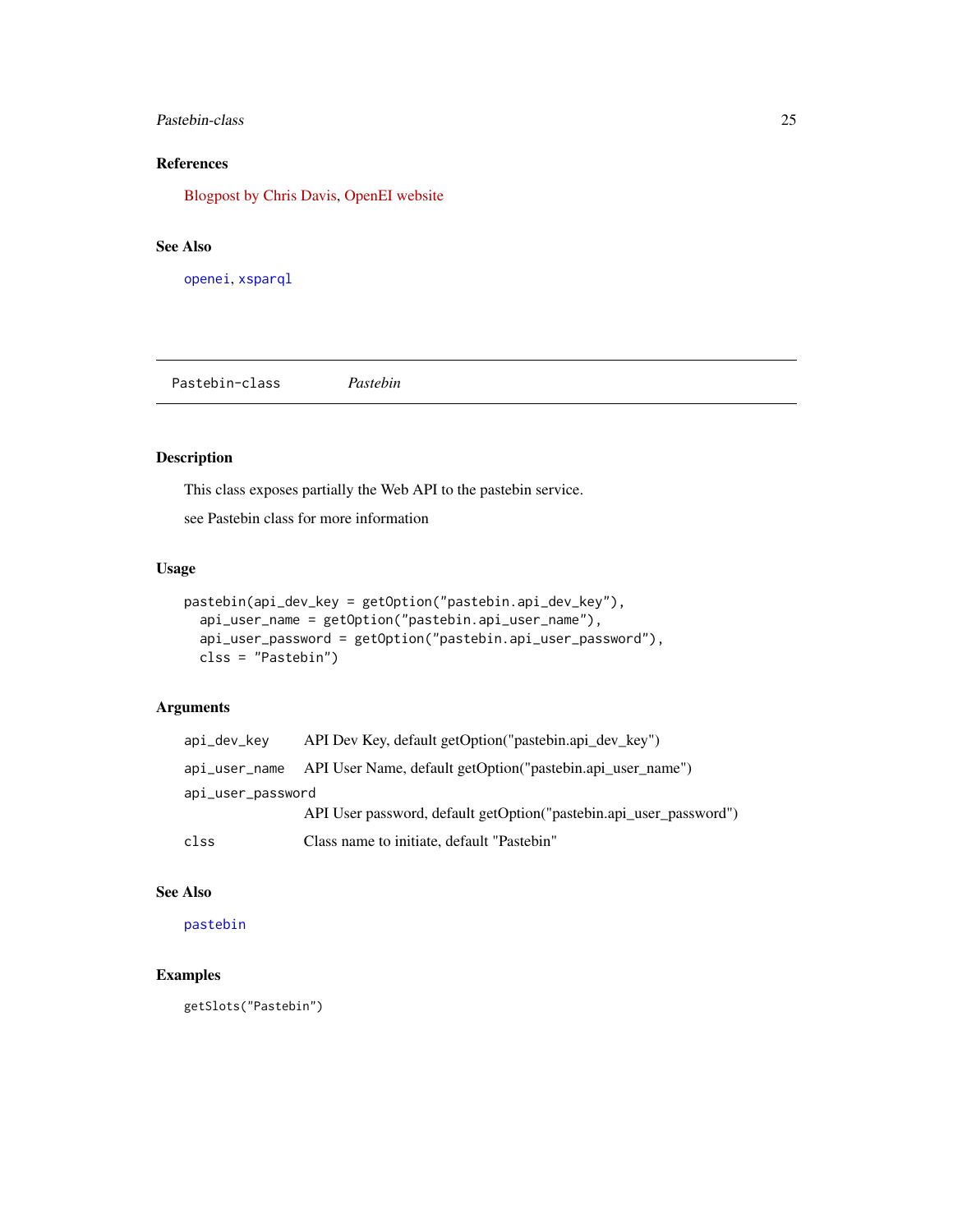<span id="page-25-0"></span>This generic creates the target at the given location.

```
put(target, where, ...)
## S4 method for signature 'Target,character'
put(target, where, ...)
## S4 method for signature 'Target, MemoryLocation2'
put(target, where, ...)
## S4 method for signature 'FileTarget,DirectoryLocation'
put(target, where, overwrite = TRUE)
## S4 method for signature 'FileTarget,SftpLocation'
put(target, where, ...)
## S4 method for signature 'character,SftpLocation'
put(target, where, ...)
## S4 method for signature 'BlogPostTarget,DirectoryLocation'
put(target, where, ...)
## S4 method for signature 'BlogPostTarget, SftpLocation'
put(target, where, ...)
## S4 method for signature 'MdFigure, DirectoryLocation'
put(target, where, ...)
## S4 method for signature 'MdFigure, MemoryLocation'
put(target, where)
## S4 method for signature 'MdReport,Location'
put(target, where, draft = TRUE,
  overwrite = TRUE, \ldots)## S4 method for signature 'SweaveReport, DirectoryLocation'
put(target, where, verbose = TRUE,
  ...)
## S4 method for signature 'SweaveReport,missing'
```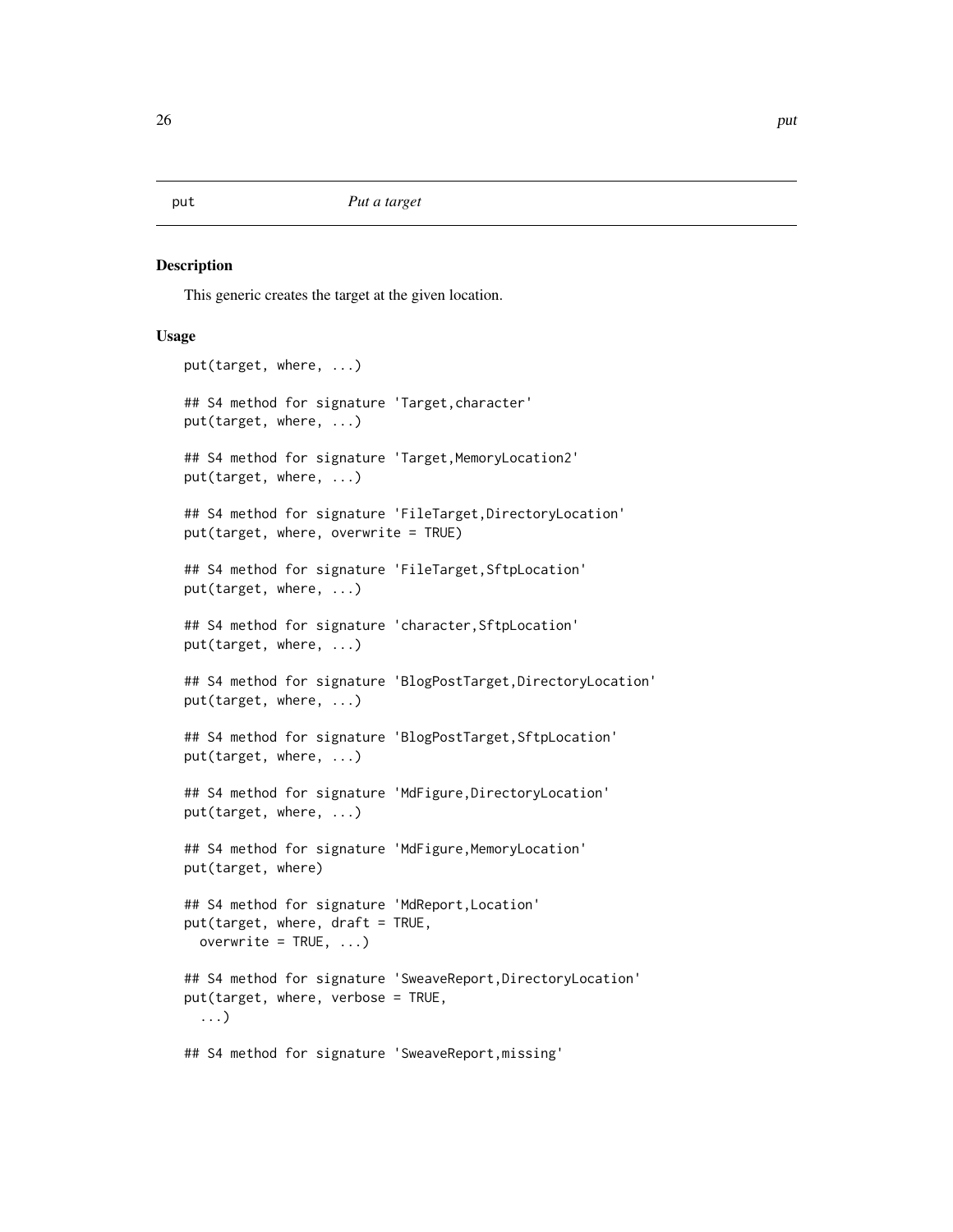#### <span id="page-26-0"></span>queries 27

 $put(target, where, verbose = TRUE, ...)$ ## S4 method for signature 'CsvData, DirectoryLocation' put(target, where, verbose = TRUE, ...) ## S4 method for signature 'CsvData, SftpLocation' put(target, where, verbose = TRUE, ...) ## S4 method for signature 'GoogleOAuth2,character' put(target, where, ...) ## S4 method for signature 'BlogPostTarget, Blogger' put(target, where, verbose = TRUE, ...)

# Arguments

| target    | an object of class Target or derived                                        |
|-----------|-----------------------------------------------------------------------------|
| where     | an object of class Location or derived                                      |
| $\cdots$  | additional parameters                                                       |
| overwrite | parameter for FileTarget/MdReport – overwrite existing files? Default TRUE. |
| draft     | Parameter to MdReport, is draft? Logical.                                   |
| verbose   | print diagnostic messages                                                   |
|           |                                                                             |

|--|

# Description

The queries method returns a character vector of all defined resources for the given data object.

```
queries(self)
## S4 method for signature 'Xdata'
queries(self)
## S4 method for signature 'Xsparql'
queries(self)
## S4 method for signature 'InternalData'
queries(self)
## S4 method for signature 'UrlData'
queries(self)
```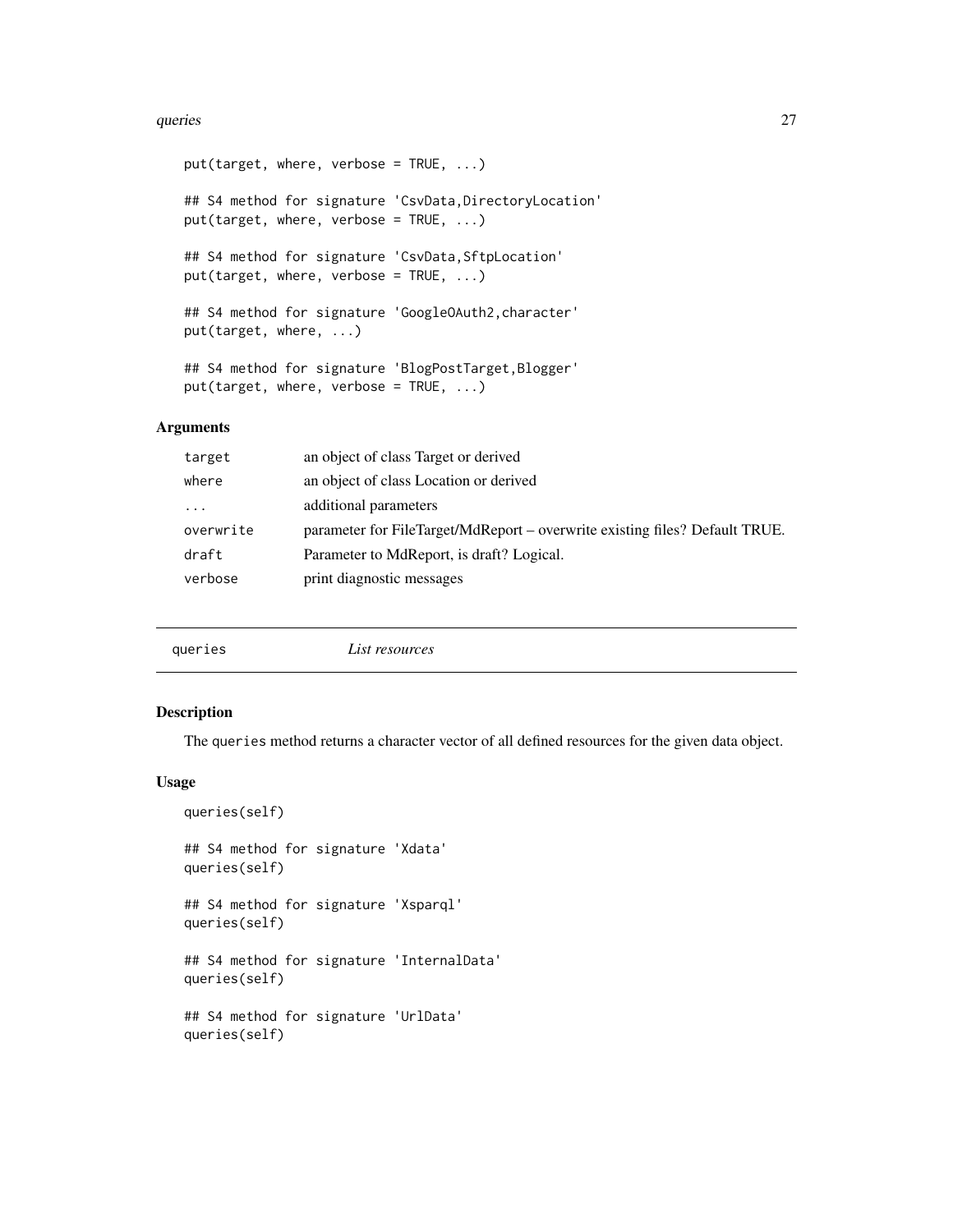```
## S4 method for signature 'Mashup'
queries(self)
## S4 method for signature 'Location'
queries(self)
## S4 method for signature 'MemoryLocation2'
queries(self)
## S4 method for signature 'ResFunc'
queries(self)
## S4 method for signature 'CsvData'
queries(self)
```
#### Arguments

self an Xdata object

# Details

The default (XData) implementation inspects definitions of the query method. Inherited classes should override this method if necessary.

query *Request data from data source*

#### Description

This generic function is the main interface to the data behind the Xdata layer. The first argument is the data object, the second argument is an identifier (type character), of the resource requested.

```
query(self, resource, ...)
## S4 method for signature 'Xdata,character'
query(self, resource, ...)
## S4 method for signature 'Xsparql,character'
query(self, resource, maxrows = NULL,
  interactive = FALSE, typeconv = TRUE, verbose = getOption("verbose"),
  ...)
## S4 method for signature 'InternalData, character'
query(self, resource, ...)
```
<span id="page-27-0"></span>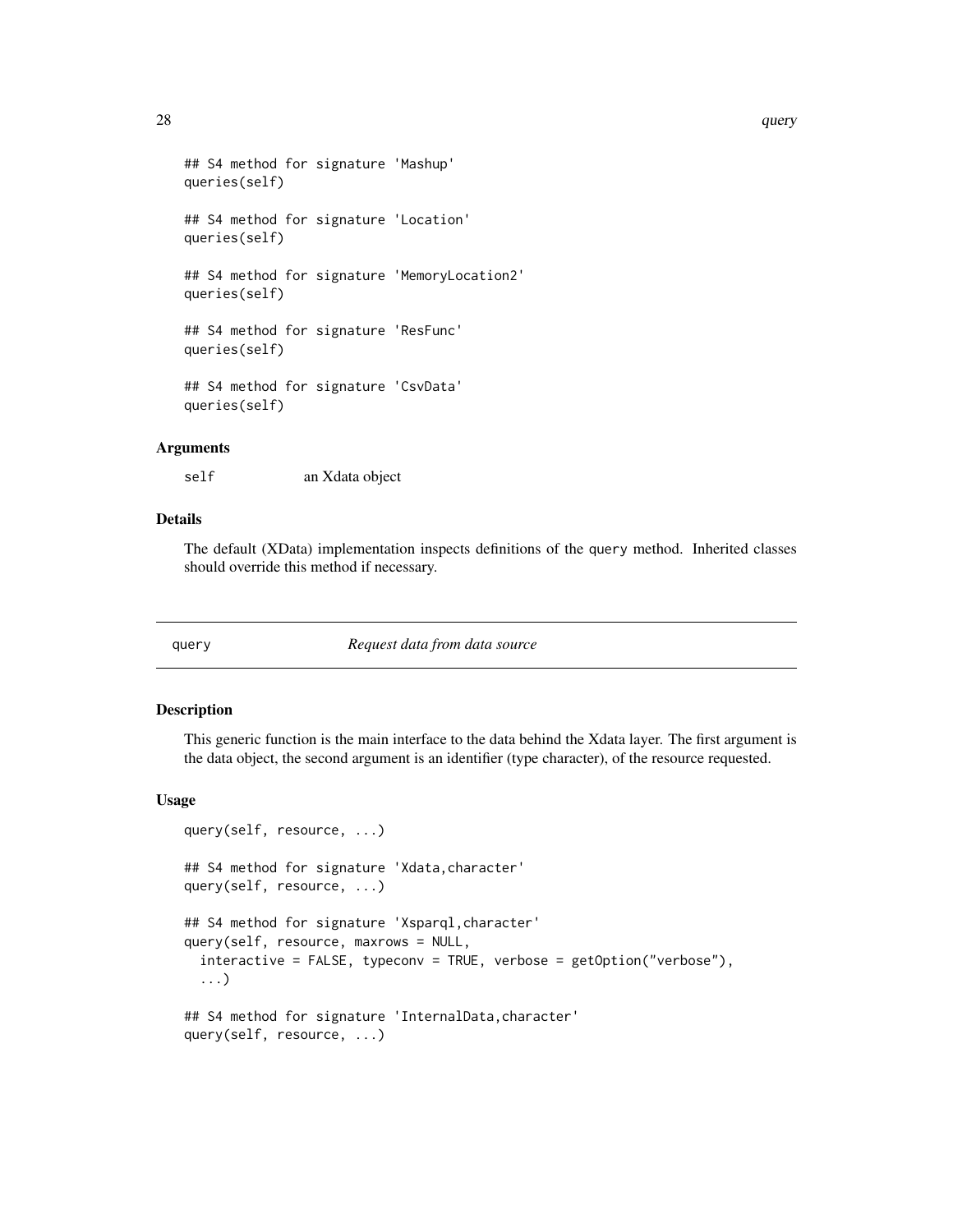```
## S4 method for signature 'UrlData,character'
query(self, resource,
 verbose = getOption("verbose"), ...)
## S4 method for signature 'Mashup,character'
query(self, resource, verbose = TRUE, ...)
## S4 method for signature 'DirectoryLocation, character'
query(self, resource,
 verbose = getOption("verbose"), extract.fct = readLines, ...)
## S4 method for signature 'MemoryLocation2,character'
query(self, resource, ...)
## S4 method for signature 'SftpLocation,character'
query(self, resource,
 verbose = getOption("verbose"), ...)
## S4 method for signature 'Pastebin,character'
query(self, resource,
 verbose = getOption("verbose"), ...)## S4 method for signature 'ResFunc,character'
query(self, resource,
 verbose = getOption("verbose"), ...)
## S4 method for signature 'WebLocation,character'
query(self, resource,
 verbose = getOption("verbose"), extract.fct = readLines, ...)
## S4 method for signature 'CsvData,character'
query(self, resource,
 verbose = getOption("verbose"), for.update = FALSE, ...)
## S4 method for signature 'GoogleOAuth2,character'
query(self, resource,
 curl = RCurl::getCurlHandle(), ...)
```
#### Arguments

| self        | an Xdata object                                                                                                                    |
|-------------|------------------------------------------------------------------------------------------------------------------------------------|
| resource    | an identifier of the resource requested. End-user usually provide character, de-<br>veloper use resource and dispatch on the type. |
| $\ddots$    | additional parameter                                                                                                               |
| maxrows     | (Xsparg) limit of lines to return (default NULL)                                                                                   |
| interactive | (Xsparql) if TRUE, display result in chunks (default FALSE)                                                                        |
| typeconv    | (Xsparql) if TRUE (default), convert numbers and dates                                                                             |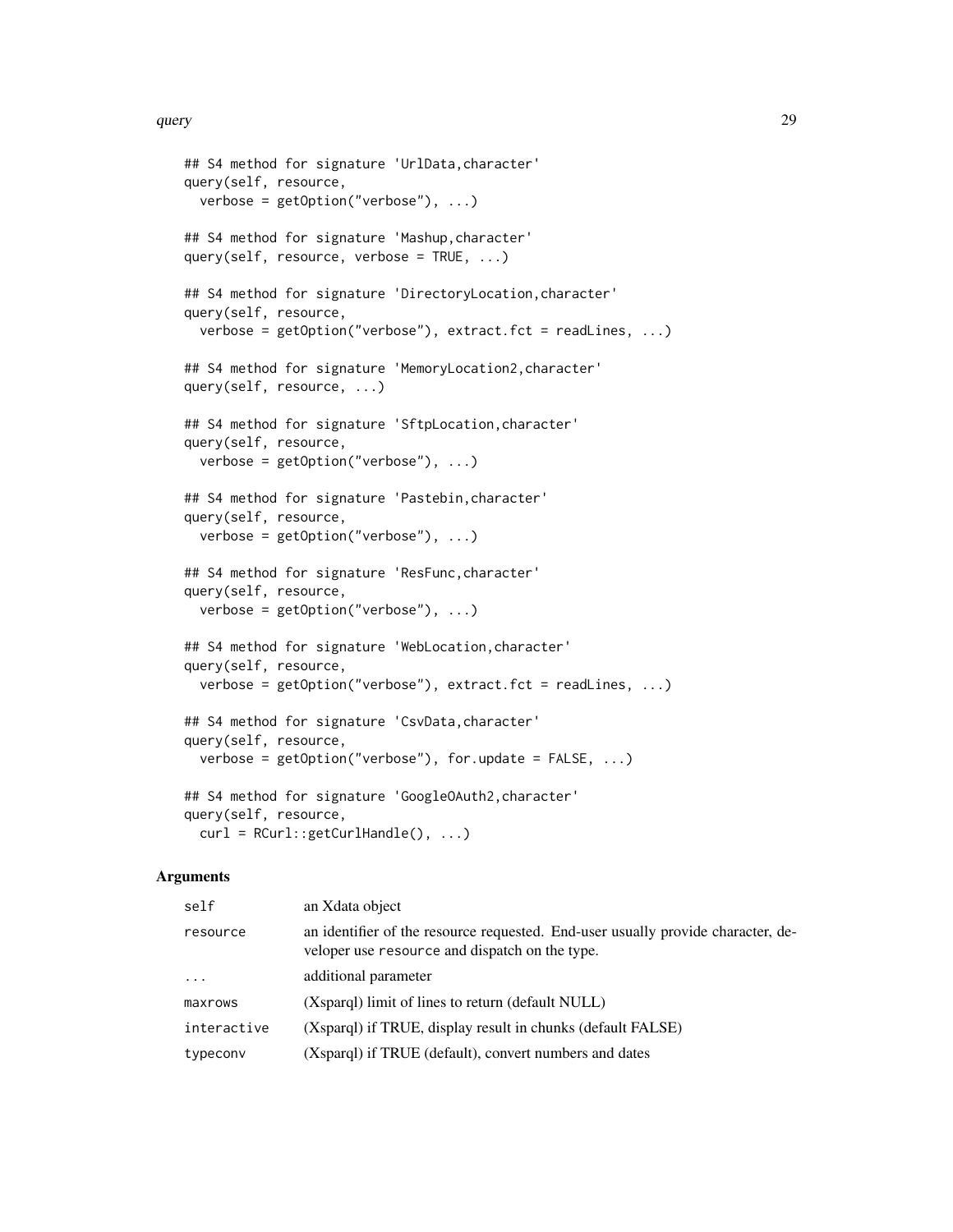<span id="page-29-0"></span>

| verbose     | print diagnostic messages, default=FALSE                                   |
|-------------|----------------------------------------------------------------------------|
| extract.fct | (DirectoryLocation) which function to use to read file (default readLines) |
| for.update  | (CsvData) update before loading (default FALSE)                            |
| curl        | (GoogleOAuth2) curl handle                                                 |

# Details

Depending on the data object, additional parameter can be provided.

<span id="page-29-1"></span>read.csvdata *Read CSV from local directory or Internet*

# Description

It is lazy, i.e. it does not read the csv in until requested. It does read in the metadata, though. If according to the dataset meta data an update is due, an update process is performed.

#### Usage

```
read.csvdata(resource, location = NULL, name = resource,
 update.fct = function(csv) return(data.frame()), verbose = TRUE,
 clss = "CsvData")
```
# Arguments

| resource   | the name of the resource. Required.                                                                                                                          |
|------------|--------------------------------------------------------------------------------------------------------------------------------------------------------------|
| location   | either a Location object, or a character pointing to a local directory or an url.<br>See details.                                                            |
| name       | the physical name of the resource. Defaults to resource.                                                                                                     |
| update.fct | function for updating the data, the update method and update interval is specified<br>as meta data. Default is a function that returns an empty data. frame. |
| verbose    | Print diagnostic messages, default is TRUE.                                                                                                                  |
| clss       | class to construct. Defaults to CsyData.                                                                                                                     |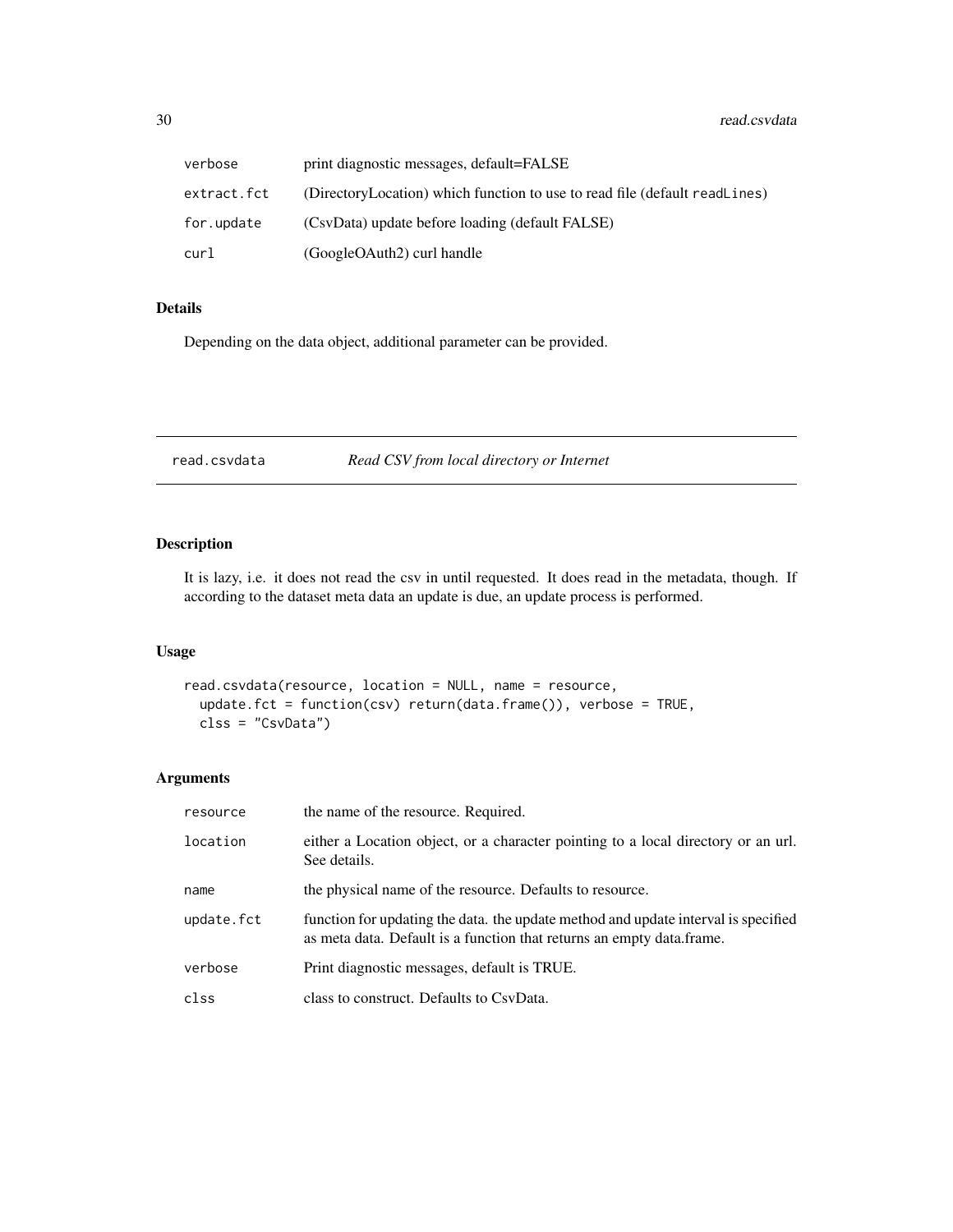<span id="page-30-1"></span><span id="page-30-0"></span>read.google.oauth2 *Refreshed Google OAuth2 authentication*

# Description

This function reads a file previously created via put (oauth2, filename).

# Usage

```
read.google.oauth2(fn)
```
#### Arguments

fn data filename

#### Value

GoogleOAuth2 object

# See Also

[google.oauth2](#page-14-1)

<span id="page-30-2"></span>resalias *Phony ResFunc Objects*

# Description

This function creates a ResFunc object that returns an already existing resource.

#### Usage

```
resalias(resource, alias_for, clss = "ResFunc")
```
#### Arguments

| resource  | the name of the resource. Required.                                              |
|-----------|----------------------------------------------------------------------------------|
| alias for | name of the resource this object is a proxy for.                                 |
| clss      | name of the class to create. Default ResFunc, must be inherited from this class. |

# See Also

[resfunc](#page-31-1)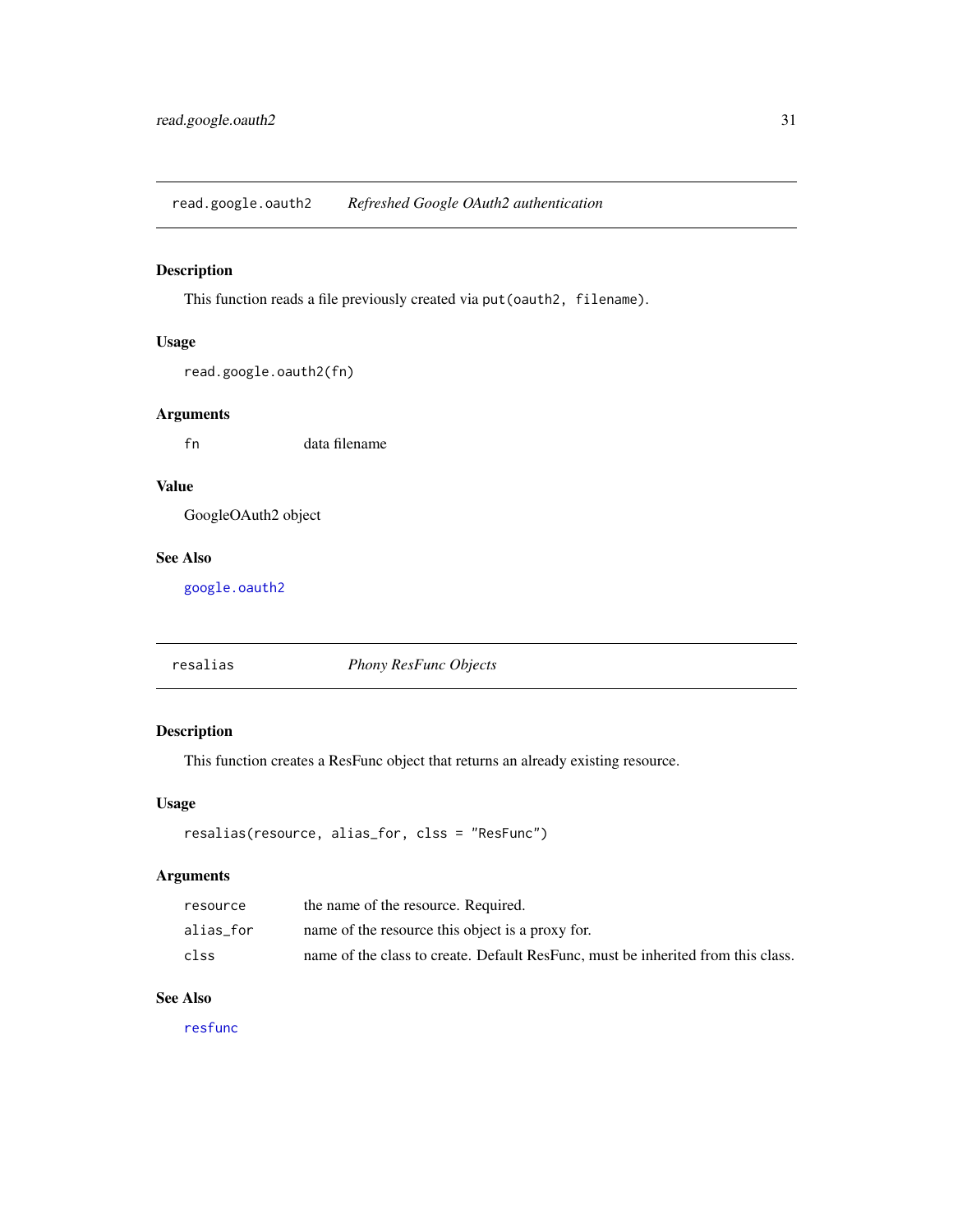<span id="page-31-1"></span><span id="page-31-0"></span>

This function creates an ResFunc object. When queried, it returns the result of an function call.

#### Usage

```
resfunc(resource, fun, depends = list(), clss = "ResFunc", ...)
```
# Arguments

| resource | the name of the resource. Required.                                              |
|----------|----------------------------------------------------------------------------------|
| fun      | a function that matches the signature function (self, resource, )                |
| depends  | the names of the resources this function depends on.                             |
| clss     | name of the class to create. Default ResFunc, must be inherited from this class. |
| $\cdot$  | additional parameters passed to the function when the resource is queried.       |
|          |                                                                                  |

| ResFunc-class |  |  | $ResFunc - A class representing a "calculated" resource$ |
|---------------|--|--|----------------------------------------------------------|
|---------------|--|--|----------------------------------------------------------|

# Description

While the UrlData and InternalData classes are examples for accessing actual data, the ResFunc class represents resources that are not physical data but for example simulated data or data derived from physical data.

# Details

This class is intended to be used with the Mashup class.

# See Also

[resfunc](#page-31-1), [resalias](#page-30-2), [datamart](#page-18-1)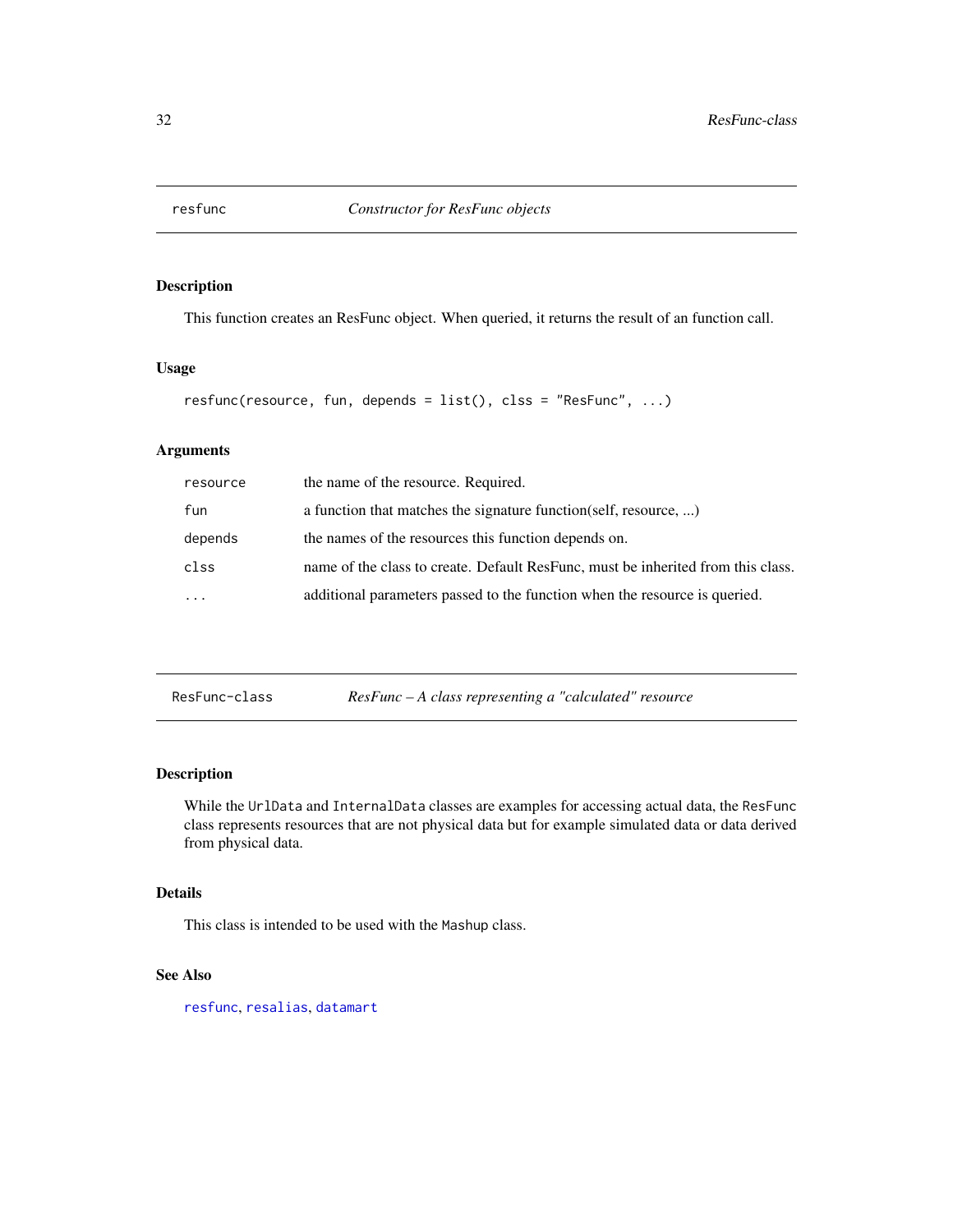<span id="page-32-1"></span><span id="page-32-0"></span>This class represents a directory on a remote server that is accessed via the SFTP protocol. The only SSH authentication currently supported the public RSA key method.

The sftpdir function creates a SftpLocation object.

#### Usage

```
sftpdir(uri, pubkey, privatekey, keypasswd = "", clss = "SftpLocation")
```
#### Arguments

| uri        | character, the address of the remote host in the form sftp://username@the.host.com:port/remote/dir/ |
|------------|-----------------------------------------------------------------------------------------------------|
| pubkey     | character, pointing to the public key file. Required.                                               |
| privatekey | character, pointing to the private key file. Required.                                              |
| keypasswd  | character, optional key password                                                                    |
| clss       | character, optional class name. Default is "SftpLocation".                                          |

# Details

The show and as.character methods for this class have been adapted to reveal the URL of the directory it represents.

The meta method returns a data.frame with filenames and an is.dir attribute. It currently returns wrong values when the remote directory contains files with spaces in their file name.

#### See Also

# [sftpdir](#page-32-1)

# Examples

```
getSlots("SftpLocation")
```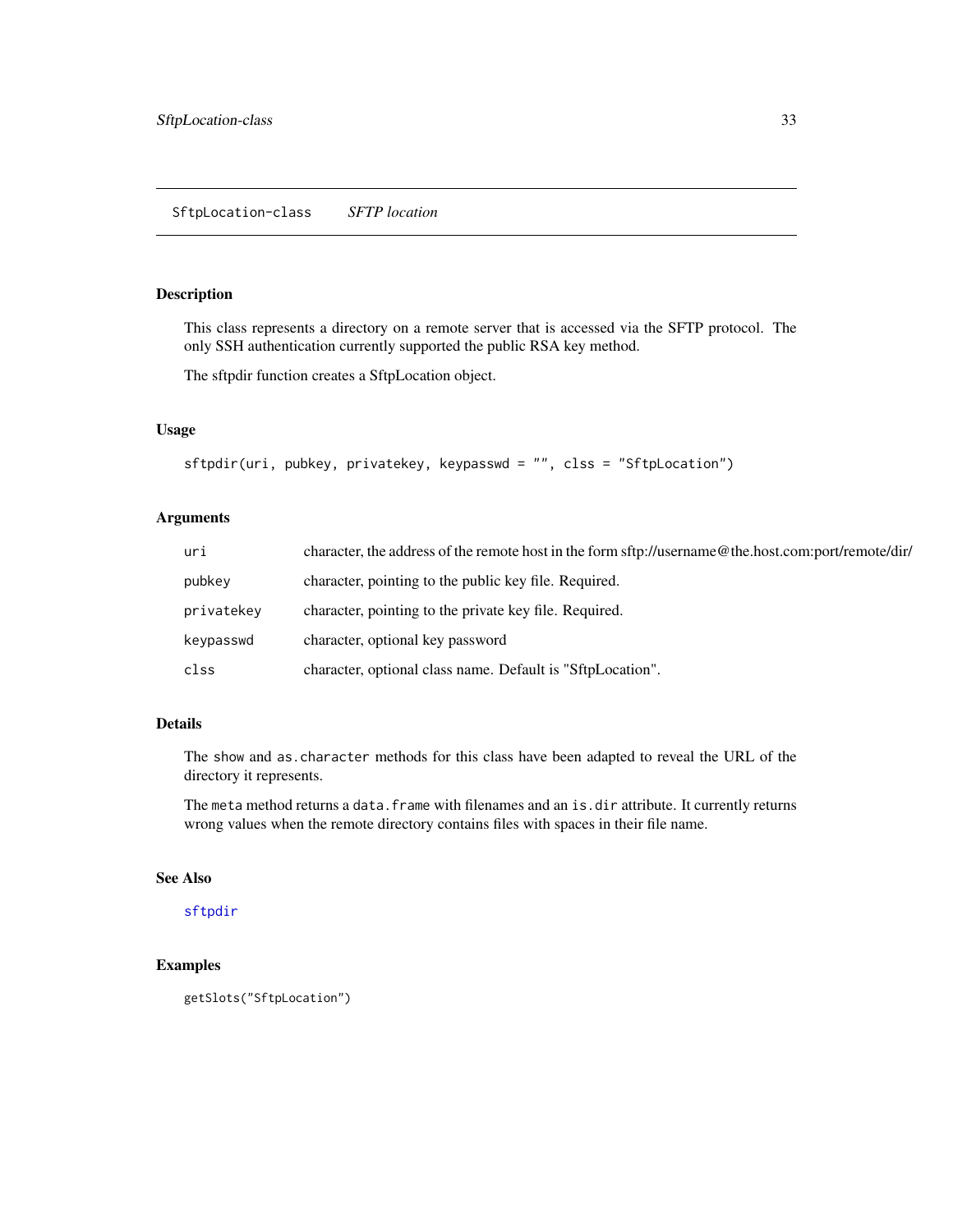<span id="page-33-0"></span>The show method for the Xdata class has been adapted to display the class name. Some inherited classes such DirectoryLocation or Blogger override this default definition.

#### Usage

```
## S4 method for signature 'Xdata'
show(object)
## S4 method for signature 'DirectoryLocation'
show(object)
## S4 method for signature 'Target'
show(object)
## S4 method for signature 'FileTarget'
show(object)
## S4 method for signature 'SftpLocation'
show(object)
## S4 method for signature 'Pastebin'
show(object)
## S4 method for signature 'WebLocation'
show(object)
## S4 method for signature 'Blogger'
show(object)
```
# Arguments

object Xdata object

sourceforge *SourceForge – query stats for sourceforge projects*

#### Description

This exposes part of the API of the sourceforge.net website. The function is a proof of concept for the urldata function.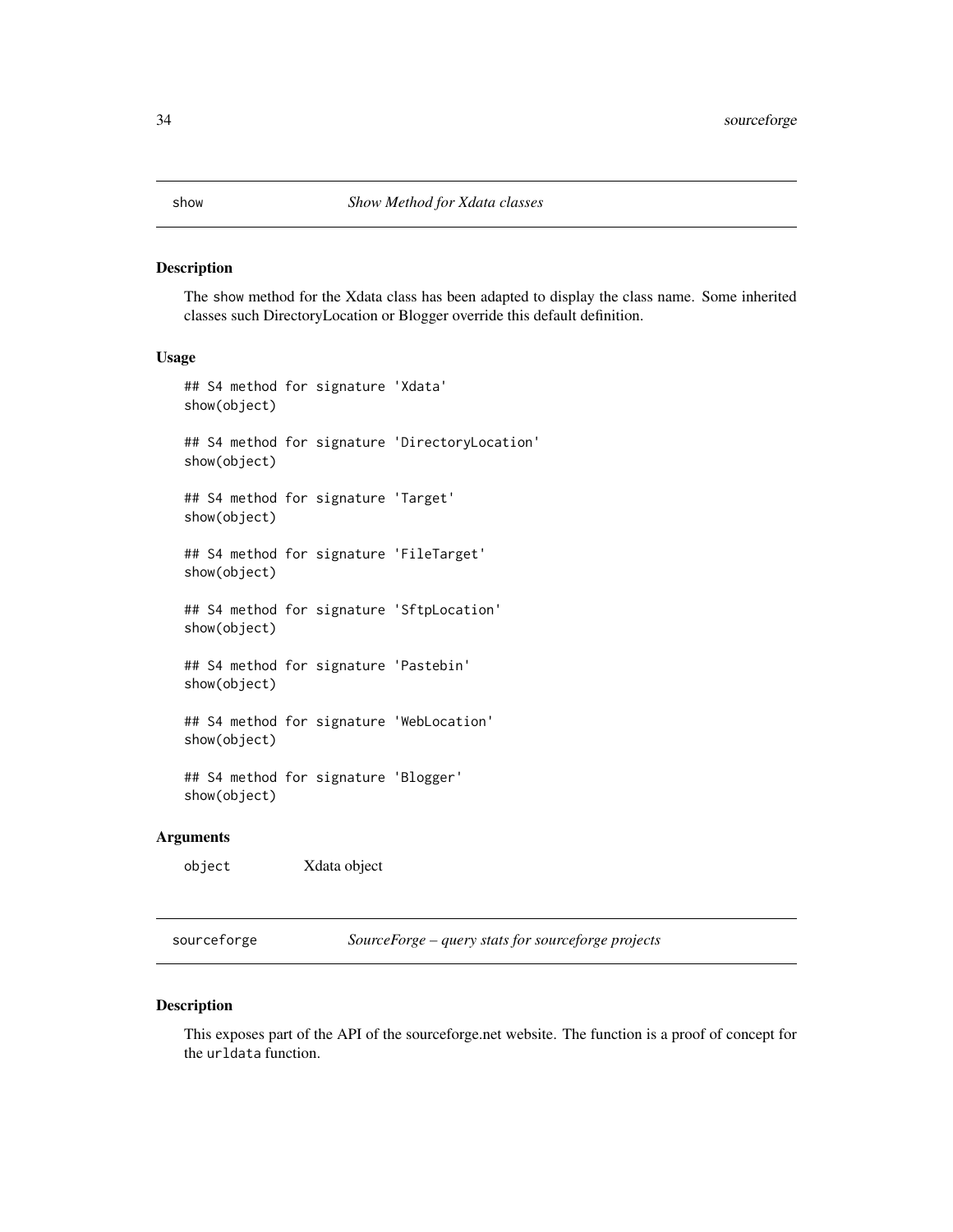#### <span id="page-34-0"></span>strcap 35

# Usage

sourceforge(proj, from = "2008-01-01", clss = "UrlData")

# Arguments

| proj | name of the project                               |
|------|---------------------------------------------------|
| from | when did the project start? Default "2008-01-01". |
| clss | which clss to instantiate, default "UrlData"      |

# References

[SourceForge](http://sourceforge.net/p/forge/documentation/)

# See Also

[urldata](#page-41-1)

strcap *Capitalize a string*

# Description

The first character is uppercased, the other lowercased.

# Usage

strcap(s)

# Arguments

s character or character vector

# Value

character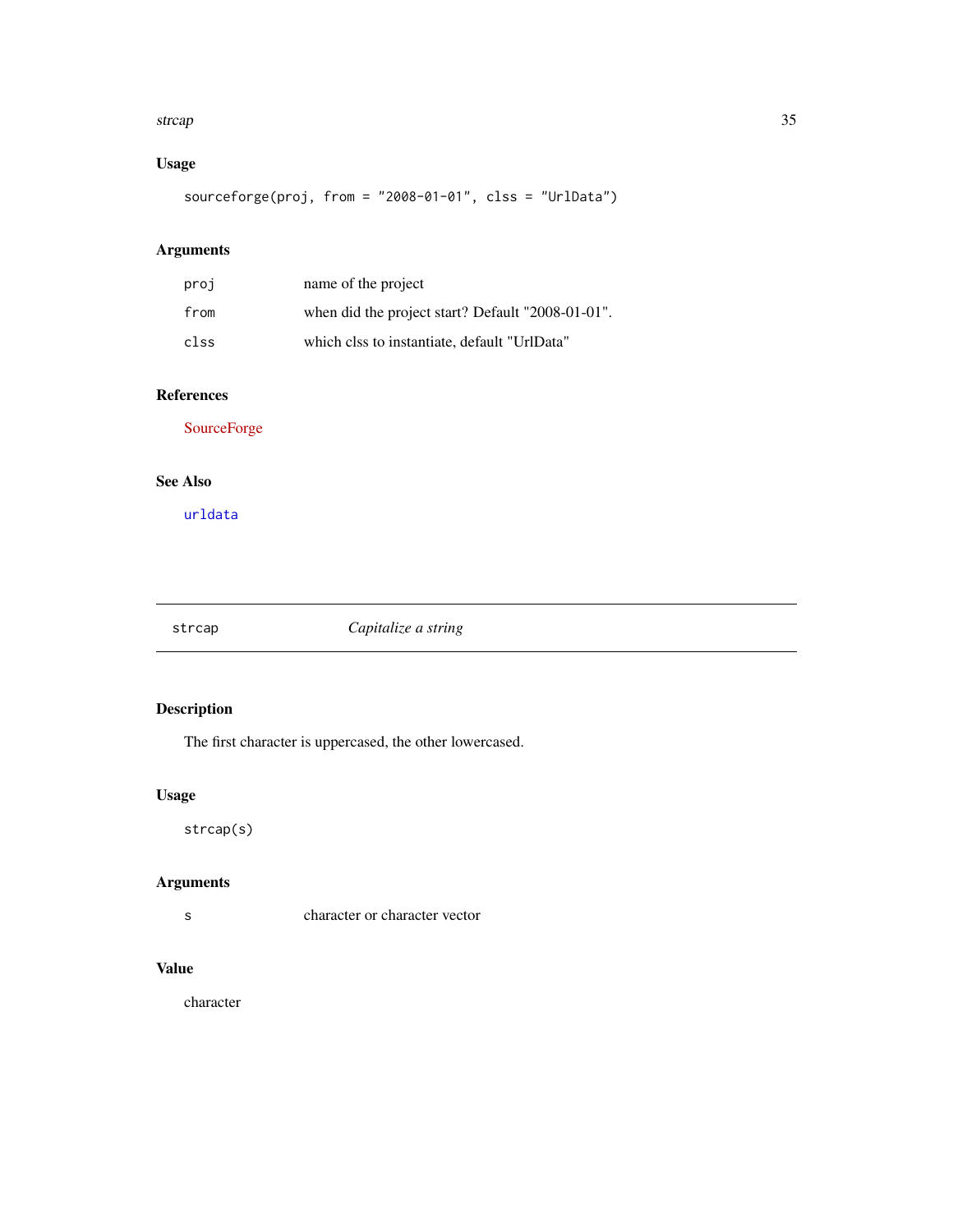<span id="page-35-0"></span>

reverts the action of strencrypt (not safe across machines!)

#### Usage

strdecrypt(message)

# Arguments

message character or character vector

# Value

character

strdehtml *Decode HTML entities*

# Description

Removes HTML named entities like  $&$ amp; and numbered entities like  $&$ #39; by replacing it with the corresponding character.

#### Usage

strdehtml(s)

#### Arguments

s character or character vector

# Value

character or character vector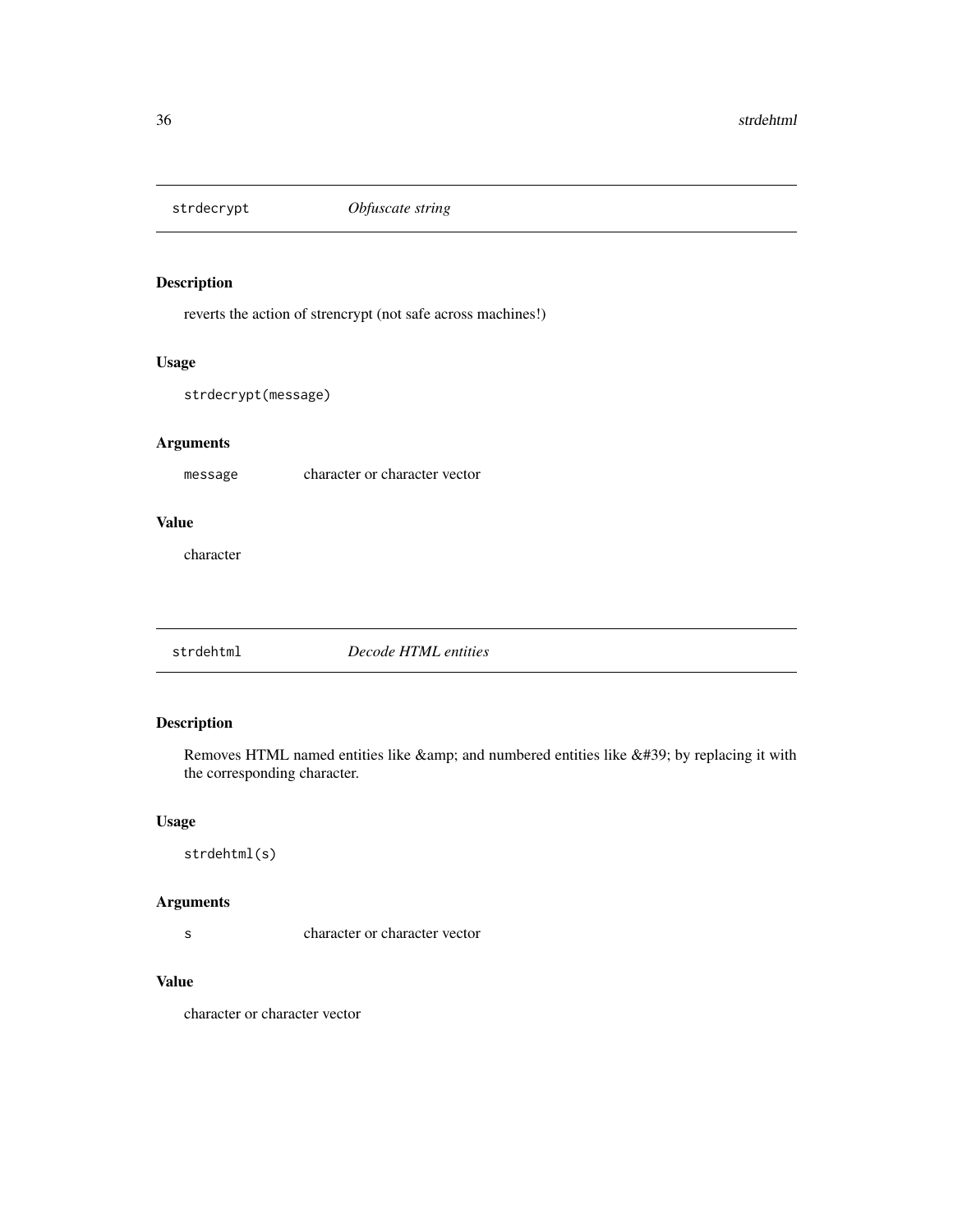<span id="page-36-0"></span>

a fancy method to make the string unreadable use strdecypt to revert (not safe across machines!)

# Usage

strencrypt(message)

# Arguments

message character or character vector

# Value

character

strhead *Get the first n letters*

# Description

if n>0, return the first n letters of x if n<0, return all but the last abs(n) letters of x

#### Usage

strhead(s,  $n = 1$ )

# Arguments

| - S | character or character vector |
|-----|-------------------------------|
| - n | numeric, default 1            |

# Value

character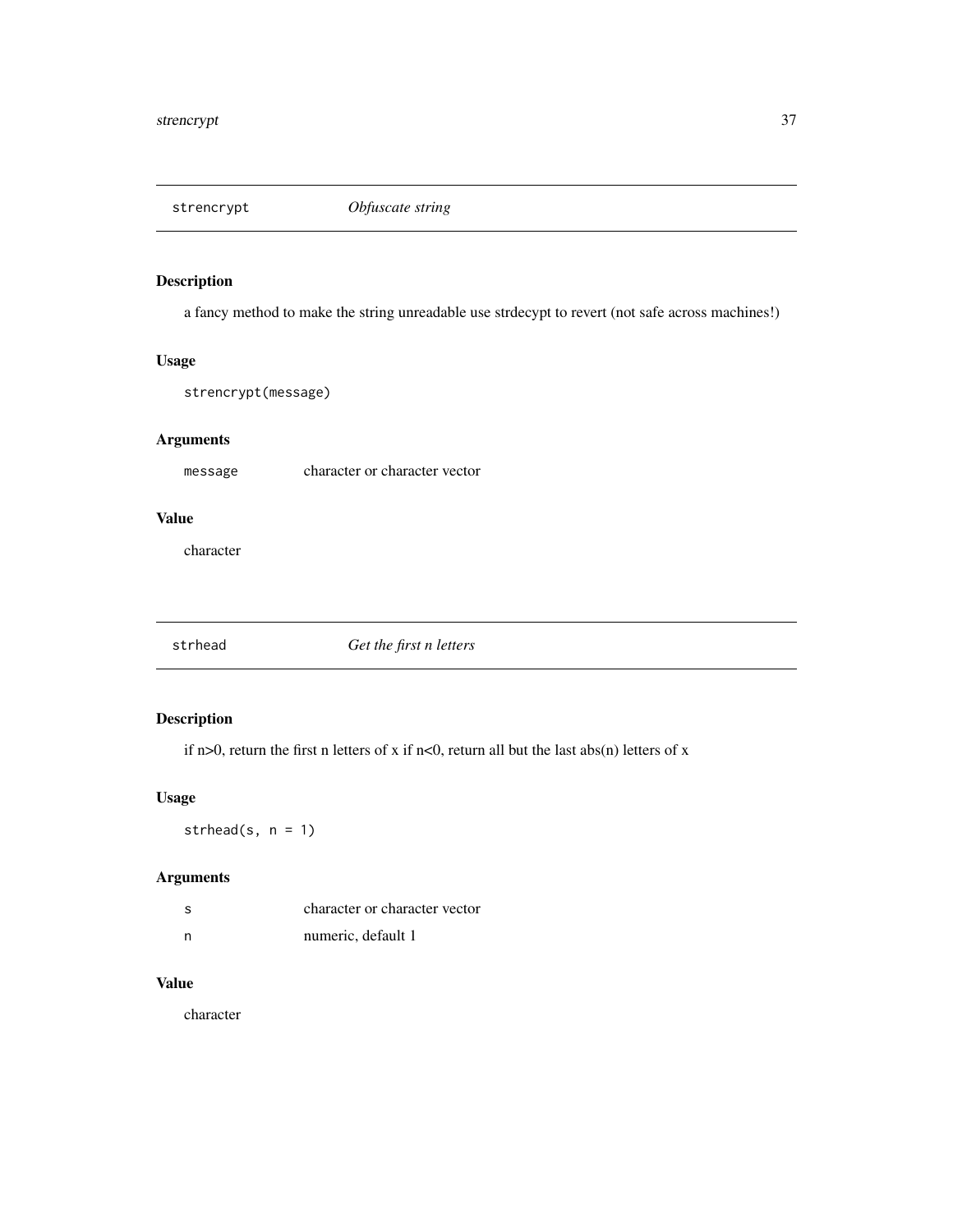<span id="page-37-0"></span>

code based on examples for regexpr()

# Usage

strparse(pat, x)

# Arguments

| pat | named pattern                 |
|-----|-------------------------------|
| X   | character or character vector |

#### Value

named character vector or matrix

# Description

Pattern-based recoding

# Usage

```
strrecode(pats, repls, x, ...)
```
# Arguments

| pats  | vector of patterns                    |
|-------|---------------------------------------|
| repls | vector of replacements                |
| x     | character or character vector         |
|       | additional parameter, passed to grepl |

# Value

replaced vector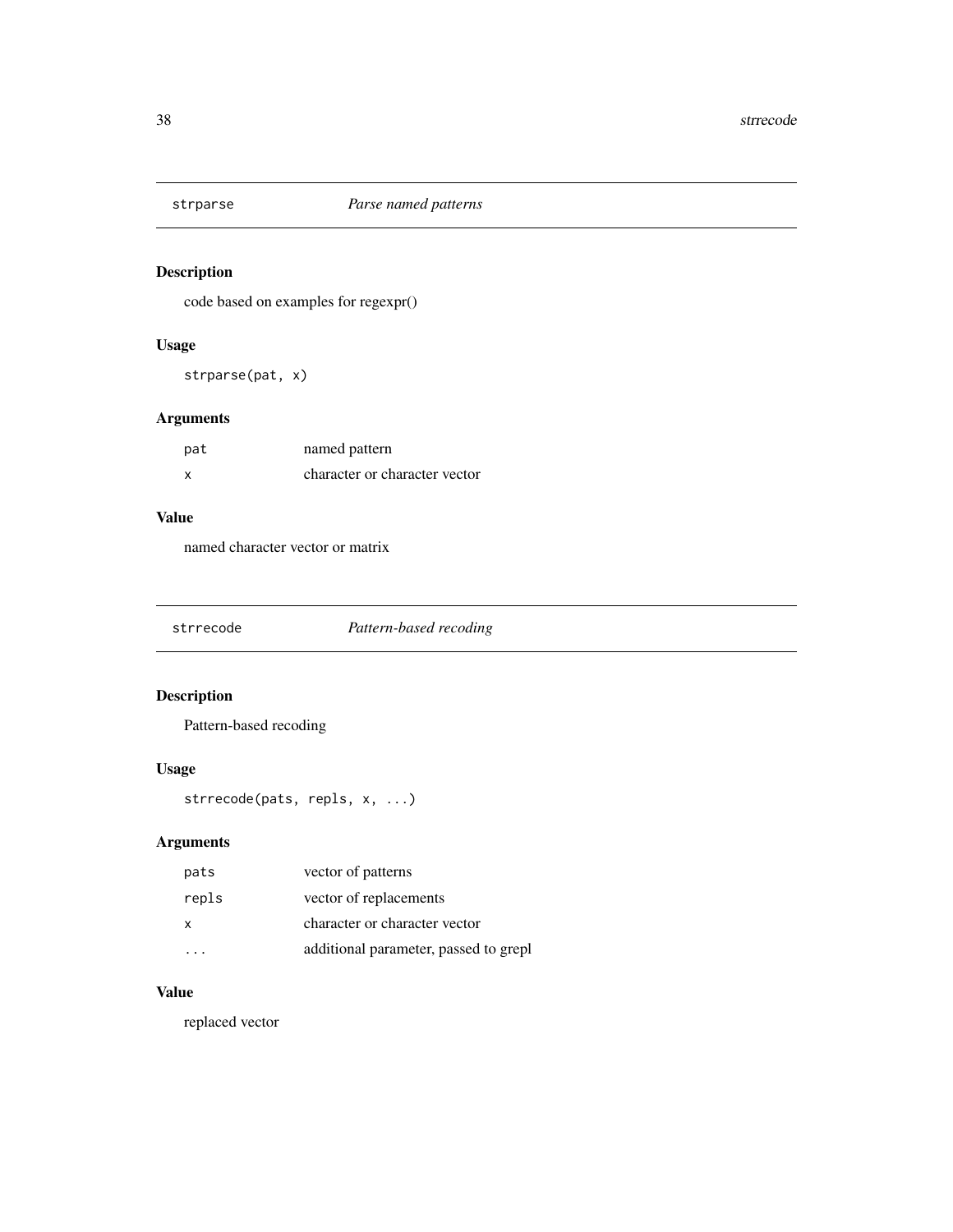<span id="page-38-0"></span>

Simple template mechanism inspired by PEP-0292. Use lists or named character vectors (vectors not tested) as a mapping for substitution.

#### Usage

strsubst(template, map, verbose = getOption("verbose"))

# Arguments

| template | character with \$(VARS)                                                                            |
|----------|----------------------------------------------------------------------------------------------------|
| map      | object with [functionality e.g. a vector. Should return values that can be coerced<br>to character |
| verbose  | print debugging messages when TRUE, default is getOption ("verbose")                               |

# Details

Substitutions are marked by \$(NAME).

#### Value

character

# References

[Python-PEP-292](http://www.python.org/dev/peps/pep-0292/) [Stackoverflow](http://stackoverflow.com/questions/8703398/conditional-gsub-replacement/)

| τr. | tai<br>J. |  |
|-----|-----------|--|
|     |           |  |
|     |           |  |

Get the last n letters

# Description

if n>0, return the last n letters of x if n<0, return all but the first abs(n) letters of x

# Usage

strtail(s, n = 1)

# Arguments

| -S | character or character vector |
|----|-------------------------------|
| n  | numeric, default 1            |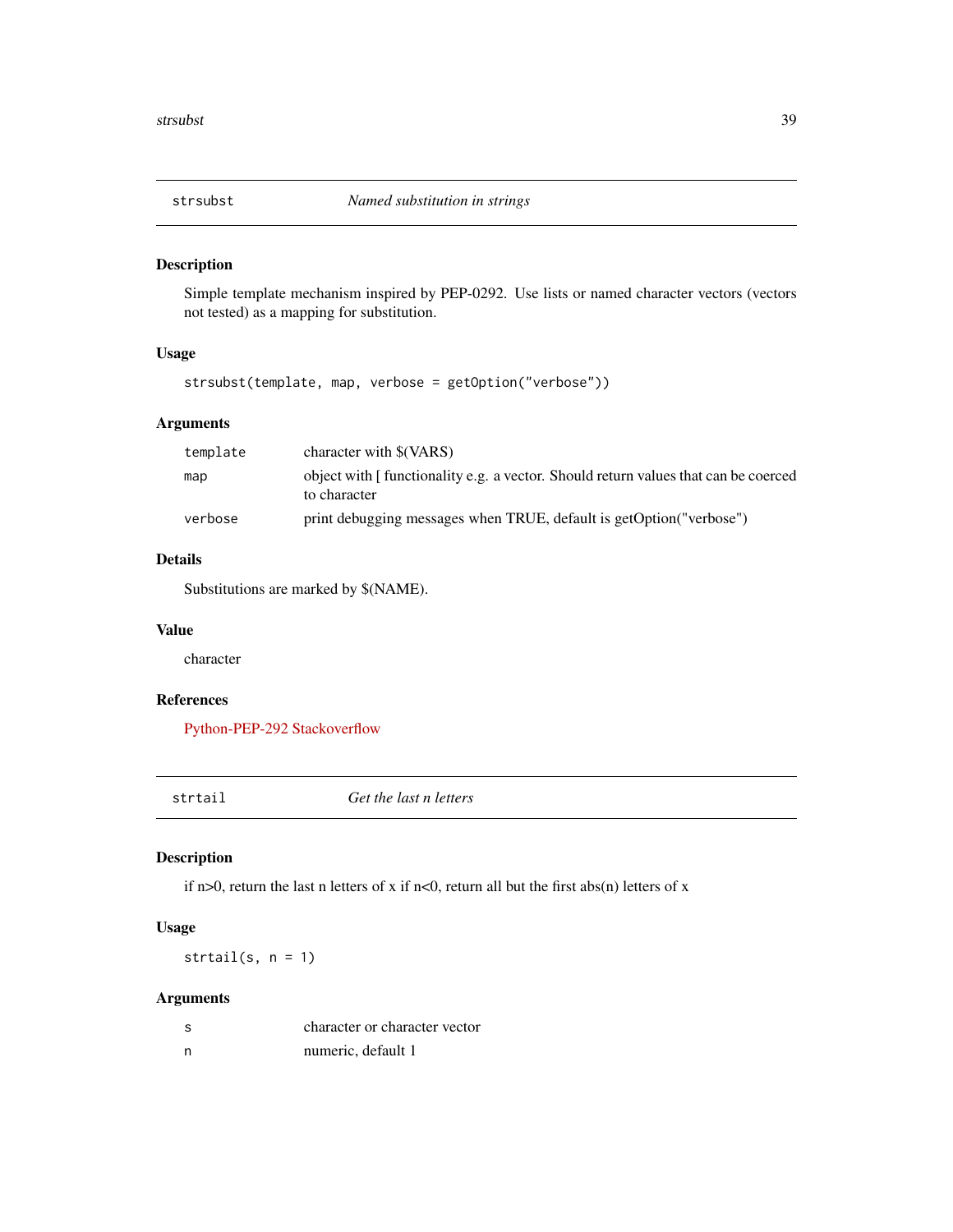# <span id="page-39-0"></span>Value

character

SweaveReport-class *Wrapper for Sweave and pdf*

# <span id="page-39-1"></span>Description

This class provides the basis to build dynamic reports using LaTeX and resource from a datamart. You can create a report with swvreport, which takes a sweave file name. The generic method put can then be used to actually produce the report in pdf format.

see class SweaveReport for details.

#### Usage

```
swvreport(tpl, name = NULL, clss = "SweaveReport",
 verbose = getOption("verbose"), ...)
```
#### Arguments

| tpl     | path to markdown template file.                         |
|---------|---------------------------------------------------------|
| name    | name of the Report, default "                           |
| clss    | class of the constructed object, default 'SweaveReport' |
| verbose | diagnostic messages T/F                                 |
|         | additional arguments, currently unused.                 |

#### Value

generic

# Author(s)

Karsten Weinert <k.weinert@gmx.net>

# See Also

[swvreport](#page-39-1)

#### Examples

getSlots("SweaveReport")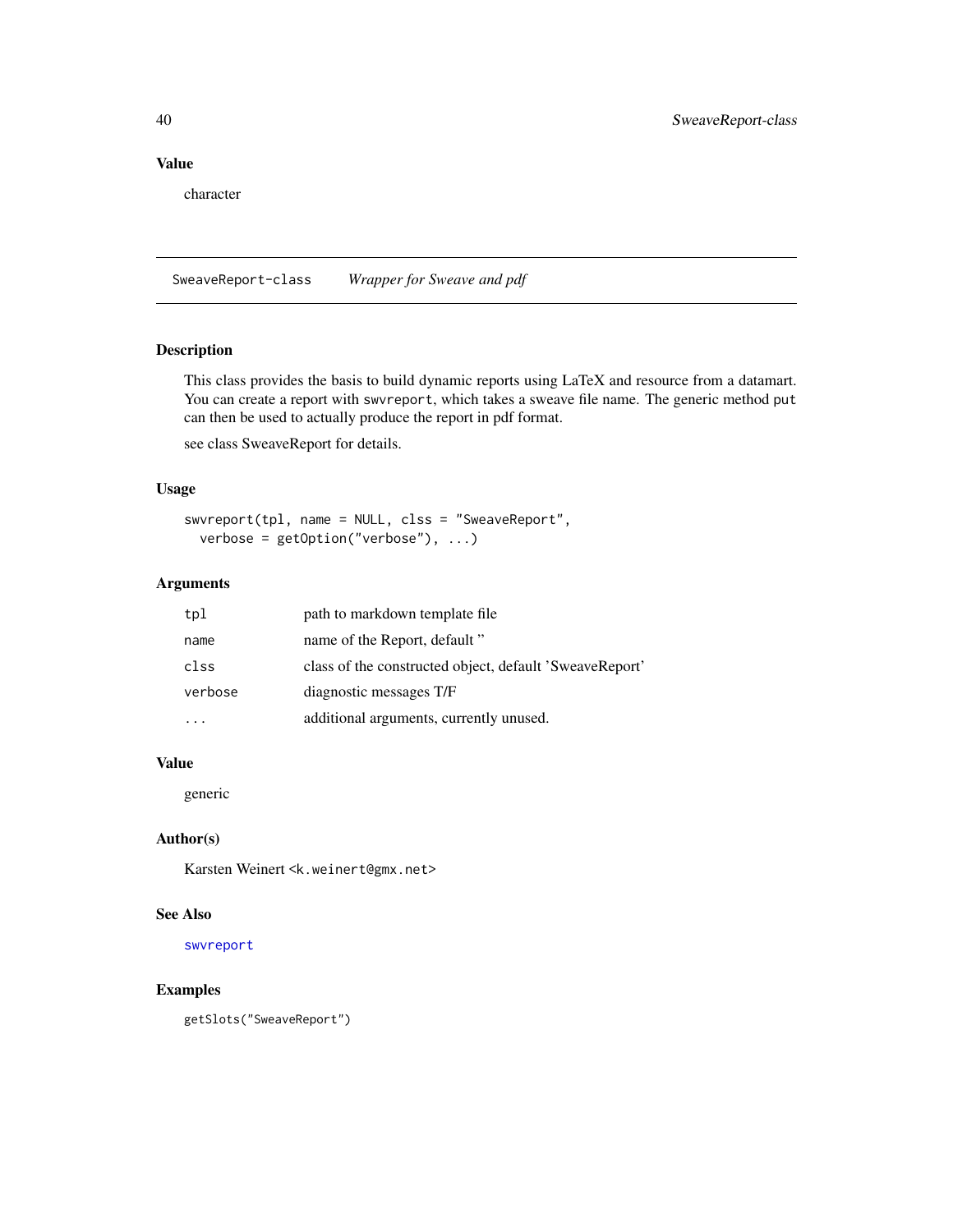<span id="page-40-0"></span>Target-class *Buildable target*

#### Description

This is an abstract class for defining buildable targets.

uconv *Convert between numerical units*

# Description

This function converts between numerical units. It works similar to the iconv function: You provide vector x and a from and a to unit name and the function converts.

This is an internal class. It administers the unitsets used by the uconv method. One instance, usually the only one, is created at startup.

Internal function to create an UnitSetManager object.

#### Usage

 $uconv(x, from, to, use t = NULL)$ 

unitsetmanager()

#### Arguments

| $\mathsf{x}$ | numerical vector                      |
|--------------|---------------------------------------|
| from         | character, unit to convert from.      |
| to           | character, unit to convert to         |
| uset         | optional, character, unit set to use. |

#### Details

Additionally, you may provide a unitset name. Here, the analogy to iconv ceases. Think of unitset as a dimension of units, or a context for units. Predefined unitsets are "Length", "Mass", "Energy", and "Temperature". It is recommened to provide the unitset name. A list of available unitsets and the units defined by them can be obtained with uconvlist().

This is a proof of concept for the datamart function.

#### See Also

[datamart](#page-18-1)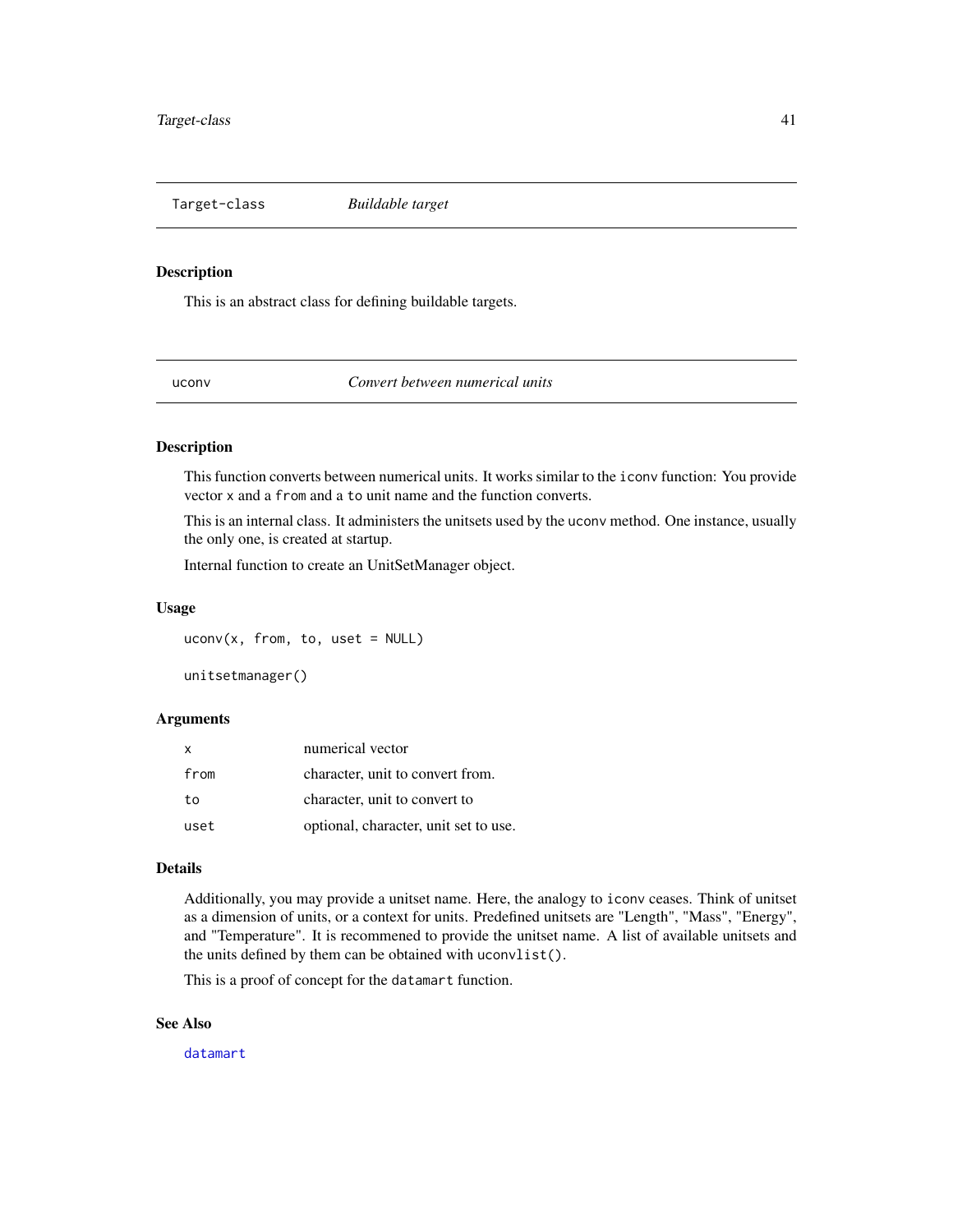# Examples

```
uconv(1, "horse length", "m", "Length")
uconv(1:10, "TWh", "PJ", "Energy")
getSlots("UnitSetManager2")
```
uconvlist *List unitsets and their units*

# Description

The function lists the currently available unitsets and the units supported by them.

#### Usage

uconvlist()

#### Value

named list, names=Unitsets, values=Units in these Unitsets

<span id="page-41-1"></span>urldata *Constructor for UrlData objects*

# Description

This function creates a web resource. As this, it allows to map an Web API into an R S4 class.

#### Usage

```
urldata(resource, template, extract.fct = readLines,
  transform.fct = identity, clss = "UrlData", \ldots)
```
# Arguments

| resource      | the name of the resource. Required.                                                                                |
|---------------|--------------------------------------------------------------------------------------------------------------------|
| template      | a pattern for the url. Must contain $\%$ s for substitution. Required.                                             |
| extract.fct   | a function that takes an URI and returns the raw data. Default readLines.                                          |
| transform.fct | a function that takes the raw data and returns the cleaned/transformed data. De-<br>fault identity.                |
| clss          | name of the class to create. Default UrlData, must be inherited from this class.                                   |
| $\ddots$      | parameters for the query. Must be named arguments, values can be characters<br>(for defaults), NULL, or functions. |

<span id="page-41-0"></span>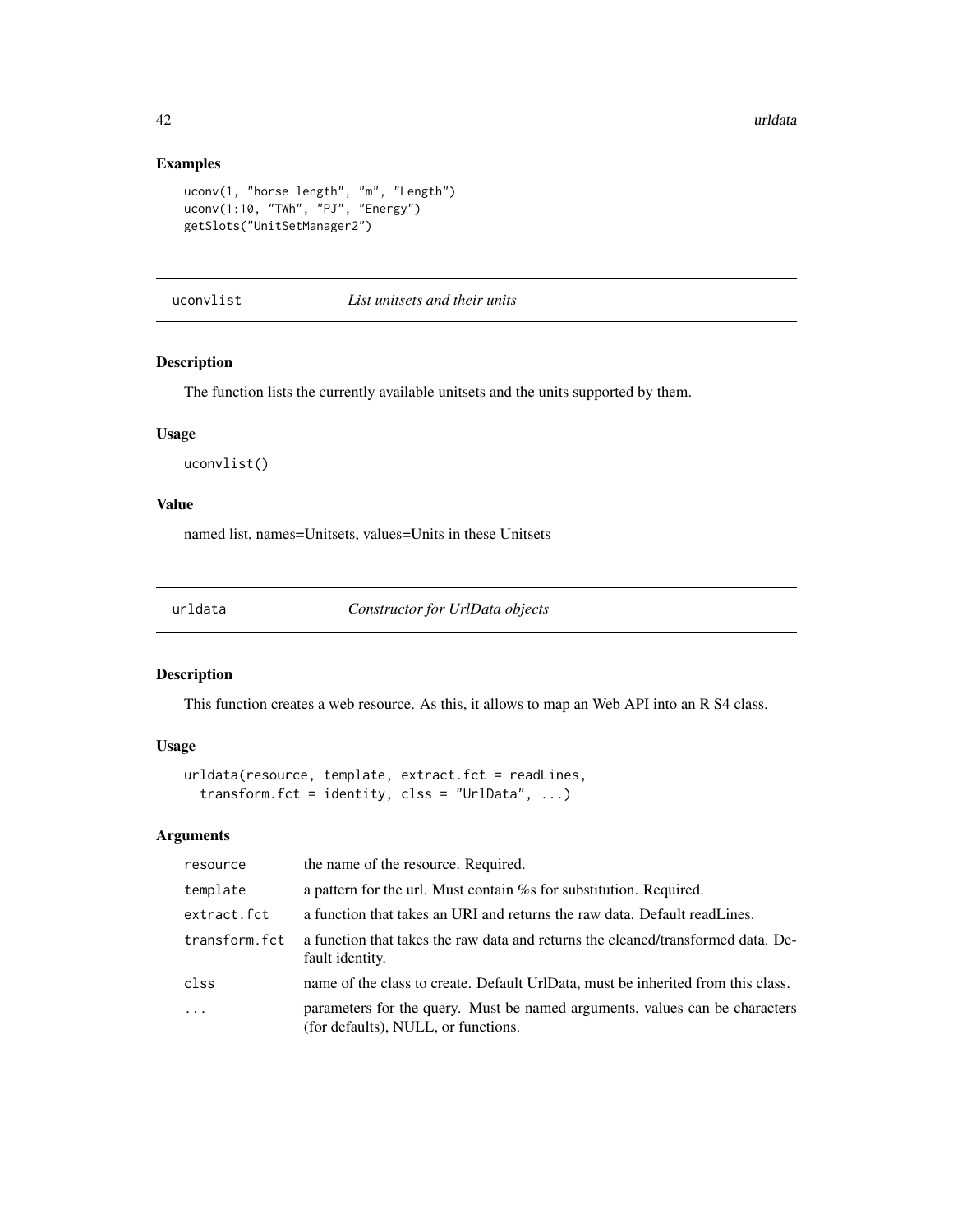<span id="page-42-0"></span>

This class provides the infrastructure to scrape the web with a Extract, Transform, Load (ETL) approach.

# Details

In most cases, it is not necessary to subclass UrlData. The slots can be set by the urldata function and allow to customize each step of the process.

# See Also

# [urldata](#page-41-1)

# Examples

getSlots("UrlData")

WebLocation-class *Web location*

#### <span id="page-42-1"></span>Description

Read-only web folder This function returns a WebLocation object that can be used as a read-only folder.

#### Usage

webloc(path, clss = "WebLocation")

#### Arguments

| path | character, pointing to an existing web directory. Required. |
|------|-------------------------------------------------------------|
| clss | character, optional class name. Default is "WebLocation".   |

#### Details

The queries and meta methods do not work for this class.

# See Also

[webloc](#page-42-1)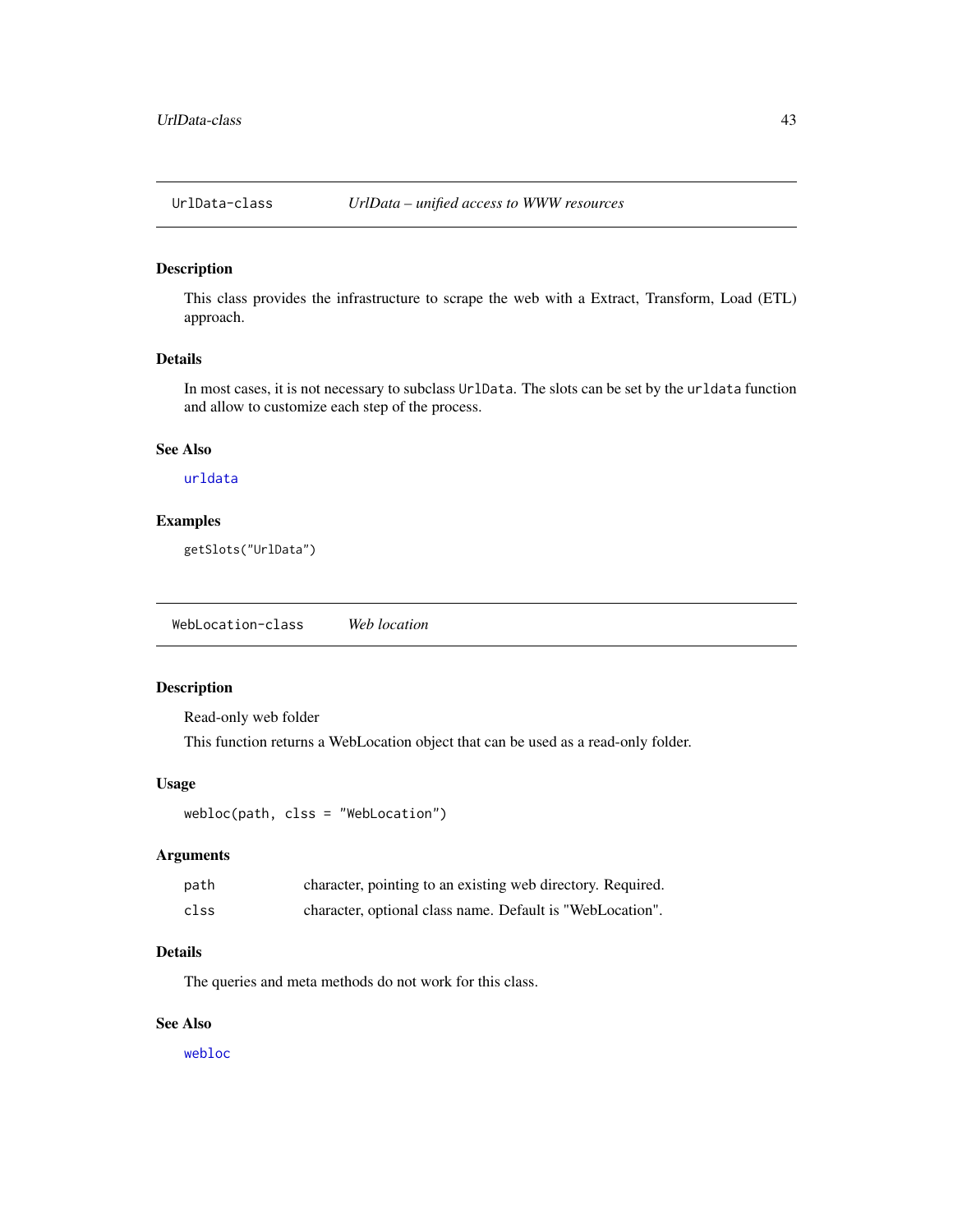44 xsparql

## Examples

getSlots("WebLocation")

Xdata-class *Xdata – A class representing a data source*

# Description

Most methods of the class are abstract, however the show, print, queries methods will usually not need to be redefined.

#### Details

The query method is defined for character resource arguments. It is tried to transform the argument to an object; if that succeeds, query is called again. Derived methods that are also interpreting resource as character should first call this method via callNextMethod.

<span id="page-43-1"></span>xsparql *Constructor for Xsparql*

#### Description

The function xsparql constructs a Xsparql object.

# Usage

```
xsparql(resource, url, statement, nspace = "", clss = "Xsparql", ...)
```
#### Arguments

| resource  | the resource the query represents                       |
|-----------|---------------------------------------------------------|
| url       | sparql end point                                        |
| statement | the SPARQL statement the query stands for               |
| nspace    | character vector with short name / namespace expansions |
| clss      | class to create, default Xsparql                        |
|           | named parameters for resources                          |

# Value

a Xsparql object

<span id="page-43-0"></span>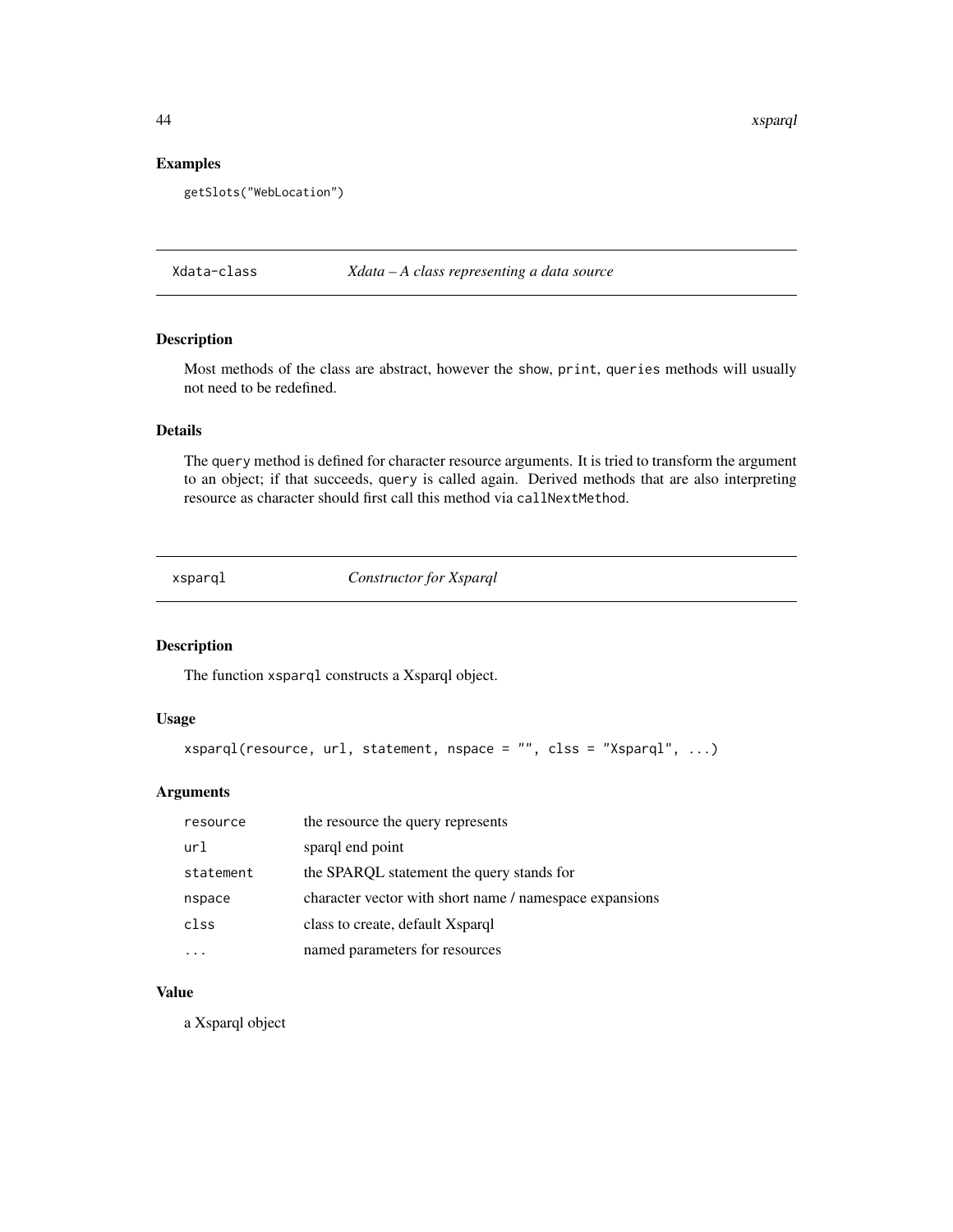<span id="page-44-0"></span>

This class allows to run SELECT statement on SPARQL endpoints. The resource parameter is interpreted as SPARQL statement.

# See Also

[xsparql](#page-43-1), [dbpedia](#page-8-1), [enipedia](#page-10-2), [openei](#page-23-1)

# Examples

getSlots("Xsparql")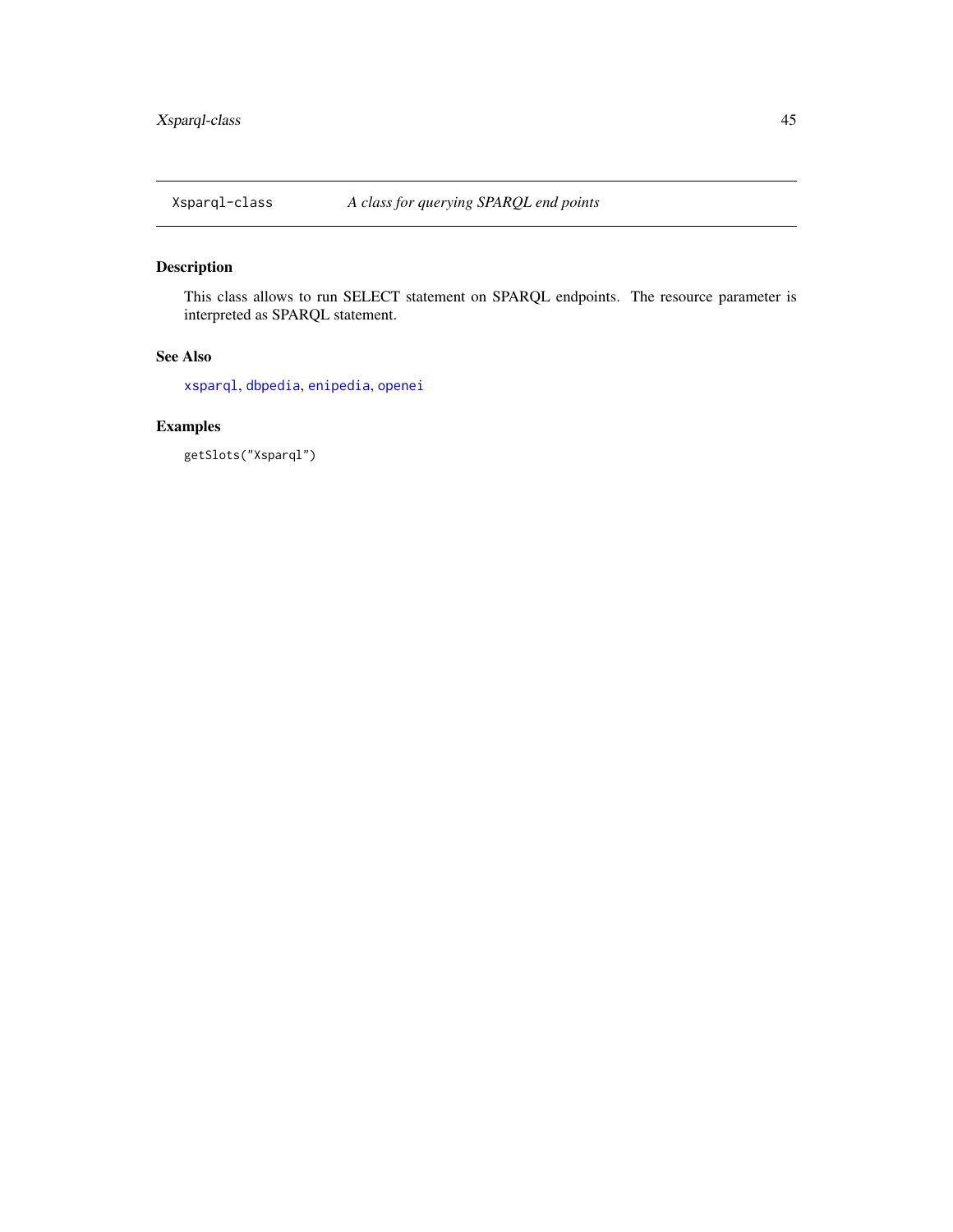# <span id="page-45-0"></span>**Index**

address\_lookup, [3](#page-2-0) allensbach, [4](#page-3-0) as.character, [5](#page-4-0) as.character,DirectoryLocation-method *(*as.character*)*, [5](#page-4-0) as.character,FileTarget-method *(*as.character*)*, [5](#page-4-0) as.character,SftpLocation-method *(*as.character*)*, [5](#page-4-0) as.character,WebLocation-method *(*as.character*)*, [5](#page-4-0)

blogger, *[6](#page-5-0)* blogger *(*Blogger-class*)*, [5](#page-4-0) Blogger-class, [5](#page-4-0) blogpost, *[7](#page-6-0)* blogpost *(*BlogPostTarget-class*)*, [6](#page-5-0) BlogPostTarget-class, [6](#page-5-0)

city\_coords, [7](#page-6-0) csvdata, [8,](#page-7-0) *[9](#page-8-0)* CsvData-class, [9](#page-8-0)

datamart, *[13](#page-12-0)*, *[19,](#page-18-0) [20](#page-19-0)*, *[32](#page-31-0)*, *[41](#page-40-0)* datamart *(*Mashup-class*)*, [19](#page-18-0) datamart-package, [3](#page-2-0) dbpedia, *[10](#page-9-0)*, *[45](#page-44-0)* dbpedia *(*Dbpedia-class*)*, [9](#page-8-0) Dbpedia-class, [9](#page-8-0) dependencies, [10](#page-9-0) dependencies,ResFunc-method *(*dependencies*)*, [10](#page-9-0) dependencies,Xdata-method *(*dependencies*)*, [10](#page-9-0) DirectoryLocation-class, [11](#page-10-0) dirloc, *[11](#page-10-0)* dirloc *(*DirectoryLocation-class*)*, [11](#page-10-0)

enipedia, [11,](#page-10-0) *[12](#page-11-0)*, *[45](#page-44-0)* enipedia\_countries, [12](#page-11-0) evs2008.lvl2, [12](#page-11-0) expenditures, [13](#page-12-0) filetarget, *[14](#page-13-0)* filetarget *(*FileTarget-class*)*, [14](#page-13-0) FileTarget-class, [14](#page-13-0) gapminder, [14](#page-13-0) google.oauth2, [15,](#page-14-0) *[16](#page-15-0)*, *[31](#page-30-0)* GoogleOAuth2-class, [16](#page-15-0) internalData, *[13](#page-12-0)*, *[17](#page-16-0)* internalData *(*InternalData-class*)*, [17](#page-16-0) InternalData-class, [17](#page-16-0) iwv\_online, [17](#page-16-0) localappdir, [18](#page-17-0) Location-class, [18](#page-17-0) Mashup-class, [19](#page-18-0) mdfigure, *[20](#page-19-0)* mdfigure *(*MdFigure-class*)*, [19](#page-18-0) MdFigure-class, [19](#page-18-0) mdreport, *[6](#page-5-0)*, *[21](#page-20-0)* mdreport *(*MdReport-class*)*, [20](#page-19-0) MdReport-class, [20](#page-19-0) mem.info, [21](#page-20-0) memloc, *[22](#page-21-0)* memloc *(*MemoryLocation2-class*)*, [22](#page-21-0) MemoryLocation-class, [22](#page-21-0) MemoryLocation2-class, [22](#page-21-0) meta, [23](#page-22-0) meta,Blogger-method *(*meta*)*, [23](#page-22-0) meta,CsvData-method *(*meta*)*, [23](#page-22-0) meta,DirectoryLocation-method *(*meta*)*, [23](#page-22-0) meta,InternalData-method *(*meta*)*, [23](#page-22-0) meta,MemoryLocation2-method *(*meta*)*, [23](#page-22-0) meta,Pastebin-method *(*meta*)*, [23](#page-22-0) meta,SftpLocation-method *(*meta*)*, [23](#page-22-0) meta, WebLocation-method *(meta)*, [23](#page-22-0) meta,Xdata-method *(*meta*)*, [23](#page-22-0)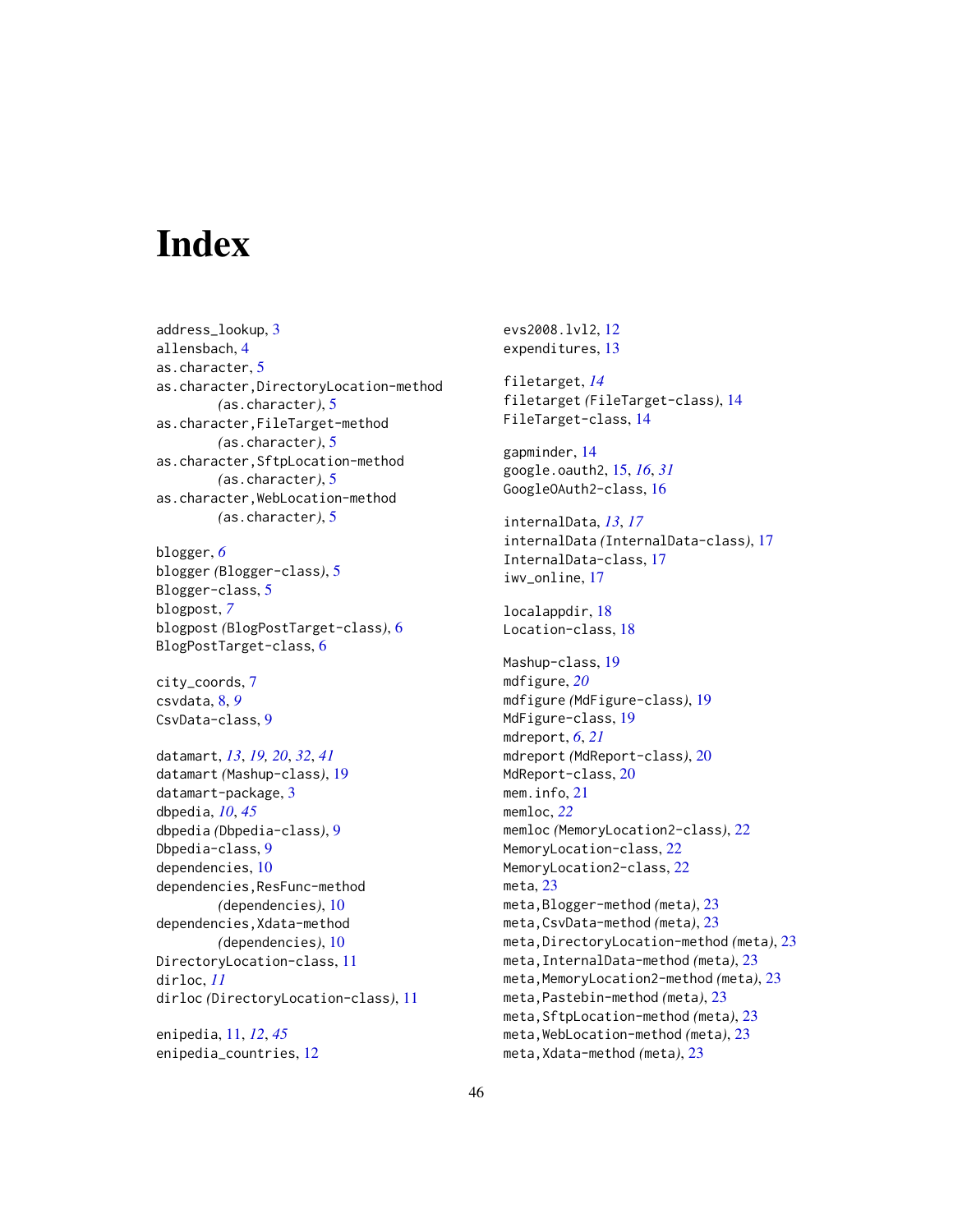#### INDEX 47

meta,Xsparql-method *(*meta*)*, [23](#page-22-0) netConnectGermany, [24](#page-23-0) openei, [24,](#page-23-0) *[25](#page-24-0)*, *[45](#page-44-0)* pastebin, *[25](#page-24-0)* pastebin *(*Pastebin-class*)*, [25](#page-24-0) Pastebin-class, [25](#page-24-0) put, [26](#page-25-0) put,BlogPostTarget,Blogger-method *(*put*)*, [26](#page-25-0) put,BlogPostTarget,DirectoryLocation-method *(*put*)*, [26](#page-25-0) put,BlogPostTarget,SftpLocation-method *(*put*)*, [26](#page-25-0) put,character,SftpLocation-method *(*put*)*, [26](#page-25-0) put,CsvData,DirectoryLocation-method *(*put*)*, [26](#page-25-0) put,CsvData,SftpLocation-method *(*put*)*, [26](#page-25-0) put,FileTarget,DirectoryLocation-method *(*put*)*, [26](#page-25-0) put,FileTarget,SftpLocation-method *(*put*)*, [26](#page-25-0) put,GoogleOAuth2,character-method *(*put*)*, [26](#page-25-0) put,MdFigure,DirectoryLocation-method *(*put*)*, [26](#page-25-0) put, MdFigure, MemoryLocation-method *(*put*)*, [26](#page-25-0) put,MdReport,Location-method *(*put*)*, [26](#page-25-0) put,SweaveReport,DirectoryLocation-method *(*put*)*, [26](#page-25-0) put,SweaveReport,missing-method *(*put*)*, [26](#page-25-0) put,Target,character-method *(*put*)*, [26](#page-25-0) put, Target, MemoryLocation2-method *(*put*)*, [26](#page-25-0) queries, [27](#page-26-0) queries,CsvData-method *(*queries*)*, [27](#page-26-0) queries,InternalData-method *(*queries*)*, [27](#page-26-0) queries,Location-method *(*queries*)*, [27](#page-26-0) queries,Mashup-method *(*queries*)*, [27](#page-26-0) queries,MemoryLocation2-method *(*queries*)*, [27](#page-26-0)

queries,ResFunc-method *(*queries*)*, [27](#page-26-0) queries,UrlData-method *(*queries*)*, [27](#page-26-0) queries,Xdata-method *(*queries*)*, [27](#page-26-0) queries,Xsparql-method *(*queries*)*, [27](#page-26-0) query, [28](#page-27-0) query,CsvData,character-method *(*query*)*, [28](#page-27-0) query,DirectoryLocation,character-method *(*query*)*, [28](#page-27-0) query,GoogleOAuth2,character-method *(*query*)*, [28](#page-27-0) query,InternalData,character-method *(*query*)*, [28](#page-27-0) query,Mashup,character-method *(*query*)*, [28](#page-27-0) query,MemoryLocation2,character-method *(*query*)*, [28](#page-27-0) query,Pastebin,character-method *(*query*)*, [28](#page-27-0) query,ResFunc,character-method *(*query*)*, [28](#page-27-0) query,SftpLocation,character-method *(*query*)*, [28](#page-27-0) query,UrlData,character-method *(*query*)*, [28](#page-27-0) query,WebLocation,character-method *(*query*)*, [28](#page-27-0) query,Xdata,character-method *(*query*)*, [28](#page-27-0) query,Xsparql,character-method *(*query*)*, [28](#page-27-0) read.csvdata, *[9](#page-8-0)*, [30](#page-29-0) read.google.oauth2, *[16](#page-15-0)*, [31](#page-30-0) resalias, [31,](#page-30-0) *[32](#page-31-0)* resfunc, *[31,](#page-30-0) [32](#page-31-0)*, [32](#page-31-0) ResFunc-class, [32](#page-31-0) sftpdir, *[33](#page-32-0)* sftpdir *(*SftpLocation-class*)*, [33](#page-32-0) SftpLocation-class, [33](#page-32-0) show, [34](#page-33-0) show,Blogger-method *(*show*)*, [34](#page-33-0) show,DirectoryLocation-method *(*show*)*, [34](#page-33-0) show,FileTarget-method *(*show*)*, [34](#page-33-0) show,Pastebin-method *(*show*)*, [34](#page-33-0) show,SftpLocation-method *(*show*)*, [34](#page-33-0) show,Target-method *(*show*)*, [34](#page-33-0) show,WebLocation-method *(*show*)*, [34](#page-33-0) show,Xdata-method *(*show*)*, [34](#page-33-0)